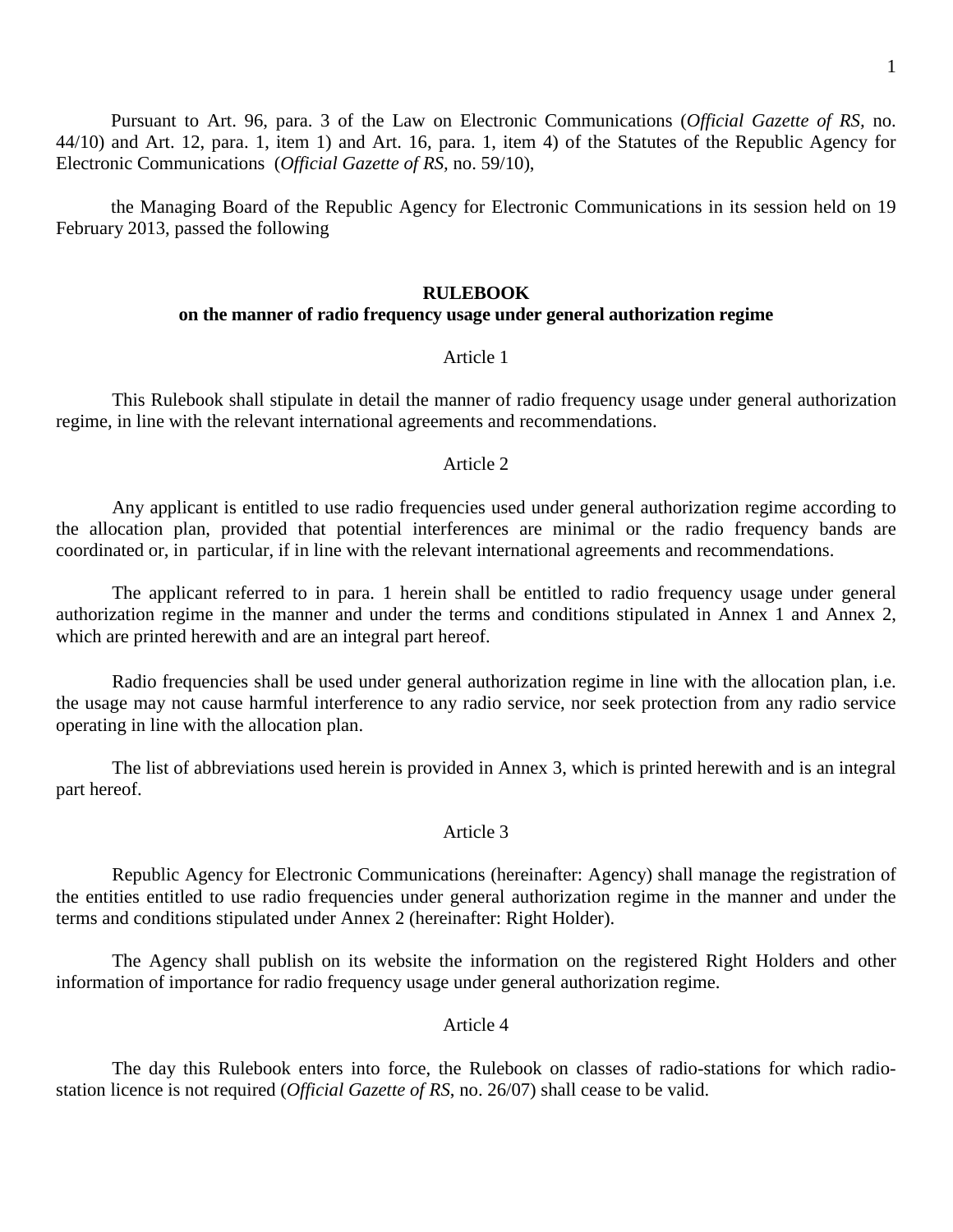## Article 5

This Rulebook shall enter into force on the eighth day following the publishing in the *Official Gazette of the Republic of Serbia*.

Ref. no.1-01-3400-3/13 Done in Belgrade, 19 February 2013

 **Chair of the Managing Board**

 *Prof. Dr. Jovan Radunović*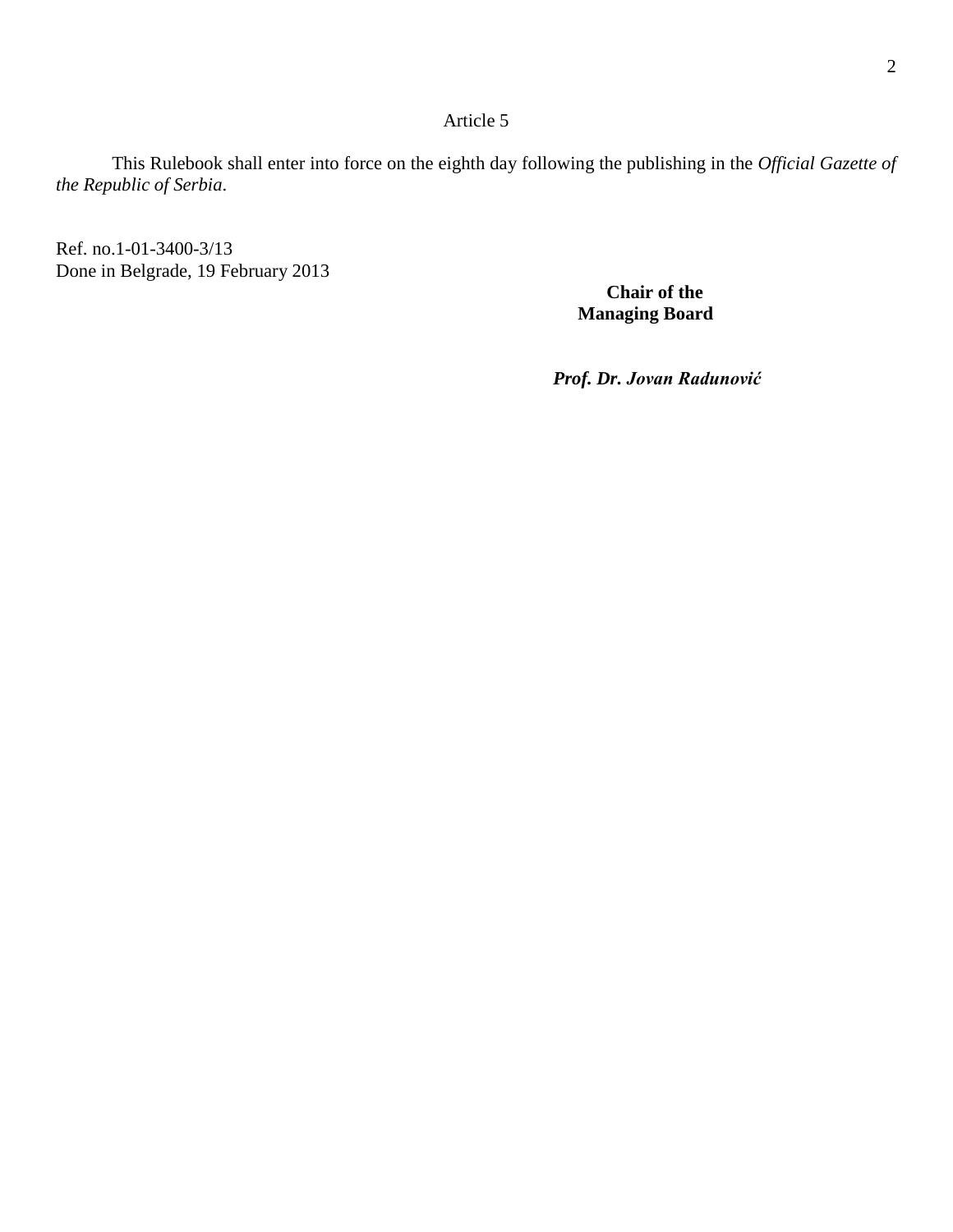Annex 1 shall regulate the manner and terms and conditions of those radio frequency usages under general authorization regime where registration is not required provided that radio frequency usage is in line herewith.

## **1.1 Non-Specific Short Range Devices (SRD)**

Table 1.1. covers frequency bands and regulatory as well as informative parameters for non-specific short range devices (SRD) used primarily for Telemetry, Telecommand, Alarms and other similar applications. Video applications should be preferably used above 2.4 GHz.

| Frequency Band         | Power/Magnetic          | Special            | Channel    | <b>ECC</b> regulation | <b>Notes</b>                                      |
|------------------------|-------------------------|--------------------|------------|-----------------------|---------------------------------------------------|
|                        | Field                   | requirement        | Spacing    | <b>ETSI</b> standard  |                                                   |
|                        | (maximum value)         | and limit          |            |                       |                                                   |
| 6765-6795 kHz<br>a     | 42 dB $\mu$ A/m at 10 m | No limit           | No spacing | <b>ERC/REC/70-03</b>  | The frequency band is also identified in Annex 1, |
|                        |                         |                    |            | EN 300 330            | item 1.9.                                         |
| 13.553-13.567 MHz<br>b | 42 dB $\mu$ A/m at 10 m | No limit           | No spacing | <b>ERC/REC/70-03</b>  | The frequency band is also identified in Annex 1, |
|                        |                         |                    |            | EN 300 330            | item 1.9.                                         |
| c 26.957-27.283 MHz    | 42 dB $\mu$ A/m at 10 m | No limit           | No spacing | ERC/DEC/(01)02        | The frequency band is also identified in Annex 1, |
|                        | 10 mW e.r.p.            |                    |            | <b>ERC/REC/70-03</b>  | item 1.9.                                         |
|                        |                         |                    |            | EN 300 220            |                                                   |
|                        |                         |                    |            | EN 300 330            |                                                   |
| 40.660-40.700 MHz<br>d | $10 \text{ mW}$ e.r.p.  | No limit           | No spacing | ERC/DEC/(01)03        |                                                   |
|                        |                         |                    |            | <b>ERC/REC/70-03</b>  |                                                   |
|                        |                         |                    |            | EN 300 220            |                                                   |
| 138.20-138.45 MHz<br>e | 10 mW e.r.p.            | $<1.0\%$ DC        | No spacing | <b>ERC/REC/70-03</b>  |                                                   |
|                        |                         | (1)                |            |                       |                                                   |
|                        |                         |                    |            |                       |                                                   |
| 433.050-434.790        | 10 mW e.r.p.            | $<$ 10% DC         | No spacing | <b>ERC/REC/70-03</b>  |                                                   |
| MHz                    |                         | (1)                |            | EN 300 220            |                                                   |
|                        |                         |                    |            |                       |                                                   |
| 433.050-434.790<br>f1  | $1 \text{ mW}$ e.r.p.   | <b>No</b><br>limit | No spacing | <b>ERC/REC/70-03</b>  | Power density limited to -13 dBm/10 kHz           |
| <b>MHz</b>             | $-13dBm/10$ kHz         | for<br>(except)    |            | EN 300 220            | for wideband modulation with a bandwidth          |
|                        |                         | analogue and       |            |                       | greater than 250 kHz.                             |
|                        |                         | digital voice      |            |                       | Audio and video applications are not allowed.     |

Table 1.1 Non-specific SRD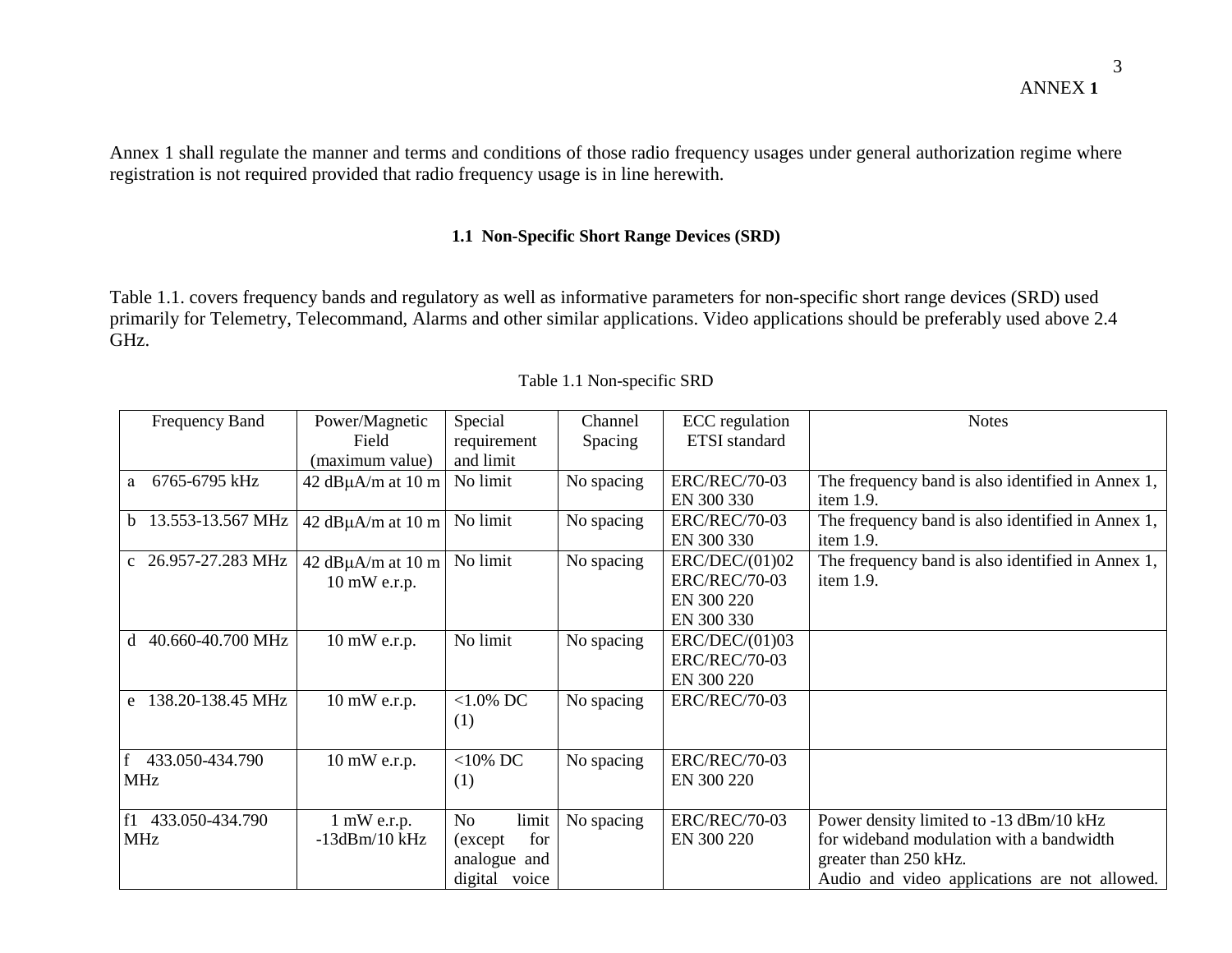|                                  |                                                                | transmission)                                                                |                                                 |                                    | Analogue and digital voice applications are<br>allowed with a max. bandwidth $\leq$ 25 kHz and<br>with spectrum access technique such as<br>LBT or equivalent and shall include a power<br>output sensor controlling the transmitter to a<br>maximum transmit period of 1 minute for each<br>transmission.                                                                                                                                                                                                                                                                                                                                                                                                      |
|----------------------------------|----------------------------------------------------------------|------------------------------------------------------------------------------|-------------------------------------------------|------------------------------------|-----------------------------------------------------------------------------------------------------------------------------------------------------------------------------------------------------------------------------------------------------------------------------------------------------------------------------------------------------------------------------------------------------------------------------------------------------------------------------------------------------------------------------------------------------------------------------------------------------------------------------------------------------------------------------------------------------------------|
| f2 434.040-434.790<br><b>MHz</b> | 10 mW e.r.p.                                                   | No limit<br>for<br>(except<br>analogue and<br>digital voice<br>transmission) | Up to $25$<br>kHz                               | <b>ERC/REC/70-03</b><br>EN 300 220 | Audio and video applications are not allowed.<br>Analogue and digital voice applications are<br>allowed with a max. bandwidth $\leq$ 25 kHz and<br>with spectrum access technique such as<br>LBT or equivalent and shall include a power<br>output sensor controlling the transmitter to a<br>maximum transmit period of 1 minute for each<br>transmission.                                                                                                                                                                                                                                                                                                                                                     |
| g 863-870 MHz                    | $\leq$ 25 mW e.r.p.                                            | $\leq 0.1\%$ DC<br>or LBT<br>(1)                                             | $\leq 100$ kHz<br>for 47 or<br>more<br>channels | <b>ERC/REC/70-03</b><br>EN 300 220 | <b>FHSS</b><br>Audio and video applications are allowed<br>provided that a digital modulation method is used<br>with a max. bandwidth of 300 kHz. Sub-bands<br>for alarms are excluded (see Annex 1, item 1.7).<br>Duty cycle may be increased to 1% if the band is<br>limited to 865-868 MHz. The preferred channel<br>spacing is 100 kHz allowing for a subdivision<br>into 50 kHz or 25 kHz.                                                                                                                                                                                                                                                                                                                 |
|                                  | $\leq$ 25 mW e.r.p.<br>Power density:<br>$-4.5$ d $Bm/100$ kHz | $\leq 0.1\%$ DC<br>or LBT<br>$+AFA$<br>(1)                                   | No spacing                                      | EN 300 220                         | DSSS and other wideband techniques<br>other than FHS.<br>Audio and video applications are allowed<br>provided that a digital modulation method is used<br>with a max. bandwidth of 300 kHz. Sub-bands<br>for alarms are excluded (see Annex 1, item 1.7).<br>The power density can be increased to $+6.2$<br>dBm/100 kHz, if the band of operation is limited<br>to 865-868 MHz and 865-870 MHz.<br>Duty cycle may be increased to 1% if the band is<br>limited to 865-868 MHz. For wide-band<br>techniques, other than FHSS and DSSS,<br>operating with a bandwidth of 200 kHz to 3<br>MHz, the duty cycle can be increased to 1% if<br>the band is limited to 865-868 MHz and power to<br>$\leq$ 10 mW e.r.p. |
|                                  | $\leq$ 25 mW e.r.p.                                            | $\leq 0.1\%$ DC                                                              | $\leq 100$ kHz                                  | EN 300 220                         | Narrow / wide-band modulation.                                                                                                                                                                                                                                                                                                                                                                                                                                                                                                                                                                                                                                                                                  |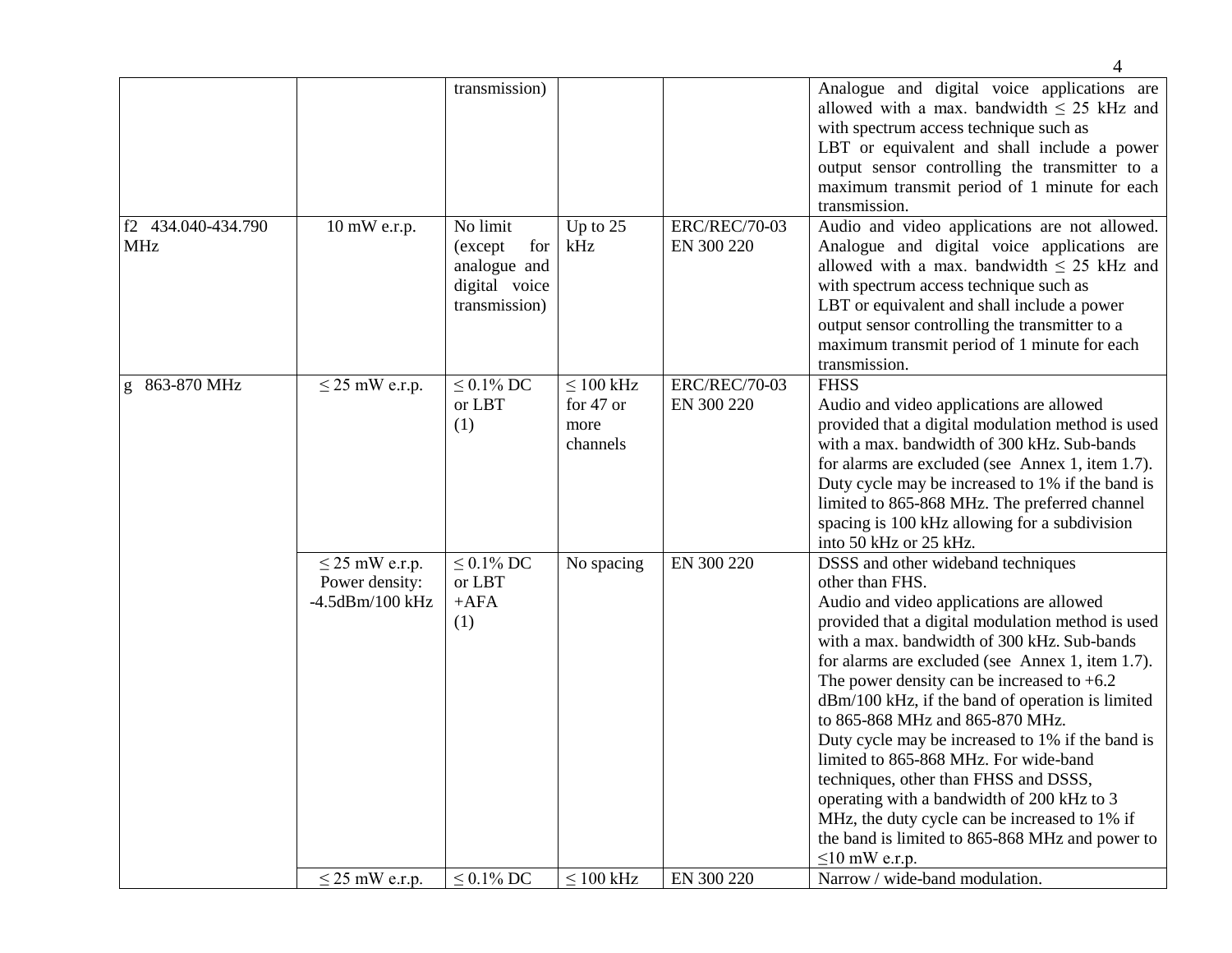|                                  |                                           | or LBT+AFA<br>(1)                         | for 1 or<br>more<br>channels<br>modulation<br>bandwidth<br>$\leq$ 300 kHz |                                    | Audio and video applications are allowed<br>provided that a digital modulation method is used<br>with a max. bandwidth of 300 kHz. Sub-bands<br>for alarms are excluded (see Annex 1, item 1.7).<br>The preferred channel spacing is 100 kHz<br>allowing for a subdivision into 50 kHz or 25<br>kHz.<br>Duty cycle may be increased to 1% if the band is<br>limited to 865-868 MHz.                                                                              |
|----------------------------------|-------------------------------------------|-------------------------------------------|---------------------------------------------------------------------------|------------------------------------|------------------------------------------------------------------------------------------------------------------------------------------------------------------------------------------------------------------------------------------------------------------------------------------------------------------------------------------------------------------------------------------------------------------------------------------------------------------|
| g1 868.000-868.600<br><b>MHz</b> | $\leq$ 25 mW e.r.p.                       | $<$ 1% DC<br>или<br>LBT+AFA<br>(1)        | No spacing,<br>for 1 or<br>more<br>channels                               | <b>ERC/REC/70-03</b><br>EN 300 220 | Narrow / wide-band modulation.<br>No channel spacing, however the whole<br>stated frequency band may be used. Audio and<br>video applications are allowed provided that a<br>digital modulation method is used with a max.<br>bandwidth of 300 kHz.<br>The preferred channel spacing is 100 kHz<br>allowing for a subdivision into 50 kHz or 25<br>kHz.                                                                                                          |
| g2 868.700-869.200<br>MHz        | $\leq$ 25 mW e.r.p.                       | $< 0.1\%$ DC<br>or LBT+AFA<br>(1)         | No spacing,<br>for 1 or<br>more<br>channels                               | <b>ERC/REC/70-03</b><br>EN 300 220 | Narrow / wide-band modulation.<br>No channel spacing, however the whole<br>stated frequency band may be used. Audio and<br>video applications are allowed provided that a<br>digital modulation method is used with a max.<br>bandwidth of 300 kHz.<br>The preferred channel spacing is 100 kHz<br>allowing for a subdivision into 50 kHz or 25<br>kHz.                                                                                                          |
| g3 869.400-869.650<br><b>MHz</b> | $\leq 500$ mW e.r.p.                      | $<$ 10% DC<br>or LBT+AFA<br>(1)           | 25 kHz<br>for 1 or<br>more<br>channels                                    | <b>ERC/REC/70-03</b><br>EN 300 220 | Narrow / wide-band modulation.<br>No channel spacing, however the whole<br>stated frequency band may be used as 1 channel<br>for high speed data transmissions                                                                                                                                                                                                                                                                                                   |
| g4 869.700-870.000<br><b>MHz</b> | $\leq$ 5 mW e.r.p.<br>$\leq$ 25 mW e.r.p. | No limit<br>${<}1\%$<br>or LBT+AFA<br>(1) | No spacing,<br>for 1 or<br>more<br>channels                               | <b>ERC/REC/70-03</b><br>EN 300 220 | Narrow / wide-band modulation.<br>No channel spacing, however the whole<br>stated frequency band may be used. Audio and<br>video applications are excluded. Voice<br>applications (analogue or digital) are allowed<br>with a maximum bandwidth of $\leq$ 25 kHz, and<br>with spectrum access technique such as<br>LBT or equivalent and shall include a power<br>output sensor controlling the transmitter to a<br>maximum transmit period of 1 minute for each |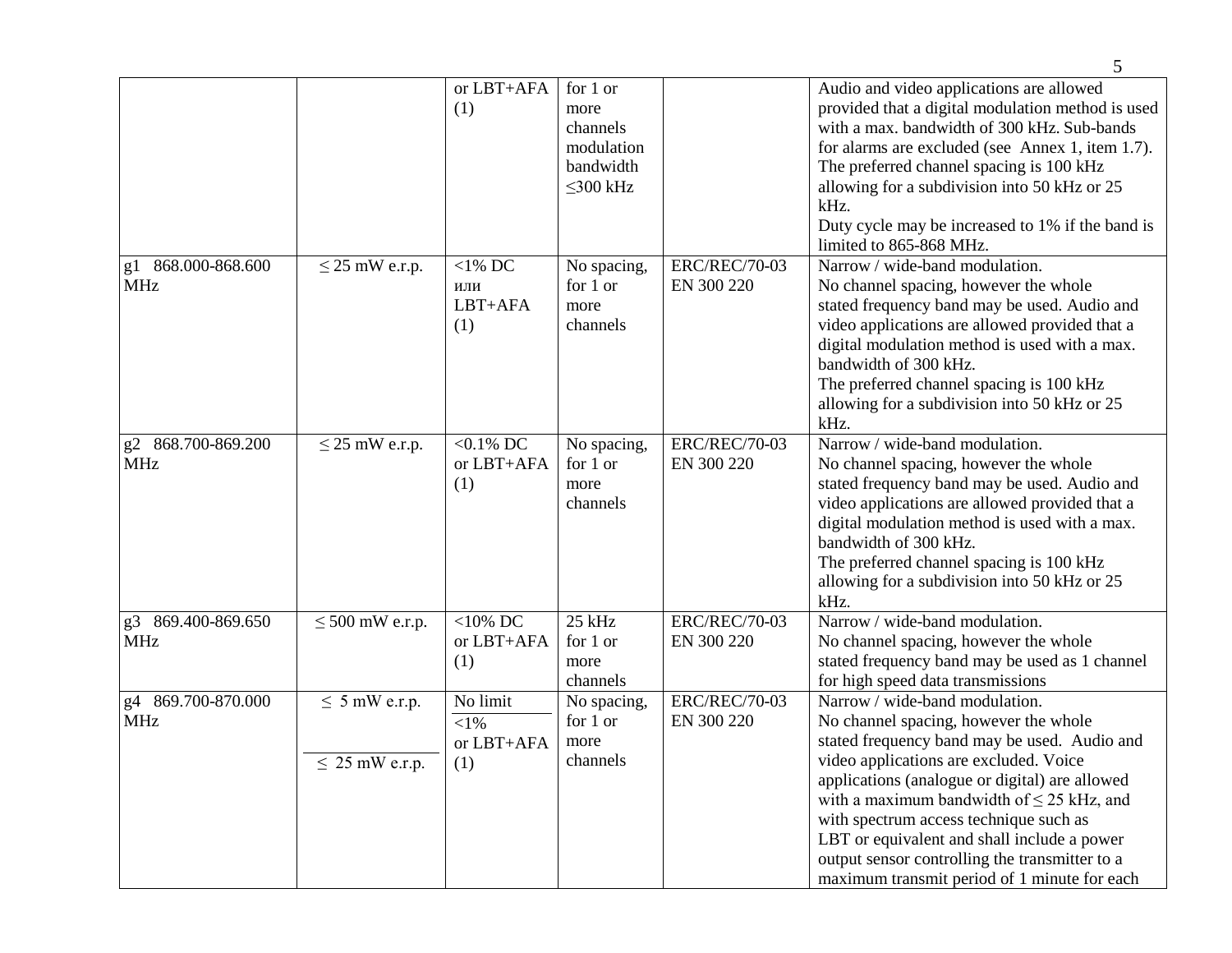|                     |                 |          |            |                      | transmission.                                     |
|---------------------|-----------------|----------|------------|----------------------|---------------------------------------------------|
|                     |                 |          |            |                      |                                                   |
|                     |                 |          |            |                      |                                                   |
|                     |                 |          |            |                      |                                                   |
|                     |                 |          |            |                      |                                                   |
|                     |                 |          |            |                      |                                                   |
|                     |                 |          |            |                      |                                                   |
|                     |                 |          |            |                      |                                                   |
|                     |                 |          |            |                      |                                                   |
|                     |                 |          |            |                      |                                                   |
| h 2400-2483.5 MHz   | 10 mW e.i.r.p.  | No limit | No spacing | <b>ERC/REC/70-03</b> | The frequency band is also identified in Annex 1, |
|                     |                 |          |            | EN 300 440           | item 1.6. and Annex 2, item 2.1.                  |
| i 5725-5875 MHz     | 25 mW e.i.r.p.  | No limit | No spacing | <b>ERC/REC/70-03</b> |                                                   |
|                     |                 |          |            | EN 300 440           |                                                   |
| 24.00-24.25 GHz     | 100 mW e.i.r.p. | No limit | No spacing | <b>ERC/REC/70-03</b> | The frequency band is also identified in Annex 1, |
|                     |                 |          |            | EN 300 440           | item 1.6.                                         |
| k $61.0 - 61.5$ GHz | 100 mW e.i.r.p. | No limit | No spacing | <b>ERC/REC/70-03</b> |                                                   |
|                     |                 |          |            | EN 305 550           |                                                   |
| 122-123 GHz         | 100 mW e.i.r.p. | No limit | No spacing | <b>ERC/REC/70-03</b> |                                                   |
|                     |                 |          |            | EN 305 550           |                                                   |

(1) Additional explanations regarding duty cycle (DC), Listen Before Talk (LBT) and Adaptive Frequency Agility (AFA): When either DC, LBT or equivalent technique applies then it shall not be user dependent/adjustable and shall be guaranteed by appropriate technical means. For LBT devces without AFA, or equivalent techniques, the DC limit applies.

For any type of frequency agile device the duty cycle limit applies to the total transmission unless LBT or equivalent technique is used. LBT device with AFA may be used instead of DC.

### **1.2 Tracking, tracing and data acquisition short range devices**

Table 1.2 covers frequency bands and regulatory as well as informative parameters recommended for short range devices used for: Detecting avalanche victims, Meter Reading and Asset Tracking and Tracing.

|  |  | Table 1.2 Tracking, tracing and data acquisition |
|--|--|--------------------------------------------------|
|  |  |                                                  |

| Band<br>Frequency | Power/Magnetic | Special     | $\sim$<br>∠hanne | ECC<br>regulation       | <b>Notes</b> |
|-------------------|----------------|-------------|------------------|-------------------------|--------------|
|                   | Fiela          | requirement | Spacing          | <b>DEAL</b><br>standard |              |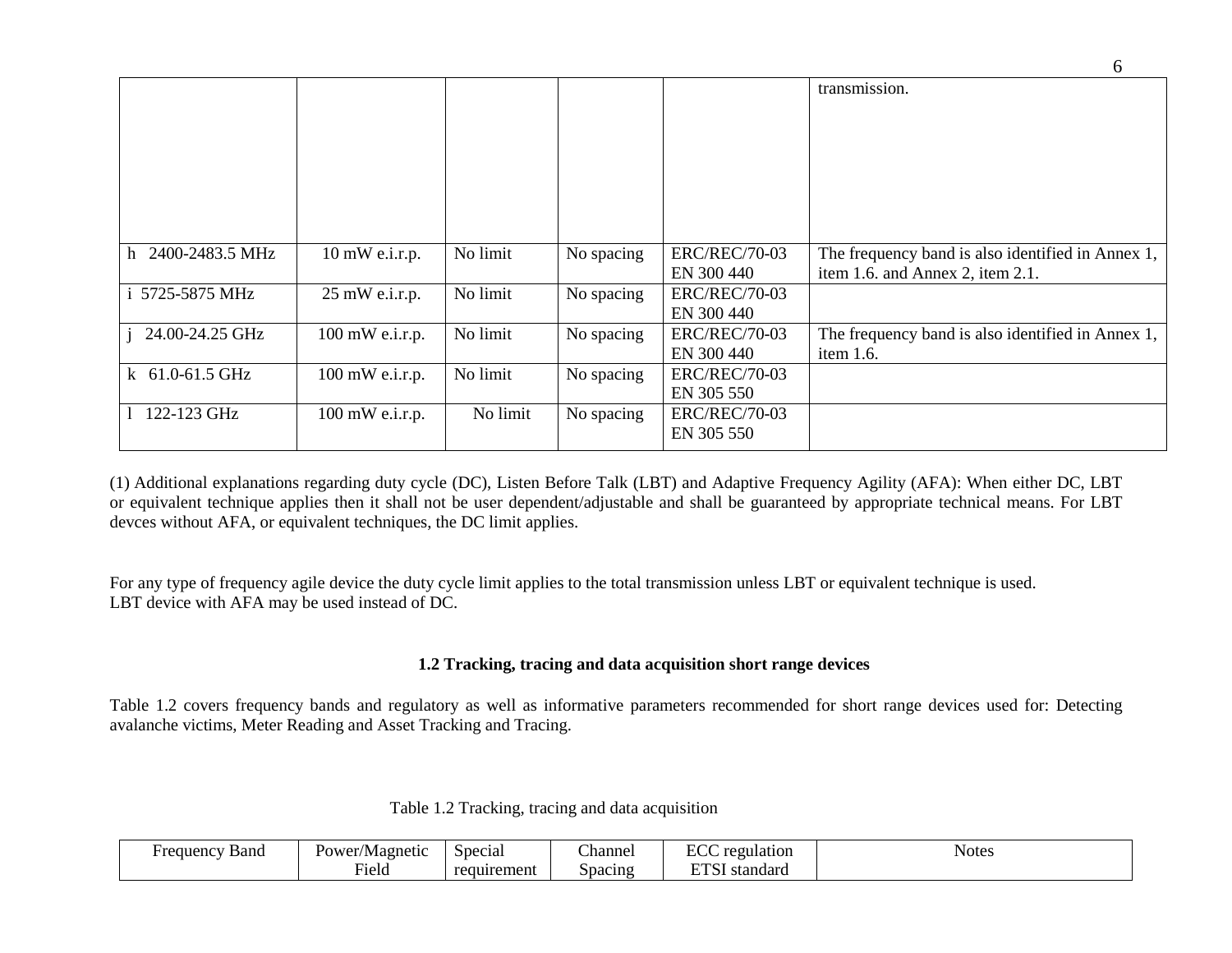|                                 | (maximum value)          | and limit  |        |                      |                                    |
|---------------------------------|--------------------------|------------|--------|----------------------|------------------------------------|
| a 456.9-457.1 kHz               | $7d$ B $\mu$ A/m at 10 m | No limit   |        | <b>ERC/REC/70-03</b> | Detection of avalanche victims.    |
|                                 |                          |            |        | EN 300 718           | Note: Centre frequency is          |
|                                 |                          |            |        |                      | 457 kHz. No modulation. Continuous |
|                                 |                          |            |        |                      | Wave (CW).                         |
| 169.4-169.475 MHz<br>h.         | $500$ mW e.i.r.p.        | $<$ 10% DC | Max    | <b>ERC/REC/70-03</b> | Meter Reading.                     |
|                                 |                          |            | 50 kHz | ECC/DEC/(05)02       |                                    |
|                                 |                          |            |        | EN 300 220           |                                    |
| c $169.4 - 169.475 \text{ MHz}$ | $500$ mW e.i.r.p.        | $<$ 1% DC  | Max    | <b>ERC/REC/70-03</b> | Asset Tracking and Tracing.        |
|                                 |                          |            | 50 kHz | ECC/DEC/(05)02       |                                    |
|                                 |                          |            |        | EN 300 220           |                                    |

## **1.3 Wideband data transmission systems**

Table 1.3 covers frequency bands and regulatory as well as informative parameters recommended for Wideband Data Transmission Systems and Wireless Access Systems including Radio Local Area Networks (WAS/RLANs).

|  | Table 1.3 Wideband Data Transmission Systems |  |  |
|--|----------------------------------------------|--|--|
|--|----------------------------------------------|--|--|

| Frequency Band  | Power/Magnetic      | Special         | Channel | ECC regulation       | <b>Notes</b>                                 |
|-----------------|---------------------|-----------------|---------|----------------------|----------------------------------------------|
|                 | Field               | requirement and | Spacing | <b>ETSI</b> standard |                                              |
|                 | (maximum value)     | limit           |         |                      |                                              |
| a 5150-5350 MHz | 200 mW max          | Indoor          |         | ECC/DEC/(04)08       | Mean e.i.r.p. refers to e.i.r.p range during |
|                 | mean e.i.r.p.       |                 |         | EN 301 893           | the transmission burst.                      |
|                 | The maximum         |                 |         |                      | For frequencies above 5250 MHz DFS and       |
|                 | e.i.r.p. density is |                 |         |                      | TPC are mandatory.                           |
|                 | limited to 10       |                 |         |                      | If there is no TPC. maximum mean e.i.r.p.    |
|                 | mW/MHz              |                 |         |                      | and maximum e.i.r.p. density are reduced     |
|                 |                     |                 |         |                      | by $3 dB$ .                                  |
| b 17.1-17.3 GHz | $100$ mW e.i.r.p.   |                 |         |                      | Only for devices placed in the market or     |
|                 |                     |                 |         |                      | into operation prior to entry into force     |
|                 |                     |                 |         |                      | hereof.                                      |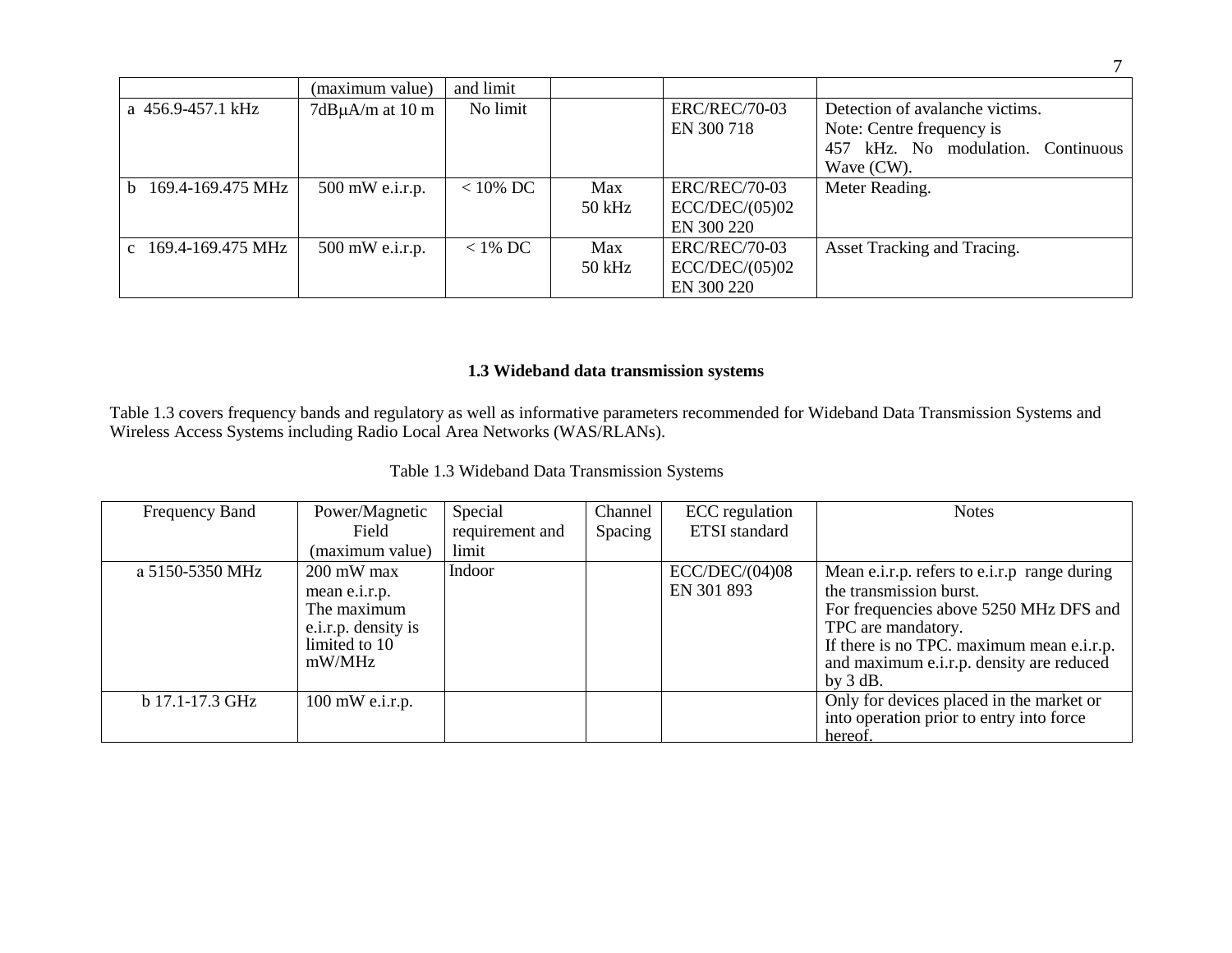| c57-66 GHz | 40 dBm max mean<br>e.i.r.p.<br>The maximum<br>mean e.i.r.p<br>density is limited<br>to 13 dBm/MHz. | Adequate<br>spectrum sharing<br>mechanism (e.g.<br>Listen-before<br>Talk, Detect And-<br>Avoid) shall be<br>implemented by<br>the equipment. |  | <b>ERC/REC/70-03</b><br>EN 302 567 | Mean e.i.r.p. refers to e.i.r.p range during<br>the transmission burst.<br>Fixed outdoor installations are not allowed. |
|------------|----------------------------------------------------------------------------------------------------|----------------------------------------------------------------------------------------------------------------------------------------------|--|------------------------------------|-------------------------------------------------------------------------------------------------------------------------|
|------------|----------------------------------------------------------------------------------------------------|----------------------------------------------------------------------------------------------------------------------------------------------|--|------------------------------------|-------------------------------------------------------------------------------------------------------------------------|

## **1.4. Railway applications**

Table 1.3 covers frequency bands and regulatory as well as informative parameters recommended for short range devices intended for use on railways.

|  |  |  | Table 1.4 Railway applications |
|--|--|--|--------------------------------|
|--|--|--|--------------------------------|

| <b>Frequency Band</b>       | Power/Magnetic          | Special     | Channel    | ECC regulation       | <b>Notes</b>                                 |
|-----------------------------|-------------------------|-------------|------------|----------------------|----------------------------------------------|
|                             | Field                   | requirement | Spacing    | ETSI standard        |                                              |
|                             | (maximum value)         | and limit   |            |                      |                                              |
| a $27.090 - 27.100$         | 42 dB $\mu$ A/m at 10 m | No limit    | No spacing | <b>ERC/REC/70-03</b> | Tele-powering u down-link signal for Balise/ |
| <b>MHz</b>                  |                         |             |            | EN 302 608           | Eurobalise. May also be optionally used for  |
|                             |                         |             |            |                      | the activation of the Loop/Euroloop.         |
|                             |                         |             |            |                      | Centre frequency is 27.095 MHz.              |
| b 4234 kHz                  | 9 dB $\mu$ A/m at 10 m  | $<$ 1% DC   | No spacing | <b>ERC/REC/70-03</b> | Balise up-link (ground - train) system       |
|                             |                         |             |            | EN 302 608           | includes Eurobalise                          |
|                             |                         |             |            |                      | Transmitting only on receipt of a Balise /   |
|                             |                         |             |            |                      | Eurobalise telepowering                      |
|                             |                         |             |            |                      | signal from a train.                         |
|                             |                         |             |            |                      | Centre frequency is 4234 kHz.                |
|                             |                         |             |            |                      | Eurobalise transmission mask 984-7484 kHz    |
|                             |                         |             |            |                      | $(-23dB)$ .                                  |
| c $11.1 - 16.0 \text{ MHz}$ | -7 $dB\mu A/m$ на 10 m  | No limit    | No spacing | <b>ERC/REC/70-03</b> | Loop up/link (ground-train) systems include  |
|                             |                         |             |            | EN 302 609           | Euroloop.                                    |
|                             |                         |             |            |                      | Transmitting only in presence of trains.     |
|                             |                         |             |            |                      | Centre frequency is 13.547 MHz.              |
|                             |                         |             |            |                      | Euroloop transmission mask 7.3-23.0 MHz      |
|                             |                         |             |            |                      | $(-23dBc).$                                  |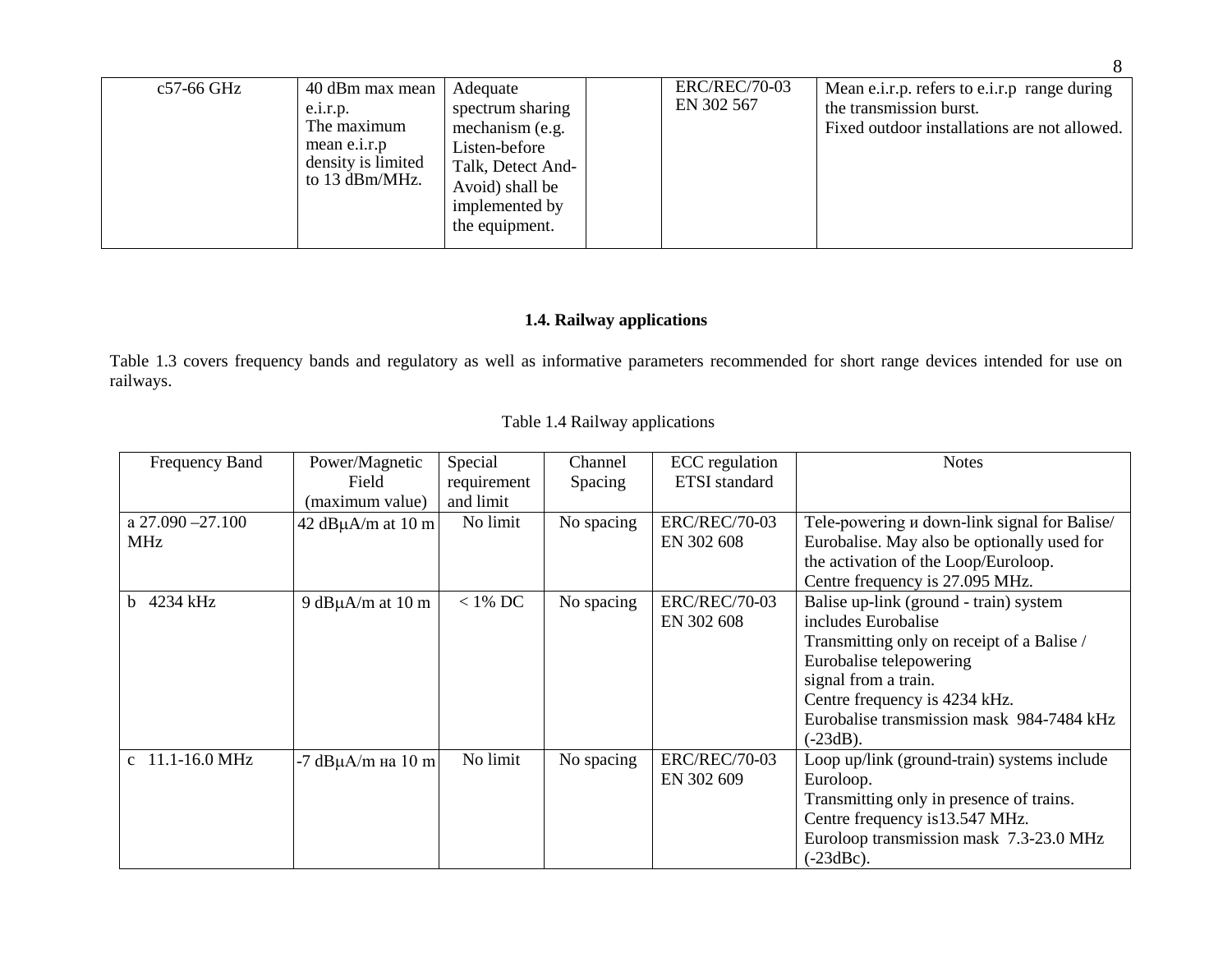| d 76-77GHz      | $ 55dBm$ peak e.i.r.p. | No limit | No spacing | <b>ERC/REC/70-03</b> | Obstruction/Vehicle detection via radar      |
|-----------------|------------------------|----------|------------|----------------------|----------------------------------------------|
|                 |                        |          |            | EN 301 091           | Sensor at railway level crossings. 50 dBm    |
|                 |                        |          |            |                      | average power or 23.5 dBm average power      |
|                 |                        |          |            |                      | for pulse radar.                             |
|                 |                        |          |            |                      | The frequency band is also included in Annex |
|                 |                        |          |            |                      | 1, item 1.5.                                 |
| e 2446-2454 MHz | $500$ mW e.i.r.p.      | No limit |            | EN 300 761           | Automatic identification system of railway   |
|                 |                        |          |            |                      | vehicles.                                    |
|                 |                        |          |            |                      | Transmitting only in presence of trains. 5   |
|                 |                        |          |            |                      | channels, each 1.5 MHz wide, within 2446-    |
|                 |                        |          |            |                      | 2454 MHz band.                               |

#### **1.5 Road transport and traffic telematics - RTTT/ITS**

Table 1.5 covers frequency bands and regulatory as well as informative parameters recommended for short range devices used for Road Transport and Traffic Telematics (RTTT) including all types of communications between vehicles (e.g. car-to-car), and between vehicles and fixed locations (e.g. car-to-infrastructure) as well as radar system installations to be used in ground based vehicles.

### Table 1.5 RTTT**/**ITS

| Frequency Band                | Power/Magnetic  | Special         | Channel    | ECC regulation       | <b>Notes</b>                           |
|-------------------------------|-----------------|-----------------|------------|----------------------|----------------------------------------|
|                               | Field           | requirement and | Spacing    | <b>ETSI</b> standard |                                        |
|                               | (maximum value) | limit           |            |                      |                                        |
| a 5795-5805 MHz               | $2W$ e.i.r.p.   | No limit        |            | <b>ERC/REC/70-03</b> |                                        |
|                               | 8 W e.i.r.p.    |                 |            | EN 300 674           |                                        |
|                               |                 |                 |            |                      |                                        |
| 5805-5815 MHz<br><sub>b</sub> | $2W$ e.i.r.p.   | No limit        |            | <b>ERC/REC/70-03</b> |                                        |
|                               | 8 W e.i.r.p.    |                 |            | EN 300 674           |                                        |
|                               |                 |                 |            |                      |                                        |
| c 76-77 GHz                   | 55 dBm peak     | No limit        | No spacing | <b>ERC/REC/70-03</b> | For vehicle radars                     |
|                               | e.i.r.p.        |                 |            | EN 301 091           | 50 dBm average power or 23.5 dBm       |
|                               |                 |                 |            |                      | average power                          |
|                               |                 |                 |            |                      | for pulse radar only.                  |
| d1 21.65-26.65 GHz            | $\ast$          | $\ast$          | $*$        | <b>ERC/REC/70-03</b> | For automotive Short Range Radars      |
|                               |                 |                 |            | ECC/DEC/(04)10       | $(SRR)$ .                              |
|                               |                 |                 |            | EN 302 288           | * See detailed requirements in related |
|                               |                 |                 |            |                      | <b>ECC</b> Decision.                   |
|                               |                 |                 |            |                      | New SRR equipment may only be placed   |
|                               |                 |                 |            |                      | onto the market until 1 July 2013      |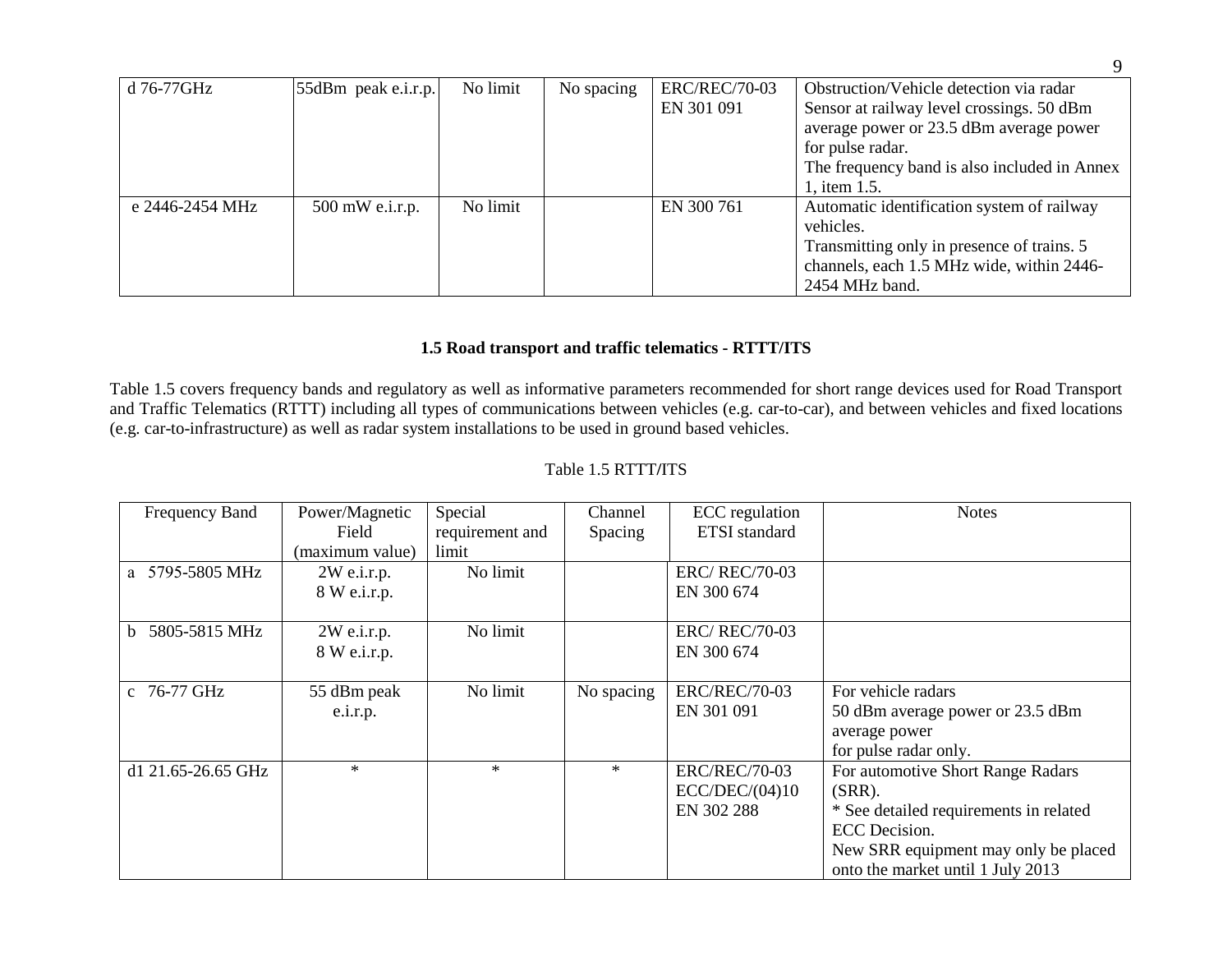|                         |                   |                                                                       |        |                                                            | 10                                                                                                                                                                                                                                                                                                                                                                                                                                                                                                                       |
|-------------------------|-------------------|-----------------------------------------------------------------------|--------|------------------------------------------------------------|--------------------------------------------------------------------------------------------------------------------------------------------------------------------------------------------------------------------------------------------------------------------------------------------------------------------------------------------------------------------------------------------------------------------------------------------------------------------------------------------------------------------------|
| d2 24.25-26.65 GHz      | $\star$           | $\ast$                                                                | $*$    | <b>ERC/REC/70-03</b><br>ECC/DEC/(04)10<br>EN 302 288       | For automotive Short Range Radars<br>$(SRR)$ .<br>* See detailed requirements in related<br>ECC Decision. SRR equipment may only<br>be placed onto the market until 1 January<br>2018.                                                                                                                                                                                                                                                                                                                                   |
| e 77-81 GHz             | $\ast$            | $\ast$                                                                | $\ast$ | <b>ERC/REC/70-03</b><br>ECC/DEC/(04)03<br>EN 302 264       | For automotive Short Range Radars<br>(SRR)<br>* See detailed requirements in related<br><b>ECC</b> Decision.                                                                                                                                                                                                                                                                                                                                                                                                             |
| f1 24.050-24.075<br>GHz | 100 mW e.i.r.p.   | No limit                                                              |        | ERC/REC/70-<br>03EN302 858                                 | For vehicle radars                                                                                                                                                                                                                                                                                                                                                                                                                                                                                                       |
| f2 24.075-24.150<br>GHz | $0.1$ mW e.i.r.p. | No limit                                                              |        | <b>ERC/REC/70-03</b><br>EN302 858                          | For vehicle radars                                                                                                                                                                                                                                                                                                                                                                                                                                                                                                       |
|                         | 100 mW e.i.r.p.   | $\leq$ 4 $\mu$ s/40kHz<br>dwell time every<br>3ms<br>$\leq$ 1ms/40kHz |        | <b>ERC/REC/70-03</b><br>EN 302 858<br><b>ERC/REC/70-03</b> | For vehicle radars<br>The spectrum access and mitigation<br>requirement is given for devices mounted<br>behind a bumper. If mounted without a<br>bumper, the requirement should be<br>3µs/40kHz maximum dwell time every<br>3ms. A requirement for minimum<br>frequency modulation range (applicable<br>to FMCW or step frequency signals)<br>or minimum instantaneous bandwidth<br>(applicable to pulsed signal) of 250 kHz<br>applies in addition to the requirement on<br>maximum dwell time<br>For automotive radars |
|                         |                   | dwell time every<br>40ms                                              |        | EN302 858                                                  | A requirement for minimum frequency<br>modulation range (applicable to FMCW<br>or step frequency signals) or minimum<br>instantaneous bandwidth (applicable to<br>pulsed signal) of 250 kHz applies in<br>addition to the requirement on maximum<br>dwell time                                                                                                                                                                                                                                                           |
| f3 24.150-24.250<br>GHz | $100$ mW e.i.r.p. | No limit                                                              |        | <b>ERC/REC/70-03</b><br>EN302 858                          | For automotive radars                                                                                                                                                                                                                                                                                                                                                                                                                                                                                                    |
| g 63-64 GHz             | 40 dBm e.i.r.p.   |                                                                       |        | ECC/DEC/(09)01<br>EN 302 686                               | <b>ITS</b>                                                                                                                                                                                                                                                                                                                                                                                                                                                                                                               |
| h 5855-5875 MHz         | 33 dBm e.i.r.p.   |                                                                       |        | ECC/REC/(08)01<br>EN 302 571                               | <b>ITS</b><br>Maximum spectral power density 23                                                                                                                                                                                                                                                                                                                                                                                                                                                                          |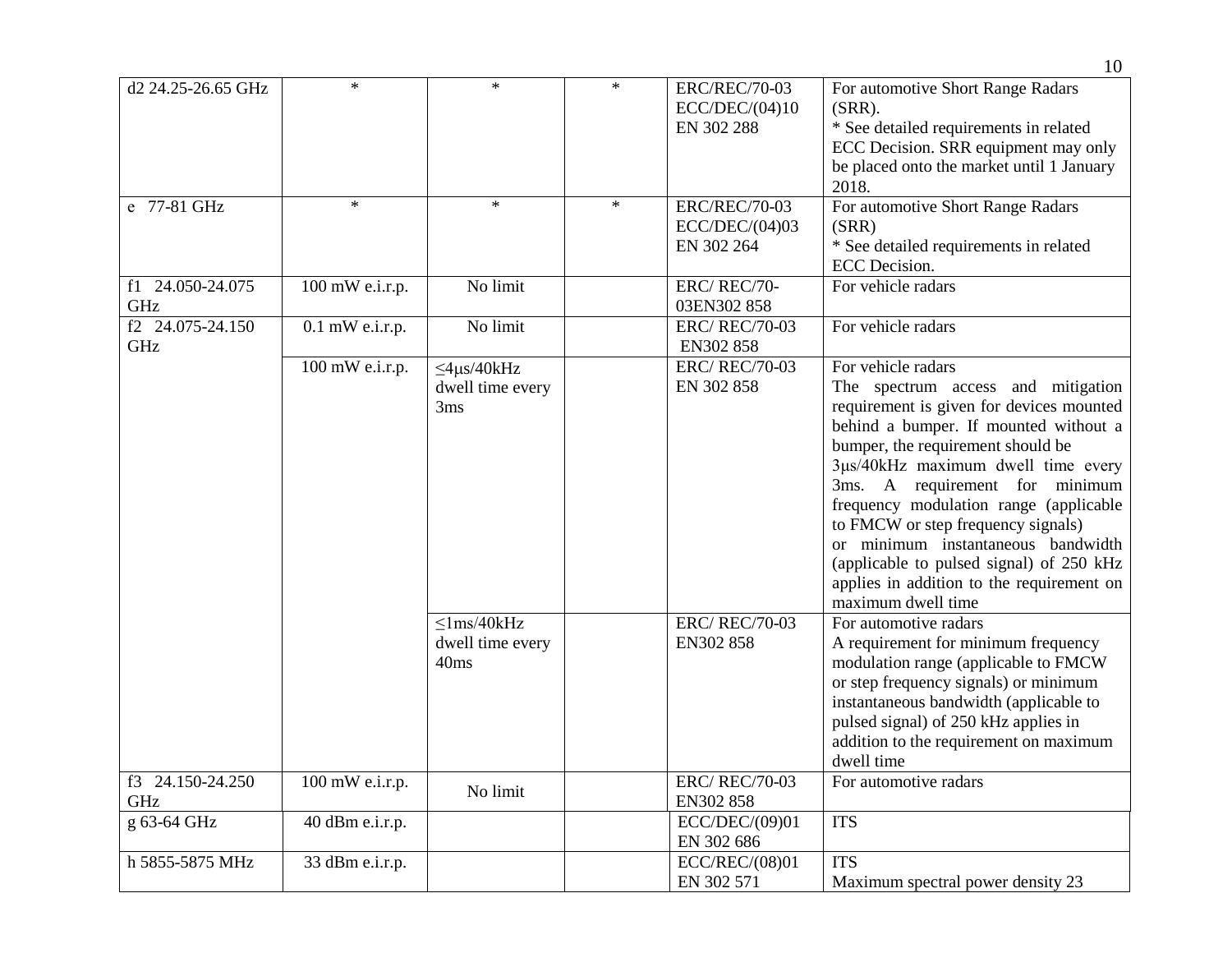|                 |                   |  |                              | $dBm/MHz$ e.i.r.p. with a TPC<br>range of 30 dB.                                                    |
|-----------------|-------------------|--|------------------------------|-----------------------------------------------------------------------------------------------------|
| i 5875-5925 MHz | $33$ dBm e.i.r.p. |  | ECC/DEC/(08)01<br>EN 302 571 | <b>ITS</b><br>Maximum spectral power density 23<br>$dBm/MHz$ e.i.r.p. with a TPC<br>range of 30 dB. |

### **1.6 Radiodetermination applications**

Table 1.6 covers frequency bands and regulatory as well as informative parameters recommended for SRD radiodetermination applications including Equipment for Detecting Movement and Alert. Radiodetermination is defined as the determination of the position, velocity and/or other characteristics of an object, or the obtaining of information relating to these parameters, by means of the propagation properties of radio waves.

| Frequency Band        | Power/Magnetic           | Special     | Channel    | <b>ECC</b> regulation | <b>Notes</b>                              |
|-----------------------|--------------------------|-------------|------------|-----------------------|-------------------------------------------|
|                       | Field                    | requirement | Spacing    | <b>ETSI</b> standard  |                                           |
|                       | (maximum value)          | and limit   |            |                       |                                           |
|                       |                          | No limit    | No spacing | <b>ERC/REC/70-03</b>  |                                           |
| a 2400-2483.5 MHz     | $25 \text{ mW}$ e.i.r.p. |             |            | ERC/DEC/(01)08        |                                           |
|                       |                          |             |            | EN 300 440            |                                           |
|                       |                          | No limit    | No spacing | <b>ERC/REC/70-03</b>  |                                           |
| b 9200-9500 MHz       | $25 \text{ mW}$ e.i.r.p. |             |            | EN 300 440            |                                           |
|                       |                          | No limit    | No spacing | <b>ERC/REC/70-03</b>  |                                           |
| c 9500-9975 MHz       | $25 \text{ mW}$ e.i.r.p. |             |            | EN 300 440            |                                           |
| 10.5-10.6 GHz<br>d    | 500 mW e.i.r.p.          | No limit    | No spacing | <b>ERC/REC/70-03</b>  |                                           |
|                       |                          |             |            | EN 300 440            |                                           |
|                       |                          | No limit    | No spacing | <b>ERC/REC/70-03</b>  |                                           |
| e 13.4-14.0 GHz       | $25 \text{ mW}$ e.i.r.p. |             |            | EN 300 440            |                                           |
|                       |                          | No limit    | No spacing | <b>ERC/REC/70-03</b>  | The frequency band is identified with the |
| f $24.05 - 24.25$ GHz | 100 mW e.i.r.p.          |             |            | EN 300 440            | same emission parameters in Annex 1, item |
|                       |                          |             |            |                       | 1.1.                                      |
| g 4.5-7.0 GHz         | $-41.3$ dBm/MHz          | No limit    | No spacing | <b>ERC/REC/70-03</b>  | For Tank Level Probing Radar (TLPR)       |
|                       | e.i.r.p                  |             |            | EN 302 372            |                                           |
|                       | (outside the             |             |            |                       |                                           |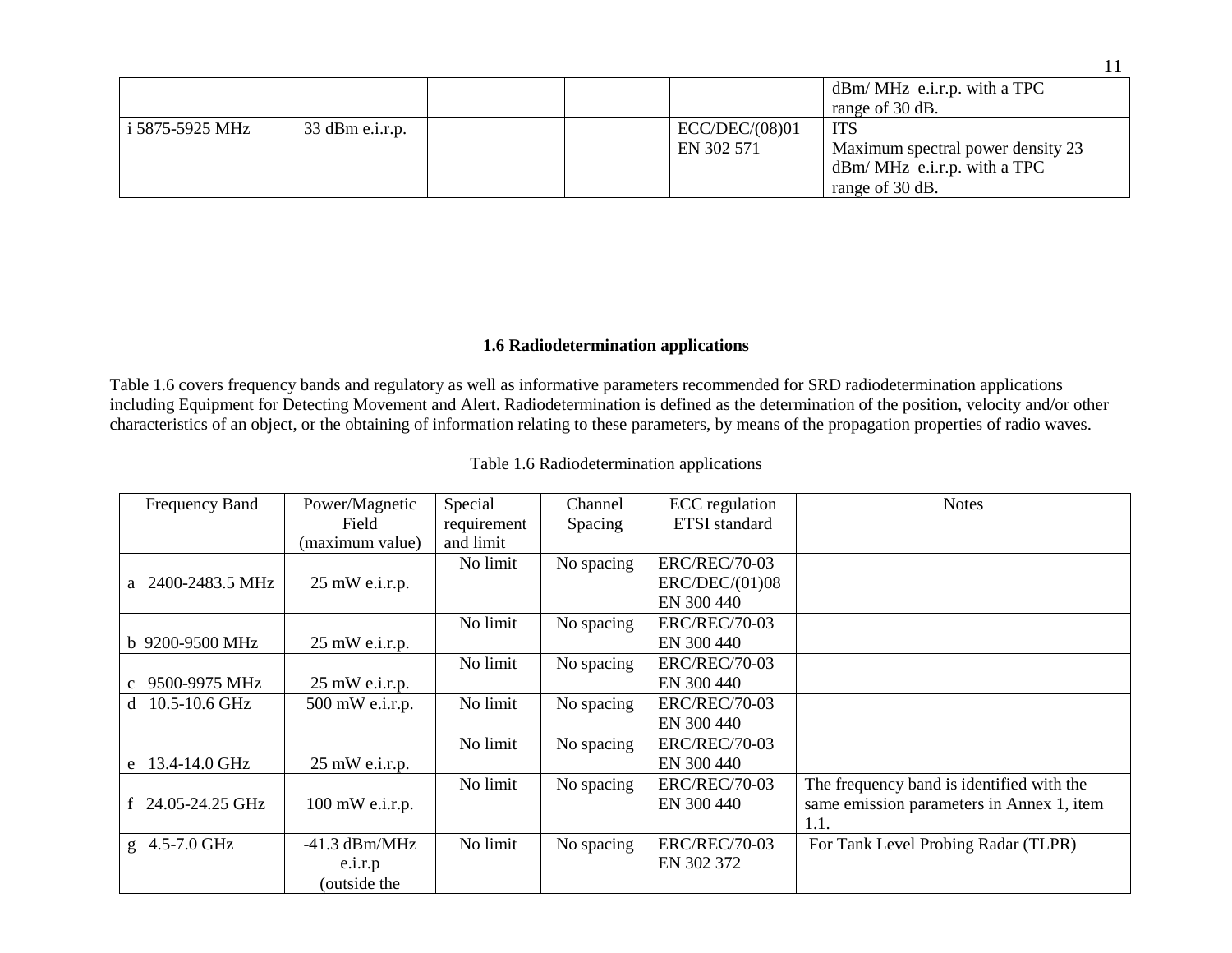|                   | enclosed test tank<br>structure)                                                |          |            |                                                      |                                                                                                   |
|-------------------|---------------------------------------------------------------------------------|----------|------------|------------------------------------------------------|---------------------------------------------------------------------------------------------------|
| h 8.5-10.6 GHz    | $-41.3$ dBm/MHz<br>e.i.r.p.<br>(outside the<br>enclosed test tank<br>structure) | No limit | No spacing | <b>ERC/REC/70-03</b><br>EN 302 372                   | For Tank Level Probing Radar (TLPR)                                                               |
| i 24.05-27.00 GHz | $-41.3$ dBm/MHz<br>e.i.r.p.<br>(outside the<br>enclosed test tank<br>structure) | No limit | No spacing | <b>ERC/REC/70-03</b><br>EN 302 372                   | For Tank Level Probing Radar (TLPR)                                                               |
| $i$ 57-64 GHz     | $-41.3$ dBm/MHz<br>e.i.r.p.<br>(outside the<br>enclosed test tank<br>structure) | No limit | No spacing | <b>ERC/REC/70-03</b><br>EN 302 372                   | For Tank Level Probing Radar (TLPR)                                                               |
| k 75-85 GHz       | $-41.3$ dBm/MHz<br>e.i.r.p.<br>(outside the<br>enclosed test tank<br>structure) | No limit | No spacing | <b>ERC/REC/70-03</b><br>EN 302 372                   | For Tank Level Probing Radar (TLPR)                                                               |
| 16.0-8.5 GHz      | $\ast$                                                                          | $\ast$   | $\ast$     | <b>ERC/REC/70-03</b><br>ECC/DEC/(11)02<br>EN 302 729 | For Industrial Level Probing Radar (LPR)<br>*See detailed requirements in related ECC<br>Decision |
| m 24.05-26.5 GHz  | $\star$                                                                         | $\ast$   | $\ast$     | <b>ERC/REC/70-03</b><br>ECC/DEC/(11)02<br>EN 302 729 | For Industrial Level Probing Radar (LPR)<br>*See detailed requirements in related ECC<br>Decision |
| n 57-64 GHz       | $\ast$                                                                          | $\ast$   | $\ast$     | <b>ERC/REC/70-03</b><br>ECC/DEC/(11)02<br>EN 302 729 | For Industrial Level Probing Radar (LPR)<br>*See detailed requirements in related ECC<br>Decision |
| o 75-85 GHz       | $\ast$                                                                          | $\ast$   | $\ast$     | <b>ERC/REC/70-03</b><br>ECC/DEC/(11)02<br>EN 302 729 | For Industrial Level Probing Radar (LPR)<br>*See detailed requirements in related ECC<br>Decision |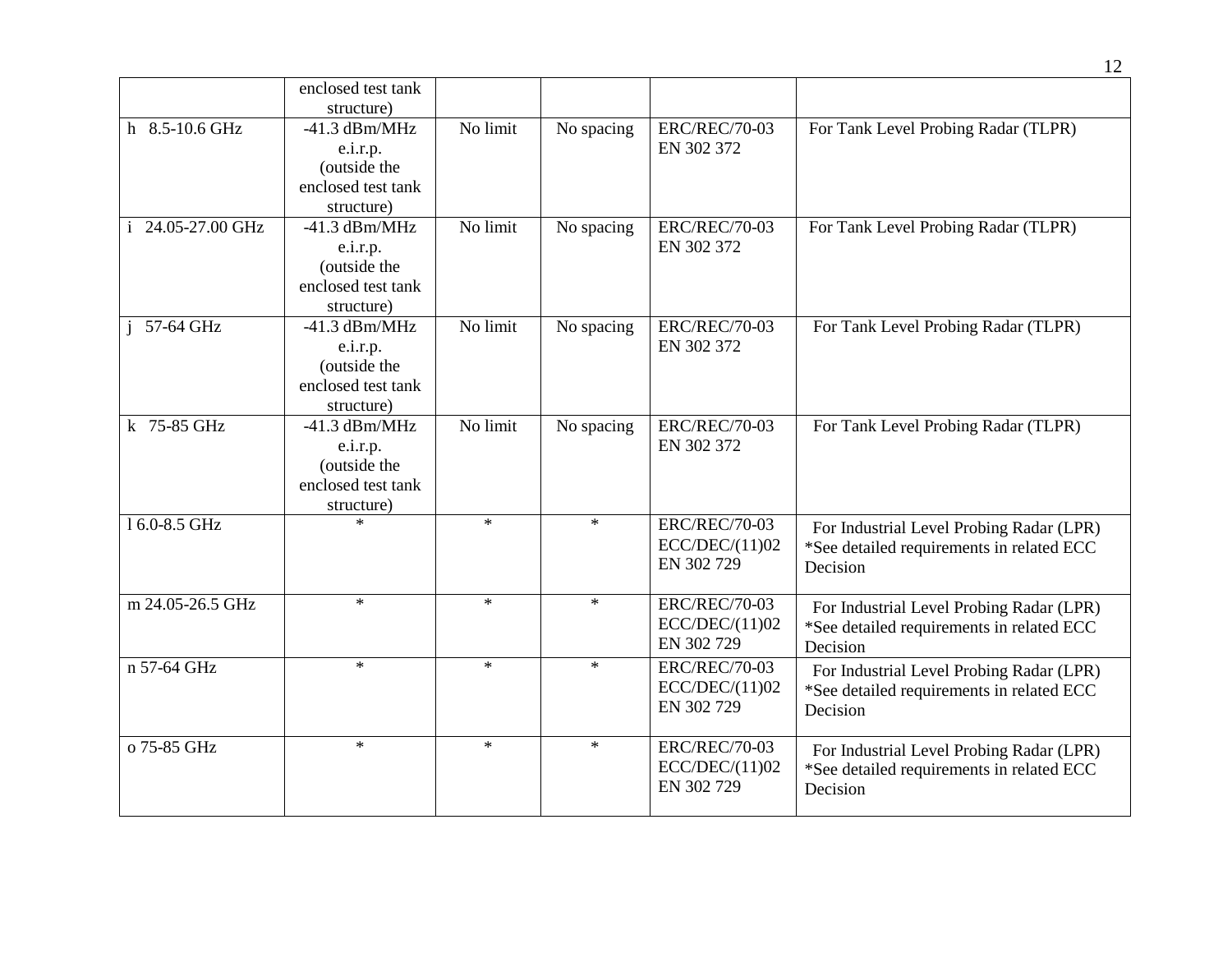#### **1.7 Alarms**

Table 1.7 covers frequency bands and regulatory as well as informative parameters recommended for short range devices intended exclusively for alarm systems including social alarms (e.g. to help the elderly and the disabled) and alarms for security and safety.

| Frequency Band                   | Power/Magnetic<br>Field | Special<br>requirement | Channel<br>Spacing | ECC regulation<br><b>ETSI</b> standard | <b>Notes</b>                              |
|----------------------------------|-------------------------|------------------------|--------------------|----------------------------------------|-------------------------------------------|
|                                  | (maximum value)         | and limit              |                    |                                        |                                           |
| 868.6-868.7 MHz<br>a             | $10 \text{ mW}$ e.r.p.  | $<1.0\%$ DC            | 25 kHz             | <b>ERC/REC/70-03</b>                   | The whole frequency band may also be used |
|                                  |                         |                        |                    | EN 300 220                             | as 1 channel for high speed data          |
|                                  |                         |                        |                    |                                        | transmissions                             |
| 869.25-869.30 MHz<br>$\mathbf b$ | 10 mW e.r.p.            | $< 0.1\%$ DC           | 25 kHz             | <b>ERC/REC/70-03</b>                   |                                           |
|                                  |                         |                        |                    | EN 300 220                             |                                           |
| c $869.65 - 869.70$              | 25 mW e.r.p.            | $<$ 10% DC             | $25$ kHz           | <b>ERC/REC/70-03</b>                   |                                           |
| <b>MHz</b>                       |                         |                        |                    | EN 300 220                             |                                           |
| d 869.20-869.25 MHz              | 10 mW e.r.p.            | $< 0.1\%$ DC           | $25$ kHz           | <b>ERC/REC/70-03</b>                   | Social alarms                             |
|                                  |                         |                        |                    | EN 300 220                             |                                           |
| e 869.3-869.4 MHz                | 10 mW e.r.p.            | $<$ 1% DC              | $25$ kHz           | <b>ERC/REC/70-03</b>                   |                                           |
|                                  |                         |                        |                    | EN 300 220                             |                                           |
| f 169.4750-169.4875              | $10 \text{ mW}$ e.r.p.  | $< 0.1\%$ DC           | 12.5 kHz           | <b>ERC/REC/70-03</b>                   | Social alarms (exclusive use)             |
| <b>MHz</b>                       |                         |                        |                    | ECC/DEC/(05)02                         |                                           |
|                                  |                         |                        |                    | EN 300 220                             |                                           |
| 169.5875-169.6000<br>g           | 10 mW e.r.p.            | $< 0.1\%$ DC           | 12.5 kHz           | <b>ERC/REC/70-03</b>                   | Social alarms (exclusive use)             |
| MHz                              |                         |                        |                    | ECC/DEC/(05)02                         |                                           |
|                                  |                         |                        |                    | EN 300 220                             |                                           |

#### Table 1.7 Alarms

### **1.8 Model control**

Table 1.8 covers frequency bands and regulatory as well as informative parameters recommended for the application of model control short range devices, which is solely for the purpose of controlling the movement of the model, in the air, on land or over or under the water surface. It should be noted that the bands are not exclusive for this type of application.

Table 1.8 Model control

| Band<br><b>Frequency</b> | Power/Magnetic | Special     | ~·<br>∠hannel | $\mathbf{r} \cap \mathbf{r}$<br>regulation<br>⊷ | Notes<br>. |
|--------------------------|----------------|-------------|---------------|-------------------------------------------------|------------|
|                          | $-1$<br>Held   | requirement | Spacing       | <b>DDO</b><br>standard                          |            |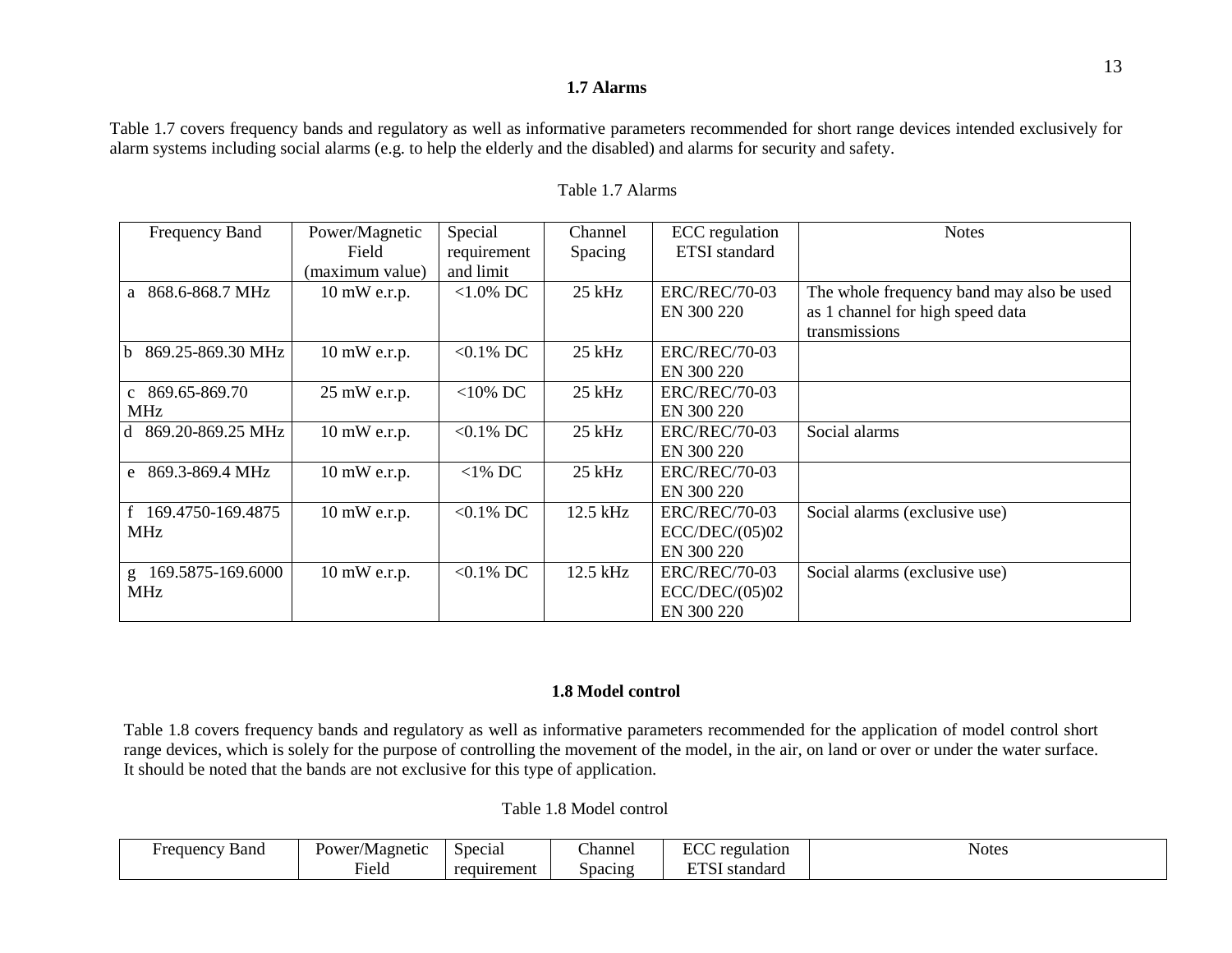|                                            | (maximum value)         | and limit |          |                      |                         |
|--------------------------------------------|-------------------------|-----------|----------|----------------------|-------------------------|
| 26.995, 27.045,<br>a                       | $100 \text{ mW}$ e.r.p. | No limit  | $10$ kHz | <b>ERC/REC/70-03</b> |                         |
| 27.095,                                    |                         |           |          | EN 300 220           |                         |
| $\left  \frac{27.145}{27.195} \right $ MHz |                         |           |          |                      |                         |
| 34.995 - 35.225<br>b<br><b>MHz</b>         | $100$ mW e.r.p.         | No limit  | $10$ kHz | <b>ERC/REC/70-03</b> | Only for flying models. |
|                                            |                         |           |          | ERC/DEC/(01)11       |                         |
|                                            |                         |           |          | EN 300 220           |                         |
| 40.665, 40.675,<br>$\mathbf{c}$            | $100$ mW e.r.p.         | No limit  | $10$ kHz | <b>ERC/REC/70-03</b> |                         |
|                                            |                         |           |          | ERC/DEC/(01)12       |                         |
| $ 40.685, 40.695$ MHz                      |                         |           |          | EN 300 220           |                         |

#### **1.9 Inductive applications**

Table 1.9 covers frequency bands and regulatory as well as informative parameters recommended for short range device intended for inductive applications include for example car immobilisers, animal identification, alarm systems, cable detection, waste management, personal identification, wireless voice links, access control, data transfer to handheld devices, automatic article identification, wireless control systems, automatic road tolling and anti-theft systems including RF anti-theft induction systems. It should be noted that other types of antitheft systems can be operated in accordance with other relevant tables in this annex.

| Frequency Band                   | Power/Magnetic                            | Special     | Channel    | <b>ECC</b> regulation              | <b>Notes</b>                                                                                                                    |
|----------------------------------|-------------------------------------------|-------------|------------|------------------------------------|---------------------------------------------------------------------------------------------------------------------------------|
|                                  | Field                                     | requirement | Spacing    | <b>ETSI</b> standard               |                                                                                                                                 |
|                                  | (maximum value)                           | and limit   |            |                                    |                                                                                                                                 |
| $9 - 90$ kHz<br>a1               | $72$ dB $\mu$ A/m at 10 m                 | No limit    | No spacing | <b>ERC/REC/70-03</b><br>EN 300 330 | In case of external antennas only loop coil<br>antennas may be employed. Field strength level<br>descending 3 dB/oct at 30 kHz  |
|                                  |                                           | No limit    | No spacing | <b>ERC/REC/70-03</b>               | In case of external antennas only loop coil                                                                                     |
| 90-119 kHz<br>a2                 | $42$ dB $\mu$ A/m at 10 m                 |             |            | EN 300 330                         | antennas may be employed                                                                                                        |
| 119-135 kHz<br>a <sub>3</sub>    | 66 $dB\mu A/m$ at 10 m                    | No limit    | No spacing | <b>ERC/REC/70-03</b><br>EN 300 330 | In case of external antennas only loop coil<br>antennas may be employed. Field strength level<br>descending 3 dB/oct at 119 kHz |
| 135-140.0 kHz<br>h.              | $42$ dB $\mu$ A/m at 10 m                 | No limit    | No spacing | <b>ERC/REC/70-03</b><br>EN 300 330 | In case of external antennas only loop coil<br>antennas may be employed                                                         |
| 140.0-148.5 kHz<br>$\mathcal{C}$ | $37.7$ dB $\mu$ A/m at<br>10 <sub>m</sub> | No limit    | No spacing | <b>ERC/REC/70-03</b><br>EN 300 330 | In case of external antennas only loop coil<br>antennas may be employed                                                         |
| 6765-6795 kHz<br>d               | $42$ dB $\mu$ A/m at 10 m                 | No limit    | No spacing | <b>ERC/REC/70-03</b><br>EN 300 330 |                                                                                                                                 |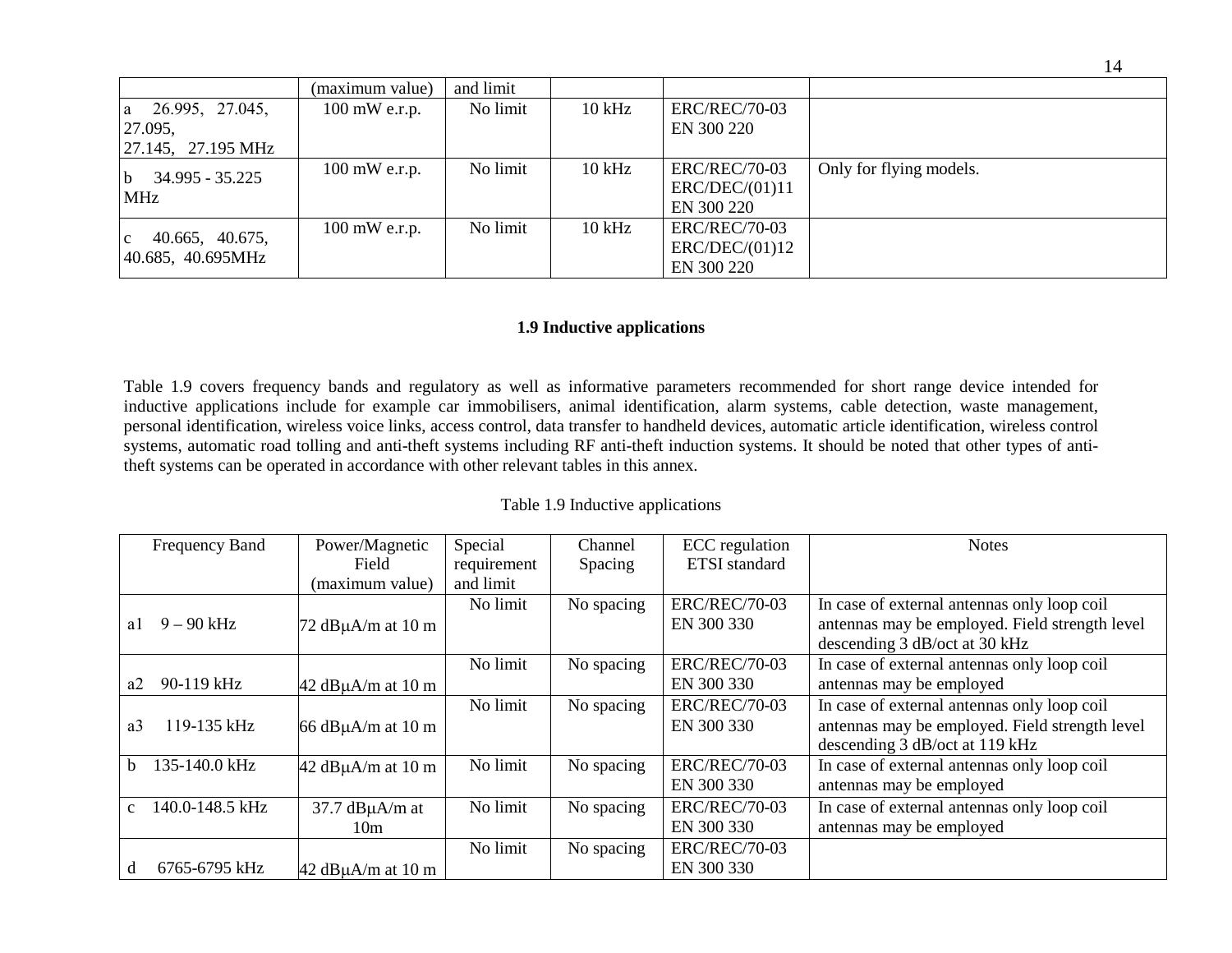|                                             |                                          |          |            |                                                  | 15                                                                                                                                                                                                                                                                                                                                                                                      |
|---------------------------------------------|------------------------------------------|----------|------------|--------------------------------------------------|-----------------------------------------------------------------------------------------------------------------------------------------------------------------------------------------------------------------------------------------------------------------------------------------------------------------------------------------------------------------------------------------|
|                                             |                                          | No limit | No spacing | <b>ERC/REC/70-03</b>                             |                                                                                                                                                                                                                                                                                                                                                                                         |
| 7400-8800 kHz<br>e                          | 9 dB $\mu$ A/m at 10 m                   |          |            | EN 300 330                                       |                                                                                                                                                                                                                                                                                                                                                                                         |
| 13.553-13.567<br>$\mathbf{f}$<br><b>MHz</b> | $42$ dB $\mu$ A/m at 10 m                | No limit | No spacing | <b>ERC/REC/70-03</b><br>EN 300 330<br>EN 302 291 |                                                                                                                                                                                                                                                                                                                                                                                         |
| 13.553-13.567<br>f1<br><b>MHz</b>           | $60$ dB $\mu$ A/m at 10 m                | No limit | No spacing | <b>ERC/REC/70-03</b><br>EN 300 330               | For RFID and EAS only                                                                                                                                                                                                                                                                                                                                                                   |
| 26.957-27.283<br>g<br><b>MHz</b>            | $42$ dB $\mu$ A/m at 10 m                | No limit | No spacing | <b>ERC/REC/70-03</b><br>EN 300 330               |                                                                                                                                                                                                                                                                                                                                                                                         |
| 10.200-11.000<br>h<br><b>MHz</b>            | 9 dB $\mu$ A/m at 10 m                   | No limit | No spacing | <b>ERC/REC/70-03</b><br>EN 300 330               |                                                                                                                                                                                                                                                                                                                                                                                         |
| 3155-3400 kHz<br>$\bf k$                    | 13.5 $dB\mu A/m$ at 10<br>m              | No limit | No spacing | <b>ERC/REC/70-03</b><br>EN 300 330               | In case of external antennas only loop coil<br>antennas may be employed                                                                                                                                                                                                                                                                                                                 |
| $148.5$ kHz $-5$<br>11<br><b>MHz</b>        | $-15$ dB $\mu$ A/m at<br>10 <sub>m</sub> | No limit | No spacing | <b>ERC/REC/70-03</b><br>EN 300 330               | In case of external antennas only loop coil<br>antennas may be employed.<br>The maximum field strength is specified in a<br>bandwidth of 10 kHz. The maximum allowed total<br>field strength is -5 dBµA/m at 10 m for systems<br>operating at bandwidths larger than 10 kHz whilst<br>keeping the density limit (-15 dBµA/m in a<br>bandwidth of 10 kHz).                               |
| 5 - 30 MHz<br>12                            | $-20$ dB $\mu$ A/m at<br>10 <sub>m</sub> | No limit | No spacing | <b>ERC/REC/70-03</b><br>EN 300 330               | In case of external antennas only loop coil<br>antennas may be employed.<br>The maximum field strength is specified in a<br>bandwidth<br>of 10 kHz. The maximum allowed total field<br>strength is $-5$ dB $\mu$ A/m at 10 m for systems<br>operating at bandwidths larger than 10 kHz whilst<br>keeping the density limit $(-20 \text{ dB}\mu\text{A/m}$ in a<br>bandwidth of 10 kHz). |
| 400-600 kHz<br>13                           | $-8$ dB $\mu$ A/m at<br>10 <sub>m</sub>  | No limit | No spacing | <b>ERC/REC/70-03</b><br>EN 300 330               | For RFID only.<br>In case of external antennas only loop coil<br>antennas may be employed.<br>The maximum field strength is specified in a<br>bandwidth of 10 kHz. The maximum allowed total<br>field strength is $-5dB\mu A/m$ at 10 m for systems<br>operating at bandwidths larger than 10 kHz                                                                                       |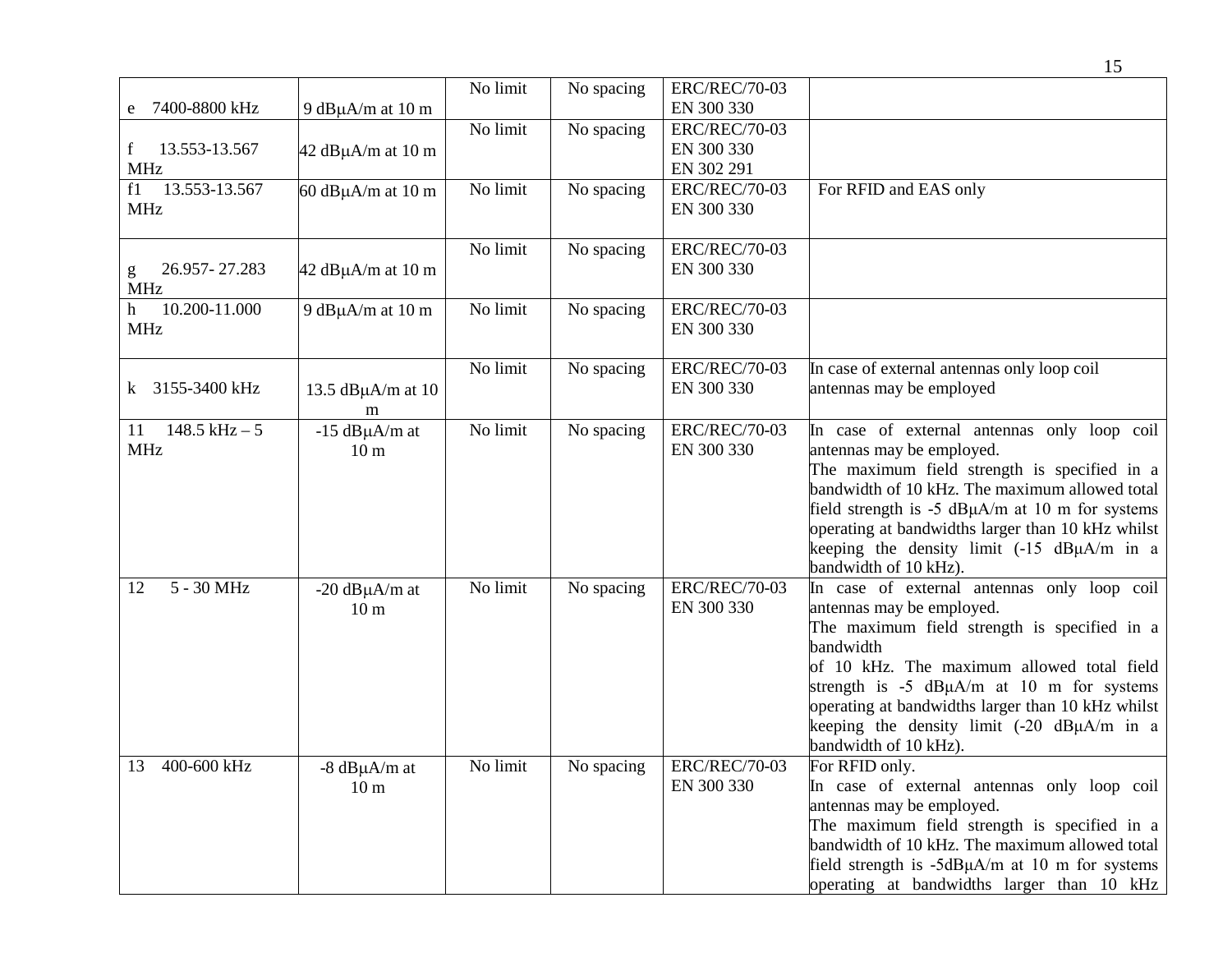|  | measured at the centre frequency whilst keeping        |
|--|--------------------------------------------------------|
|  | the density limit $(-8dB\mu A/m)$ in a bandwidth of 10 |
|  | kHz.                                                   |
|  | These systems should operate with a minimum            |
|  | operating bandwidth of 30 kHz.                         |

#### **1.10 Radio microphone applications including aids for the hearing impaired**

Table 1.10 covers frequency bands and regulatory as well as informative parameters recommended for radio microphone applications (also referred to as wireless microphones or cordless microphones) including aids for the hearing impaired (also referred to as assistive listening devices). Radio microphones are small, low power (typically 50 mW or less) transmitters, designed to be worn on body or hand held, for the transmission of sound. The receivers are more tailored to specific uses and may range from small and portable to rack mounted modules as part of a multichannel system. This annex covers professional and consumer radio microphones, both hand-held and body-worn, and aids for the hearing impaired.

| Frequency Band          | Power/Magnetic<br>Field<br>(maximum | Special<br>requirement<br>and limit | Channel<br>Spacing | <b>ECC</b> regulation<br><b>ETSI</b> standard    | <b>Notes</b>                                                                                                |
|-------------------------|-------------------------------------|-------------------------------------|--------------------|--------------------------------------------------|-------------------------------------------------------------------------------------------------------------|
|                         | value)                              |                                     |                    |                                                  |                                                                                                             |
| a 29.7-47.0 MHz         | $10 \text{ mW}$ e.r.p.              | No limit                            | $50$ kHz           | <b>ERC/REC/70-03</b><br>EN 300 422               | The frequency bands 30.3-30.5 MHz,<br>32.15-32.45 MHz and 41.015-47.00 MHz are<br>harmonised military bands |
| b 173.965-<br>74.015MHz | $2$ mW e.r.p.                       | No limit                            | $50$ kHz           | <b>ERC/REC/70-03</b><br>EN 300 422               | Aids for the hearing impaired                                                                               |
| c 863-865 MHz           | $10 \text{ mW}$ e.r.p.              | No limit                            | No spacing         | <b>ERC/REC/70-03</b><br>EN 300 422<br>EN 301 357 |                                                                                                             |
| d 174-216 MHz           | 50 mW e.r.p.                        | No limit                            | No spacing         | <b>ERC/REC/70-03</b><br>EN 300 422               |                                                                                                             |
| e 470-862 MHz           | 50 mW e.r.p.                        | No limit                            | No spacing         | EN 300 422                                       |                                                                                                             |
| f 1785-1795 MHz         | $20$ mW e.i.r.p.<br>50 mW e.i.r.p.  | No limit                            | No spacing         | <b>ERC/REC/70-03</b><br>EN 300 422<br>EN 301 840 | 50 mW restricted to body worn microphones                                                                   |
| g 1795-1800 MHz         | $20$ mW e.i.r.p.<br>50 mW e.i.r.p.  | No limit                            | No spacing         | <b>ERC/REC/70-03</b><br>EN 300 422<br>EN 301 840 | 50 mW restricted to body worn microphones                                                                   |
| 169.4-169.475<br>h1     | $10 \text{ mW}$ e.r.p.              | No limit                            | Max                | <b>ERC/REC/70-03</b>                             | Aids for the hearing impaired                                                                               |

Table 1.10 Radio microphone applications including aids for the hearing impaired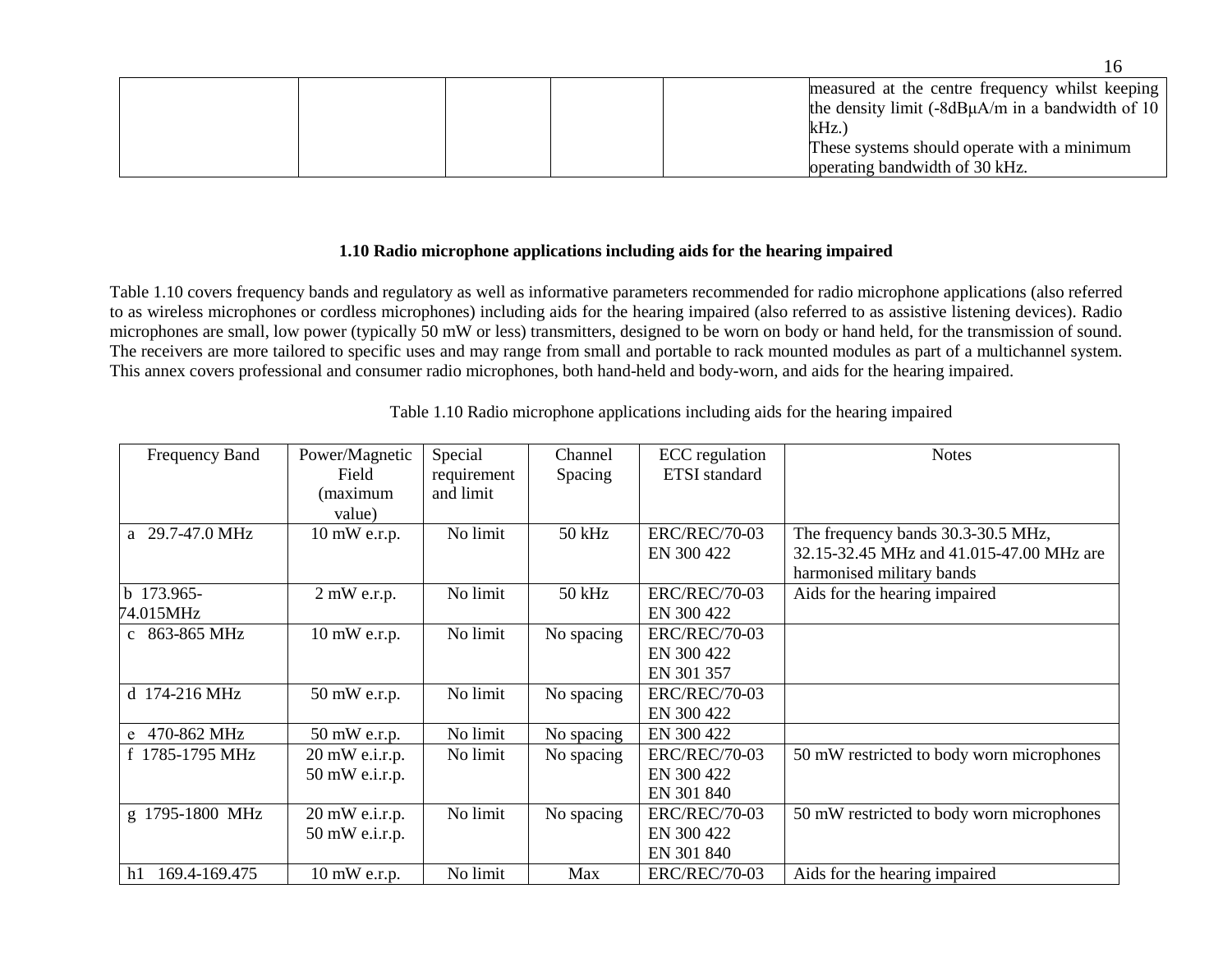|                               |                        |          |          |                      | 17                            |
|-------------------------------|------------------------|----------|----------|----------------------|-------------------------------|
| <b>MHz</b>                    |                        |          | $50$ kHz | ECC/DEC/(05)02       |                               |
|                               |                        |          |          | EN 300 422           |                               |
| 169.4875-<br>h2               | $10 \text{ mW}$ e.r.p. | No limit | Max      | <b>ERC/REC/70-03</b> | Aids for the hearing impaired |
| 169.5875 MHz                  |                        |          | 50 kHz   | ECC/DEC/(05)02       |                               |
|                               |                        |          |          | EN 300 422           |                               |
| i $169.4 - 174.0 \text{ MHz}$ | $10 \text{ mW}$ e.r.p. | No limit | Max      | <b>ERC/REC/70-03</b> | Aids for the hearing impaired |
|                               |                        |          | $50$ kHz | EN 300 422           |                               |

### **1.11 Radio frequency identification applications**

Table 1.11 covers frequency bands and regulatory as well as informative parameters recommended for radio frequency identification (RFID) applications including for example automatic article identification, asset tracking, alarm systems, waste management, personal identification, access control, data transfer to handheld devices and wireless control systems, anti-theft systems, location systems. It should be noted that other types of RFID systems can be operated in accordance with other relevant tables in this annex.

| Frequency Band      | Power/Magnetic       | Special       | Channel    | ECC regulation       | <b>Notes</b>                                    |
|---------------------|----------------------|---------------|------------|----------------------|-------------------------------------------------|
|                     | Field                | requirement   | Spacing    | <b>ETSI</b> standard |                                                 |
|                     | (maximum value)      | and limit     |            |                      |                                                 |
| 2446-2454 MHz<br>a1 | 500 mW e.i.r.p.      | No limit      | No spacing | <b>ERC/REC/70-03</b> | FHSS or CW - no modulation                      |
|                     |                      |               |            | EN 300 440           |                                                 |
|                     |                      |               |            | EN 300 761           |                                                 |
| a2 2446-2454 MHz    | $4W$ e.i.r.p.        | $\leq$ 15% DC | No spacing | <b>ERC/REC/70-03</b> | <b>FHSS</b>                                     |
|                     |                      |               |            | EN 300 440           | Power levels above 500 mW are restricted        |
|                     |                      |               |            |                      | to be used inside the boundaries of a           |
|                     |                      |               |            |                      | building and the DC of all transmissions        |
|                     |                      |               |            |                      | shall in this case be $\leq$ 15 % in any 200 ms |
|                     |                      |               |            |                      | period                                          |
| b1 865-865.6 MHz    | 100 mW e.r.p.        | No limit      | 200 kHz    | <b>ERC/REC/70-03</b> |                                                 |
|                     |                      |               |            | EN 302 208           |                                                 |
| b2 865.6-867.6MHz   | $2 \text{ W}$ e.r.p. | No limit      | $200$ kHz  | <b>ERC/REC/70-03</b> |                                                 |
|                     |                      |               |            | EN 302 208           |                                                 |
| b3 867.-868MHz      | 500 mW e.r.p.        | No limit      | 200 kHz    | <b>ERC/REC/70-03</b> |                                                 |
|                     |                      |               |            | EN 302 208           |                                                 |

### Table 1.11 RFID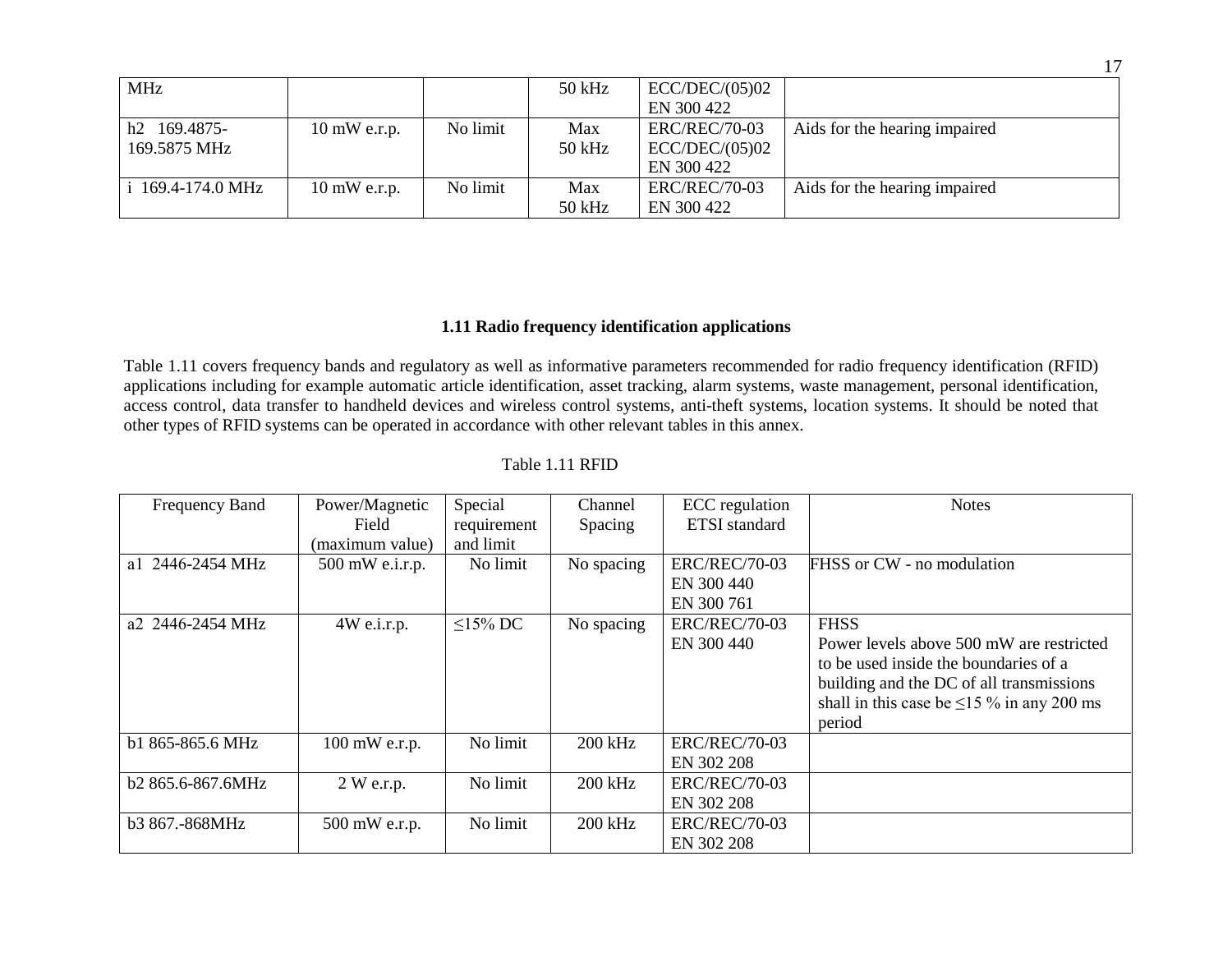### **1.12 Active medical implants – wireless medical applications**

Table 1.12 covers frequency bands and regulatory as well as informative parameters recommended for Active Medical Implants and their associated peripherals.

| <b>Frequency Band</b>       | Power/Magnetic<br>Field   | Special<br>requirement | <b>Channel Spacing</b> | <b>ECC</b> regulation<br><b>ETSI</b> standard | <b>Notes</b>                          |
|-----------------------------|---------------------------|------------------------|------------------------|-----------------------------------------------|---------------------------------------|
|                             | (maximum value)           | and limit              |                        |                                               |                                       |
|                             |                           |                        | No spacing             | <b>ERC/REC/70-03</b>                          | <b>Ultra Low Power Active Medical</b> |
| a 9-315 kHz                 | 30 $dB\mu A/m$ at 10 m    | $<$ 10% DC             |                        | EN 302 195                                    | Implant systems                       |
| b 315-600 kHz               | $-5$ dB $\mu$ A/m at 10 m |                        | No spacing             | <b>ERC/REC/70-03</b>                          | For animal implantable devices.       |
|                             |                           | $<$ 10%DC              |                        | EN 302 536                                    |                                       |
| 30-37.5 MHz<br>$\mathbf{c}$ | $1$ mW e.r.p.             | $<$ 10%DC              | No spacing             | <b>ERC/REC/70-03</b>                          | The application is for Ultra Low      |
|                             |                           |                        |                        | EN 302 510                                    | Power medical membrane implants for   |
|                             |                           |                        |                        |                                               | blood pressure measurements.          |
| 12.5-20.0 MHz<br>d          | $-7$ dB $\mu$ A/m at 10 m | $<$ 10%DC              | No spacing             | <b>ERC/REC/70-03</b>                          | The application is for ULP active     |
|                             |                           |                        |                        | EN 300 330                                    | animal implantable devices (ULP-      |
|                             |                           |                        |                        |                                               | AID), limited to indoor only          |
|                             |                           |                        |                        |                                               | applications.                         |
|                             |                           |                        |                        |                                               | The maximum field strength is         |
|                             |                           |                        |                        |                                               | specified in a bandwidth              |
|                             |                           |                        |                        |                                               | of 10 kHz.                            |
|                             |                           |                        |                        |                                               | The transmission mask of ULP-AID is   |
|                             |                           |                        |                        |                                               | defined as follows:                   |
|                             |                           |                        |                        |                                               | 3dB bandwidth 300 kHz                 |
|                             |                           |                        |                        |                                               | 10dB bandwidth 800 kHz                |
|                             |                           |                        |                        |                                               | 20dB bandwidth 2 MHz.                 |
| e 402-405 MHz               | 25 µW e.r.p.              | No limit               | $25$ kHz               | ERC/DEC/(01)17                                | For Low Power Active Medical          |
|                             |                           |                        | Adjacent channels      | EN 301 839                                    | Implants                              |
|                             |                           |                        | May be combined        |                                               |                                       |
|                             |                           |                        | for increased          |                                               |                                       |
|                             |                           |                        | bandwidth up to        |                                               |                                       |
|                             |                           |                        | 300 kHz                |                                               |                                       |
| f 401-402 MHz               | $25 \mu W$ e.r.p.         | No limit               | 25 kHz                 | ERC/DEC/(01)17                                | For Low Power Active Medical          |
|                             |                           |                        | Adjacent channels      | EN 302 537                                    | Implants                              |
|                             |                           |                        | May be combined        |                                               |                                       |
|                             |                           |                        | for increased          |                                               |                                       |
|                             |                           |                        | bandwidth up to        |                                               |                                       |

| Table 1.12 Active medical implants – wireless medical applications |
|--------------------------------------------------------------------|
|--------------------------------------------------------------------|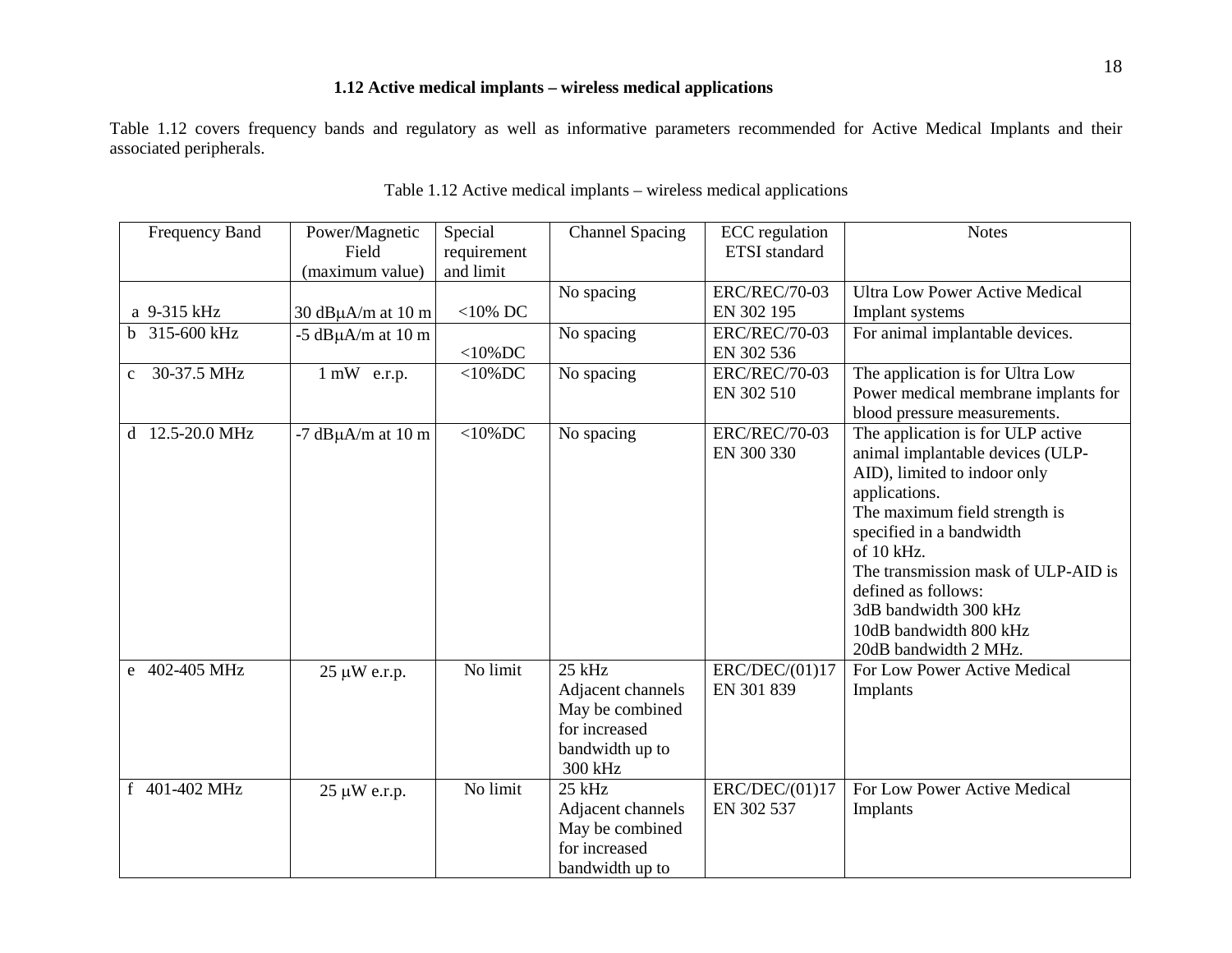|                             |                   |          | 100 kHz           |                |                              |
|-----------------------------|-------------------|----------|-------------------|----------------|------------------------------|
| $\frac{1}{2}$ g 405-406 MHz | $25 \mu W$ e.r.p. | No limit | $25$ kHz          | ERC/DEC/(01)17 | For Low Power Active Medical |
|                             |                   |          | Adjacent channels | EN 302 537     | Implants                     |
|                             |                   |          | May be combined   |                |                              |
|                             |                   |          | for increased     |                |                              |
|                             |                   |          | channel spacing   |                |                              |

### **1.13 Wireless audio applications**

Table 1.13 covers frequency bands and regulatory as well as informative parameters recommended for applications for wireless audio systems including the following, cordless loudspeakers; cordless headphones; cordless headphones for portable use, for example portable CD, cassette or radio devices carried on a person; cordless headphones for use in a vehicle, for example for use with a radio or mobile telephone etc; in-ear monitoring, for use with concerts or other stage productions.

| Frequency Band             | Power/Magnetic         | Special     | Channel    | ECC regulation       | <b>Notes</b>                       |
|----------------------------|------------------------|-------------|------------|----------------------|------------------------------------|
|                            | Field                  | requirement | Spacing    | <b>ETSI</b> standard |                                    |
|                            | (maximum value)        | and limit   |            |                      |                                    |
|                            |                        | No limit    | No spacing | <b>ERC/REC/70-03</b> |                                    |
| a 863-865 MHz              | $10 \text{ mW}$ e.r.p. |             |            | EN 301 357           |                                    |
| b 864.8-865 MHz            | $10 \text{ mW}$ e.r.p. | No limit    | $50$ kHz   | <b>ERC/REC/70-03</b> | Narrow band analogue voice devices |
|                            |                        |             |            | EN 300 220           |                                    |
| c 1795-1800 MHz            | 20 mW e.i.r.p.         | No limit    | No spacing | <b>ERC/REC/70-03</b> |                                    |
|                            |                        |             |            | EN 301 357           |                                    |
| d $87.5 - 108 \text{ MHz}$ | $50$ nW e.r.p.         | No limit    | $200$ kHz  | <b>ERC/REC/70-03</b> |                                    |
|                            |                        |             |            | EN 301 357           |                                    |

|  |  |  | Table 13. Wireless audio applications |
|--|--|--|---------------------------------------|
|--|--|--|---------------------------------------|

### **1.14 Short range devices used for ultra wideband technology (UWB)**

Table 1.14 covers frequency bands and regulatory as well as informative parameters recommended for short range devices using ultra wideband technology (UWB) in under 10.6 GHz bands. Devices using UWB technology are deployed in: communications, measurement, location systems, monitoring and medical applications.

Table 1.14.1 covers maximum e.i.r.p. limits for UWB devices.

Table 1.14.2 covers maximum e.i.r.p. limits for UWB Ground- and Wall- Probing Radar applications (GPR/WPR).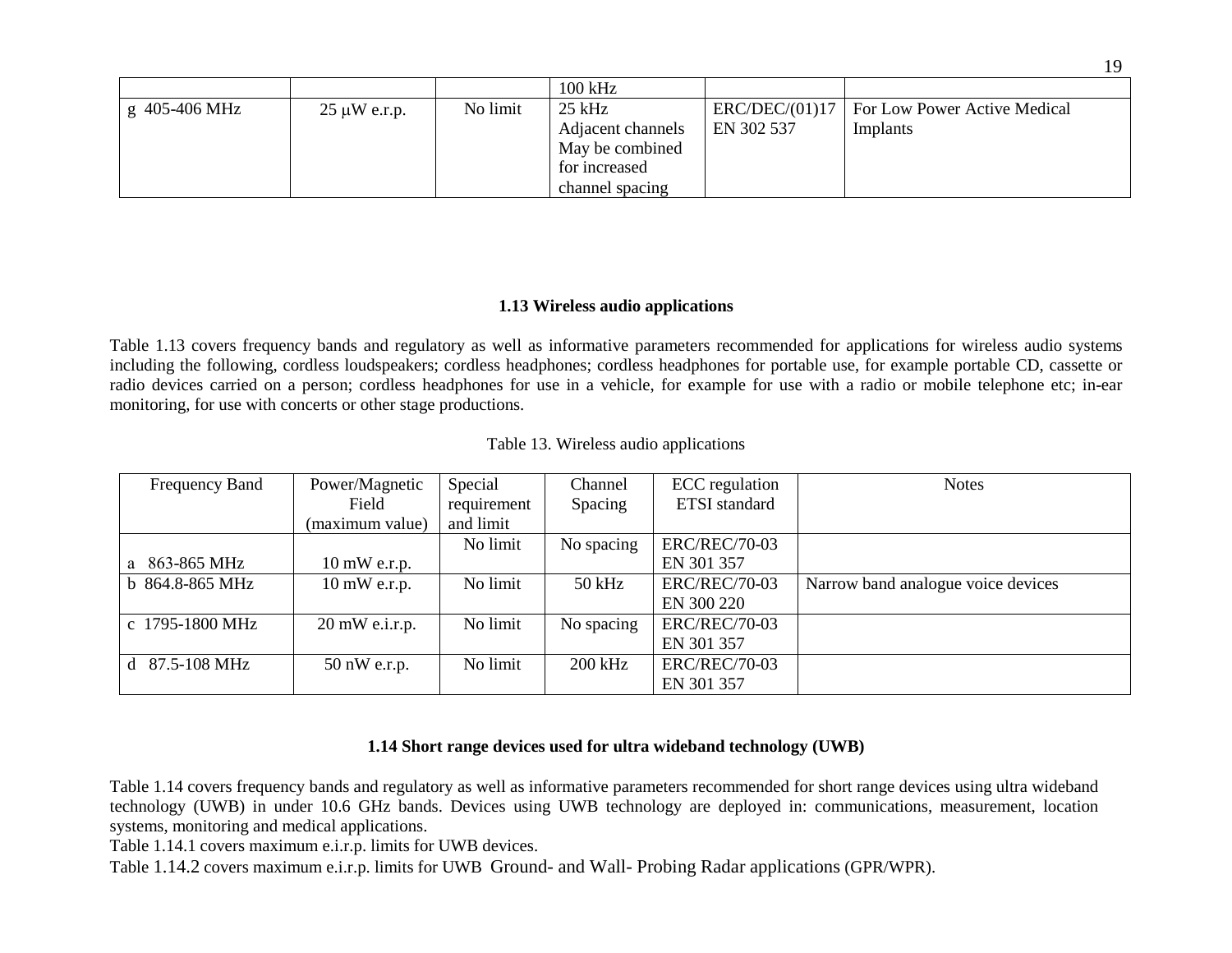|  |  |  | Table 1.14 UWB devices |
|--|--|--|------------------------|
|--|--|--|------------------------|

| Frequency Band    | Power/Magnetic | Special     | Channel | <b>ECC</b> regulation | <b>Notes</b>                             |
|-------------------|----------------|-------------|---------|-----------------------|------------------------------------------|
|                   | Field          | requirement | Spacing | <b>ETSI</b> standard  |                                          |
|                   |                | and limit   |         |                       |                                          |
| a 3.1 - 4.8 GHz   | $*$            | $*$         | $\ast$  | <b>ECC/REC/70-03</b>  | Generic UWB regulation                   |
| $6 - 9$ GHz       |                |             |         | ECC/DEC/(06)04        | Maximum e.i.r.p. for UWB devices are     |
|                   |                |             |         | EN 302 065            | given in Table 1.14.1.                   |
|                   |                |             |         | EN 302 500-2          | *Detailed requirements are defined in    |
|                   |                |             |         |                       | relevant ECC recommendation.             |
|                   |                |             |         |                       | EN 302 500-2 applies only to $6 - 9$ GHz |
|                   |                |             |         |                       | band.                                    |
| $b$ 3.1 - 4.8 GHz | $\ast$         | $\ast$      | $\ast$  | ECC/DEC/(06)08        | <b>GPR/WPR</b>                           |
| $6 - 9$ GHz       |                |             |         | EN 302 066            | Maximum e.i.r.p. for UWB GPR/WPR are     |
|                   |                |             |         |                       | given in Table 1.14.2                    |
|                   |                |             |         |                       | * Detailed requirements are defined in   |
|                   |                |             |         |                       | relevant ECC recommendation.             |
| c $3.1 - 4.8$ GHz | $\ast$         | $*$         | $\ast$  | ECC/DEC/(07)01        | Building Material Analysis (BMA)         |
| $6 - 8$ GHz       |                |             |         | EN 302 435-2          | devices                                  |
|                   |                |             |         |                       | Maximum e.i.r.p. for UWB BMA devices     |
|                   |                |             |         |                       | are given in Table 1.14.3                |
|                   |                |             |         |                       | * Detailed requirements are defined in   |
|                   |                |             |         |                       | relevant ECC recommendation.             |

|  | Table 1.14.1 Maximum e.i.r.p. for UWB devices |  |  |
|--|-----------------------------------------------|--|--|
|  |                                               |  |  |

| Frequency Band  | Max mean e.i.r.p.<br>spectral density | Max<br>peak<br>$e_{.1}$ .r.p.<br>spectral density | <b>Notes</b>                                                                                                                                                                                                                                   |
|-----------------|---------------------------------------|---------------------------------------------------|------------------------------------------------------------------------------------------------------------------------------------------------------------------------------------------------------------------------------------------------|
|                 |                                       | (measured at 50 MHz)                              |                                                                                                                                                                                                                                                |
| $3.1 - 3.4$ GHz | $-70$ dBm/MHz                         | $-36$ dBm                                         | A maximum mean e.i.r.p. density of $-41.3$ dBm/MHz and a maximum<br>peak e.i.r.p. of 0 dBm measured in 50 MHz shall be allowed in the 3.1-<br>4.8 GHz bands provided that LDC mitigation technique or DAA<br>mitigation technique are applied. |
| $3.4 - 3.8$ GHz | $-80$ dBm/MHz                         | $-40$ dBm                                         | A maximum mean e.i.r.p. density of $-41.3$ dBm/MHz and a maximum<br>peak e.i.r.p. of 0 dBm measured in 50 MHz shall be allowed in the 3.1-<br>4.8 GHz bands provided that LDC mitigation technique or DAA                                      |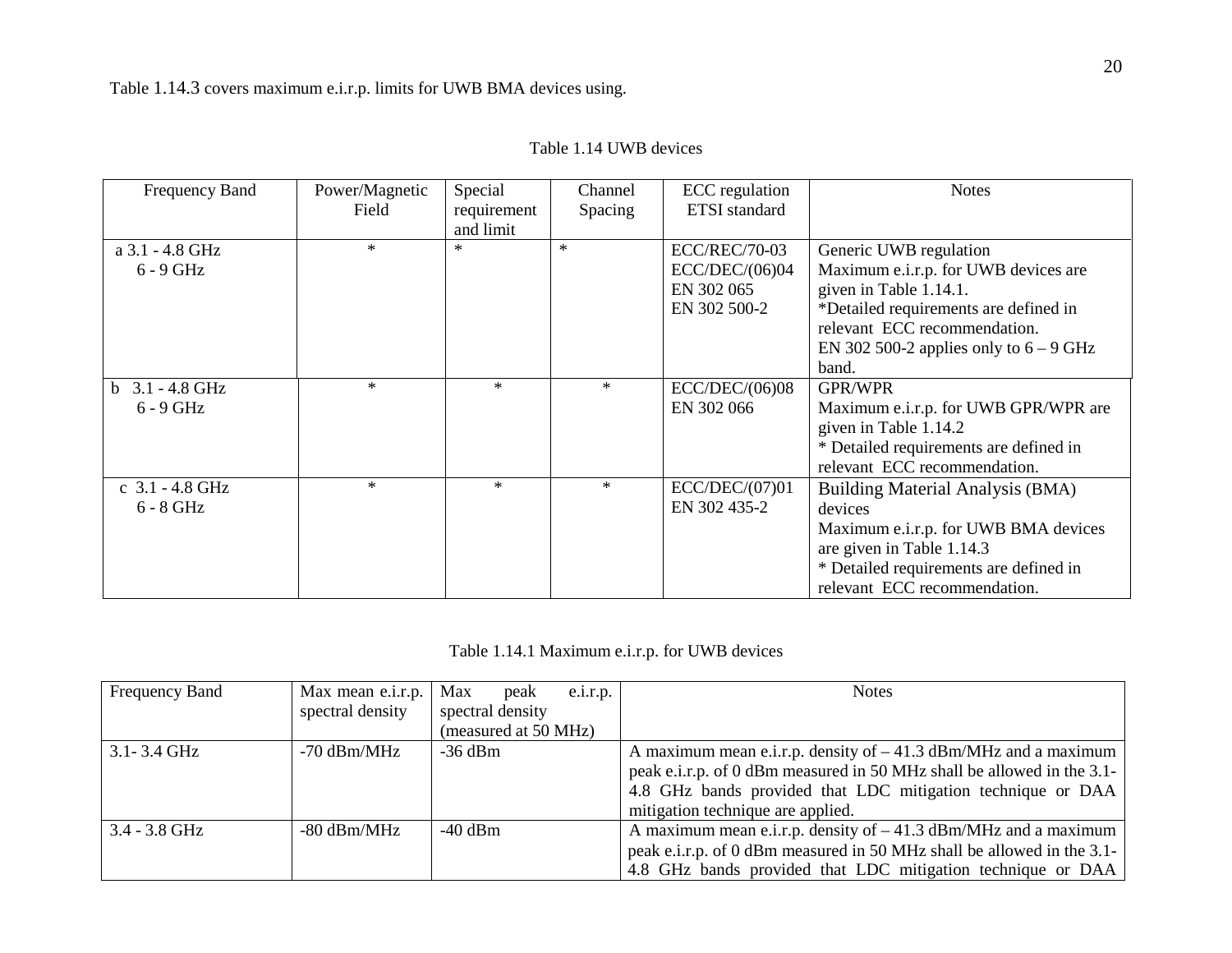|                 |                 |           | mitigation technique are applied.                                                                                                                                                                                                              |
|-----------------|-----------------|-----------|------------------------------------------------------------------------------------------------------------------------------------------------------------------------------------------------------------------------------------------------|
| $3.8 - 4.2$ GHz | $-70$ dBm/MHz   | $-30$ dBm | A maximum mean e.i.r.p. density of $-41.3$ dBm/MHz and a maximum<br>peak e.i.r.p. of 0 dBm measured in 50 MHz shall be allowed in the 3.1-<br>4.8 GHz bands provided that LDC mitigation technique or DAA<br>mitigation technique are applied. |
| $4.2 - 4.8$ GHz | $-70$ dBm/MHz   | $-30$ dBm | A maximum mean e.i.r.p. density of $-41.3$ dBm/MHz and a maximum<br>peak e.i.r.p. of 0 dBm measured in 50 MHz shall be allowed in the 3.1-<br>4.8 GHz bands provided that LDC mitigation technique or DAA<br>mitigation technique are applied. |
| $6 - 8.5$ GHz   | $-41.3$ dBm/MHz | $0$ dBm   |                                                                                                                                                                                                                                                |
| $8.5 - 9$ GHz   | $-65$ dBm/MHz   | $-25$ dBm | A maximum mean e.i.r.p. density of $-41.3$ dBm/MHz and a maximum<br>peak e.i.r.p. of 0 dBm measured in 50 MHz shall be allowed in the 8.5-<br>9 GHz bands provided that LDC mitigation technique or DAA<br>mitigation technique are applied.   |

Table 1.14.2 Maximum e.i.r.p. for UWB GPR/WPR devices

| Frequency Band  | Maximum permitted mean e.i.r.p. spectral<br>density for undesired radiation | <b>Notes</b> |
|-----------------|-----------------------------------------------------------------------------|--------------|
|                 |                                                                             |              |
| $3.1 - 3.4$ GHz | $-51.3$ dBm/MHz                                                             |              |
|                 |                                                                             |              |
| $3.4 - 4.8$ GHz | $-41.3$ dBm/MHz                                                             |              |
| $6-9$ GHz       | $-65$ dBm/MHz                                                               |              |

Table 1.14.3 Maximum e.i.r.p. for UWB BMA devices

| <b>Frequency Band</b> | Maximum mean<br>e.i.r.p. spectral<br>density | Maximum peak e.i.r.p.<br>spectral density<br>(measured at 50 MHz) | <b>Notes</b>                                                          |  |
|-----------------------|----------------------------------------------|-------------------------------------------------------------------|-----------------------------------------------------------------------|--|
| $3.1 - 3.4$ GHz       | $-70$ dBm/MHz                                | $-42$ dBm                                                         | LBT devices may operate with a maximum mean e.i.r.p. spectral density |  |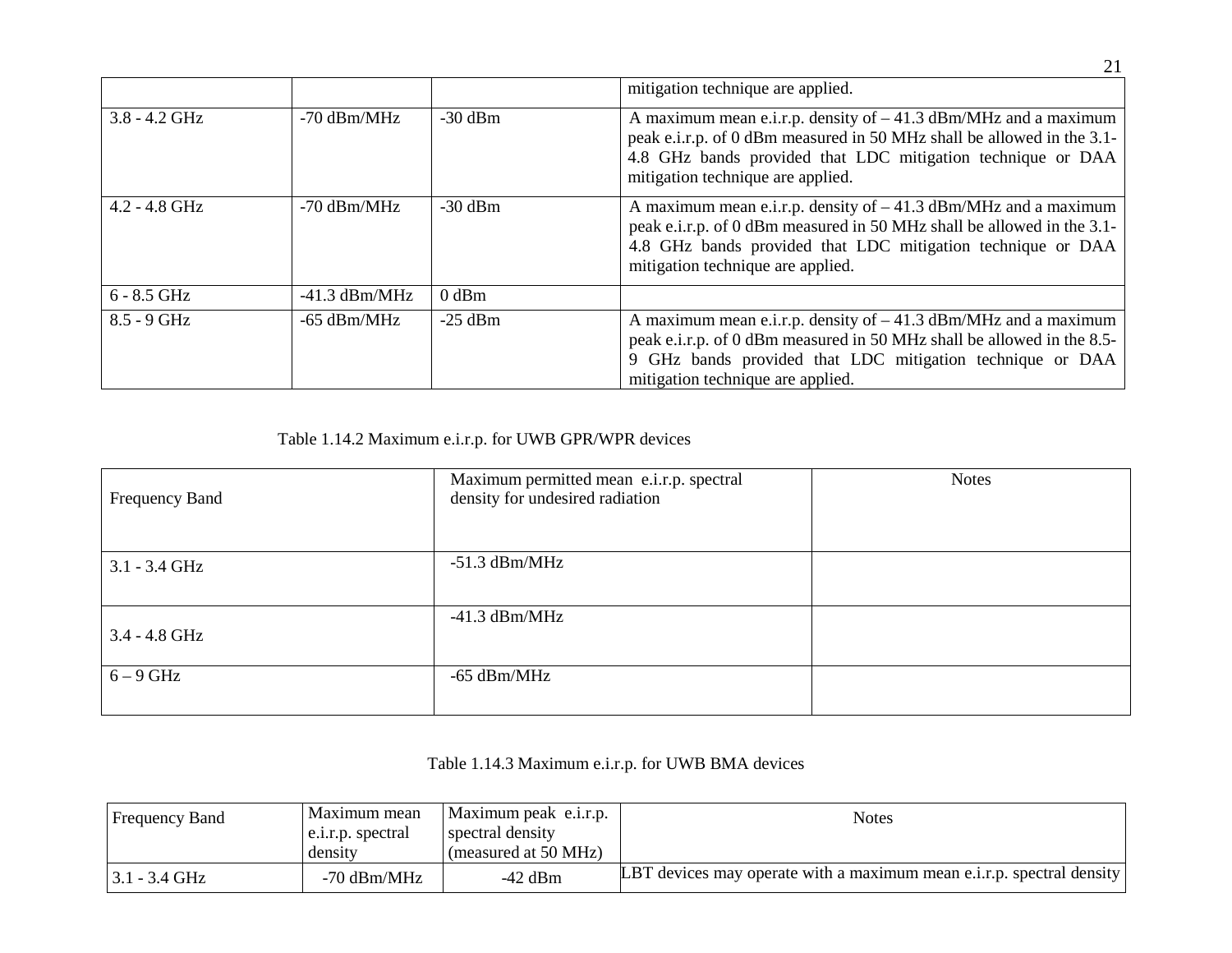|                 |               |           | of $-50$ dBm/MHz. |
|-----------------|---------------|-----------|-------------------|
| $3.4 - 4.8$ GHz | $-50$ dBm/MHz | $-10$ dBm |                   |
| $6 - 8$ GHz     | $-50$ dBm/MHz | $-10$ dBm |                   |
| $8 - 8.5$ GHz   | $-70$ dBm/MHz | $-30$ dBm |                   |
| $8.5 - 9$ GHz   | -85 dBm/MHz   | -45 dBm   |                   |

### **1.15 Satellite communications**

Table 1.15 covers frequency bands and regulatory as well as informative parameters recommended for satellite communication devices.

| Frequency Band   | Power/Magnetic     | Special     | Channel | <b>ECC</b> regulation | <b>Notes</b>                                    |
|------------------|--------------------|-------------|---------|-----------------------|-------------------------------------------------|
|                  | Field              | requirement | Spacing | <b>ETSI</b> standard  |                                                 |
|                  | (maximum value)    | and limit   |         |                       |                                                 |
| a 10.7-11.7 GHz  | $2 W$ (max)        |             |         | ECC/DEC/(03)04        | VSAT (space-to-Earth)                           |
|                  | transmitter power) |             |         | EN 301 428            | Minimum distance from the airport terminal      |
|                  | 50 dBW e.i.r.p.    |             |         |                       | coordination zone where such radio stations     |
|                  |                    |             |         |                       | may be used is 500 m.                           |
| b 10.7-12.75 GHz | $60$ dBW e.i.r.p.  |             |         | ECC/DEC/(06)03        | HEST (space-to-Earth)                           |
|                  |                    |             |         | EN 301 428            | Maximum field strength within the airport       |
|                  |                    |             |         | EN 301 459            | terminal coordination zone may not exceed       |
|                  |                    |             |         |                       | 20 V/m. Coordination zone is defined in         |
|                  |                    |             |         |                       | ECC/DEC/(06)03, Annex 1.                        |
|                  |                    |             |         |                       | When an antenna is coupled to more than one     |
|                  |                    |             |         |                       | transmitter or a transmitter provides more      |
|                  |                    |             |         |                       | than one carrier (multi-carrier operation), the |
|                  |                    |             |         |                       | 50 dBW e.i.r.p. level of is the sum of all      |
|                  |                    |             |         |                       | simultaneous emissions from the antenna.        |
|                  | 34 dBW e.i.r.p.    |             |         | ECC/DEC/(06)02        | LEST (space-to-Earth)                           |
|                  |                    |             |         | EN 301 428            | When an antenna is coupled to more than one     |
|                  |                    |             |         | EN 301 459            | transmitter or a transmitter provides more      |
|                  |                    |             |         |                       | than one carrier (multi-carrier operation), the |
|                  |                    |             |         |                       | 34 dBW e.i.r.p. level of is the sum of all      |
|                  |                    |             |         |                       | simultaneous emissions from the antenna.        |

Table 1.15 Satellite communications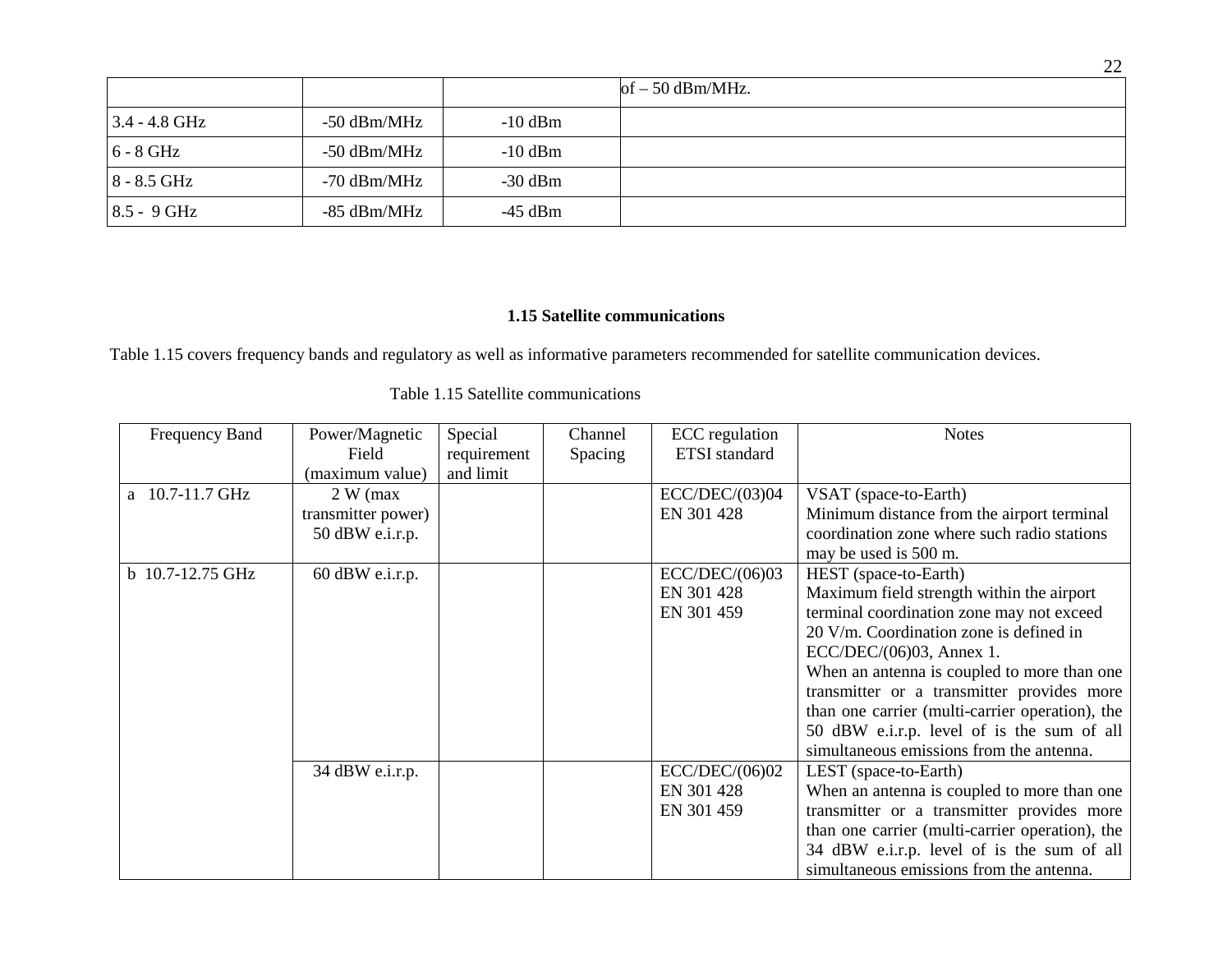|                  |                                                     |                                                      | 23                                                                                                                                                                                                                                                                                                                                                                                                                                  |
|------------------|-----------------------------------------------------|------------------------------------------------------|-------------------------------------------------------------------------------------------------------------------------------------------------------------------------------------------------------------------------------------------------------------------------------------------------------------------------------------------------------------------------------------------------------------------------------------|
| c 14-14.25 GHz   | 60 dBW e.i.r.p.                                     | ECC/DEC/(06)03<br>EN 301 428<br>EN 301 459           | HEST (Earth-to-space)<br>Maximum field strength within the airport<br>terminal coordination zone may not exceed<br>20 V/m. Coordination zone is defined under<br>ECC/DEC/(06)03, Annex 1.<br>When an antenna is coupled to more than one<br>transmitter or a transmitter provides more<br>than one carrier (multi-carrier operation), the                                                                                           |
|                  | 34 dBW e.i.r.p.                                     | ECC/DEC/(06)02<br>EN 301 428<br>EN 301 459           | 50 dBW e.i.r.p. level of is the sum of all<br>simultaneous emissions from the antenna.<br>LEST (Earth-to-space)<br>When an antenna is coupled to more than one<br>transmitter or a transmitter provides more<br>than one carrier (multi-carrier operation), the<br>34 dBW e.i.r.p. level of is the sum of all<br>simultaneous emissions from the antenna.                                                                           |
| d 14.25-14.5 GHz | $2 W$ (max<br>transmitter power)<br>50 dBW e.i.r.p. | <b>ERC/REC 13-03</b><br>ECC/DEC/(03)04<br>EN 301 428 | VSAT (Earth-to-space)<br>Minimum distance from the airport terminal<br>coordination zone where such radio stations<br>may be used is 500 m.                                                                                                                                                                                                                                                                                         |
| e 19.7-20.2 GHz  | 60 dBW e.i.r.p.                                     | ECC/DEC/(06)03<br>EN 301 428<br>EN 301 459           | HEST (space-to-Earth)<br>Maximum field strength within the airport<br>terminal coordination zone may not exceed<br>20 V/m. Coordination zone is defined under<br>ECC/DEC/(06)03, Annex 1.<br>When an antenna is coupled to more than one<br>transmitter or a transmitter provides more<br>than one carrier (multi-carrier operation), the<br>50 dBW e.i.r.p. level of is the sum of all<br>simultaneous emissions from the antenna. |
|                  | 34 dBW e.i.r.p.                                     | ECC/DEC/(06)02<br>EN 301 428<br>EN 301 459           | LEST (space-to-Earth)<br>When an antenna is coupled to more than one<br>transmitter or a transmitter provides more<br>than one carrier (multi-carrier operation), the<br>34 dBW e.i.r.p. level of is the sum of all<br>simultaneous emissions from the antenna.                                                                                                                                                                     |
| f 29.5-30 GHz    | $60$ dBW e.i.r.p.                                   | ECC/DEC/(06)03<br>EN 301 428<br>EN 301 459           | HEST (Earth-to-space)<br>Maximum field strength within the airport<br>terminal coordination zone may not exceed<br>20 V/m. Coordination zone is defined under                                                                                                                                                                                                                                                                       |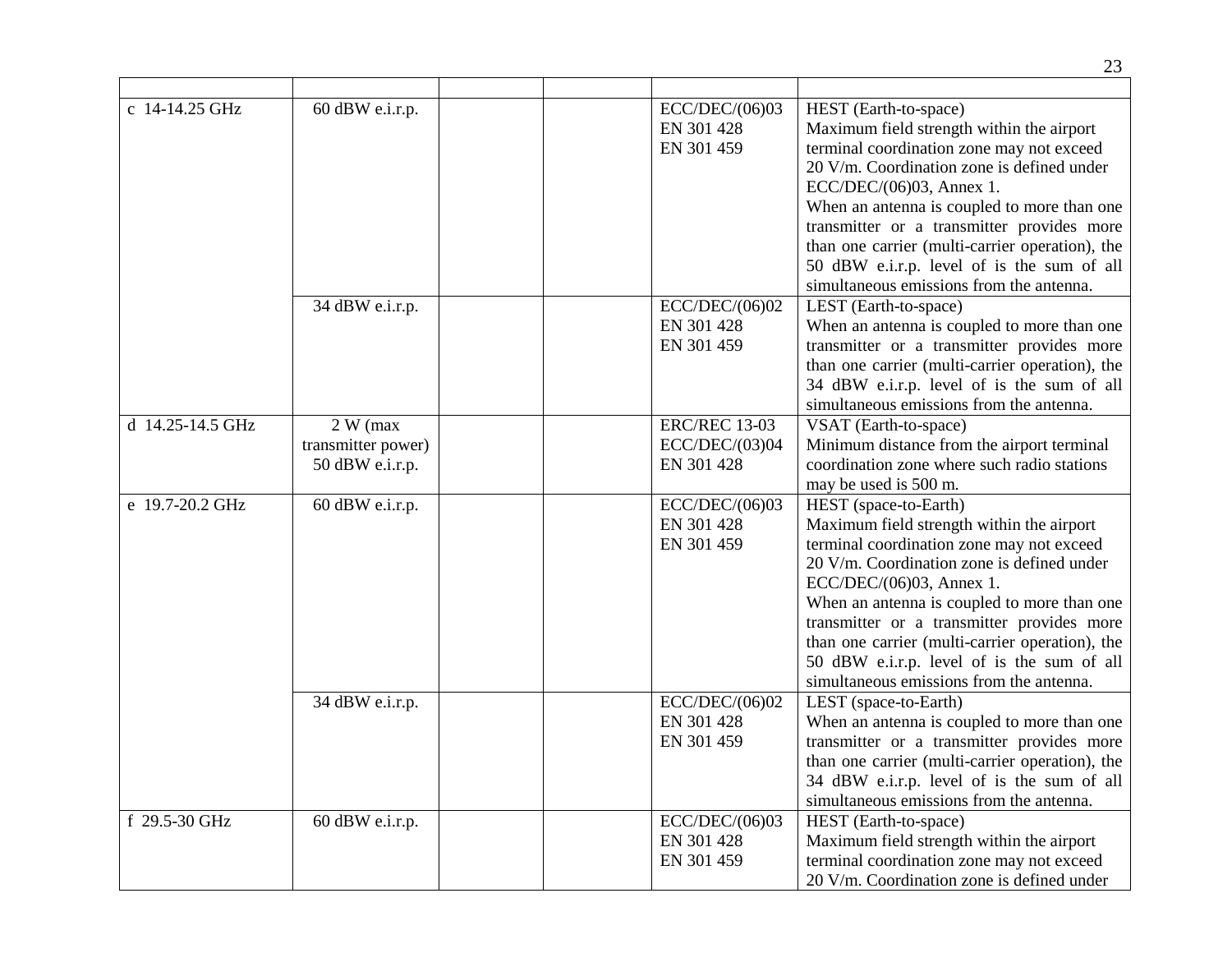|                 |  |                | $ECC/DEC/(06)03$ , Annex 1.<br>When an antenna is coupled to more than one<br>transmitter or a transmitter provides more<br>than one carrier (multi-carrier operation), the<br>50 dBW e.i.r.p. level of is the sum of all |
|-----------------|--|----------------|---------------------------------------------------------------------------------------------------------------------------------------------------------------------------------------------------------------------------|
|                 |  |                | simultaneous emissions from the antenna.                                                                                                                                                                                  |
| 34 dBW e.i.r.p. |  | ECC/DEC/(06)02 | LEST (Earth-to-space)                                                                                                                                                                                                     |
|                 |  | EN 301 428     | When an antenna is coupled to more than one                                                                                                                                                                               |
|                 |  | EN 301 459     | transmitter or a transmitter provides more                                                                                                                                                                                |
|                 |  |                | than one carrier (multi-carrier operation), the                                                                                                                                                                           |
|                 |  |                | 34 dBW e.i.r.p. level of is the sum of all                                                                                                                                                                                |
|                 |  |                | simultaneous emissions from the antenna.                                                                                                                                                                                  |

## **1.16 Other radio devices**

Table 1.16 covers frequency bands and regulatory as well as informative parameters recommended for the following radio devices**:** PMR 446, DECT and BBDR.

| Frequency Band     | Power/Magnetic  | Special     | Channel  | ECC regulation        | <b>Notes</b>                            |
|--------------------|-----------------|-------------|----------|-----------------------|-----------------------------------------|
|                    | Field           | requirement | Spacing  | <b>ETSI</b> standard  |                                         |
|                    | (maximum value) | and limit   |          |                       |                                         |
| 446.000-446.100MHz | 500 mW e.r.p.   |             | 12,5 kHz | <b>ERC/DEC (98)25</b> | <b>PMR 446</b>                          |
|                    |                 |             |          | EN 300 296            | Voice communications mobile             |
|                    |                 |             |          |                       | terminals                               |
| 1880-1900 MHz      | 250 mW e.r.p.   | Indoor      |          | <b>ERC/DEC</b> (94)03 | <b>DECT</b>                             |
|                    |                 |             |          | <b>ERC/DEC (98)22</b> | Mobile terminals                        |
|                    |                 |             |          | EN 301 406            |                                         |
| 4940-4990MHz       |                 |             |          | ECC/REC/(08)04        | <b>BBDR</b>                             |
|                    |                 |             |          | EN 302 625            | The spectral power density should not   |
|                    |                 |             |          |                       | exceed the values of 26 dBm/MHz         |
|                    |                 |             |          |                       | e.i.r.p. for a BBDR base station and 13 |
|                    |                 |             |          |                       | dBm/MHz e.i.r.p. for BBDR user          |
|                    |                 |             |          |                       | equipment.                              |
| 5150-5250 MHz      |                 |             |          | ECC/REC/(08)04        | <b>BBDR</b>                             |
|                    |                 |             |          | EN 302 625            | The spectral power density should not   |
|                    |                 |             |          |                       | exceed the values of 26 dBm/MHz         |

## Table 1.16 PMR 446, DECT BBDR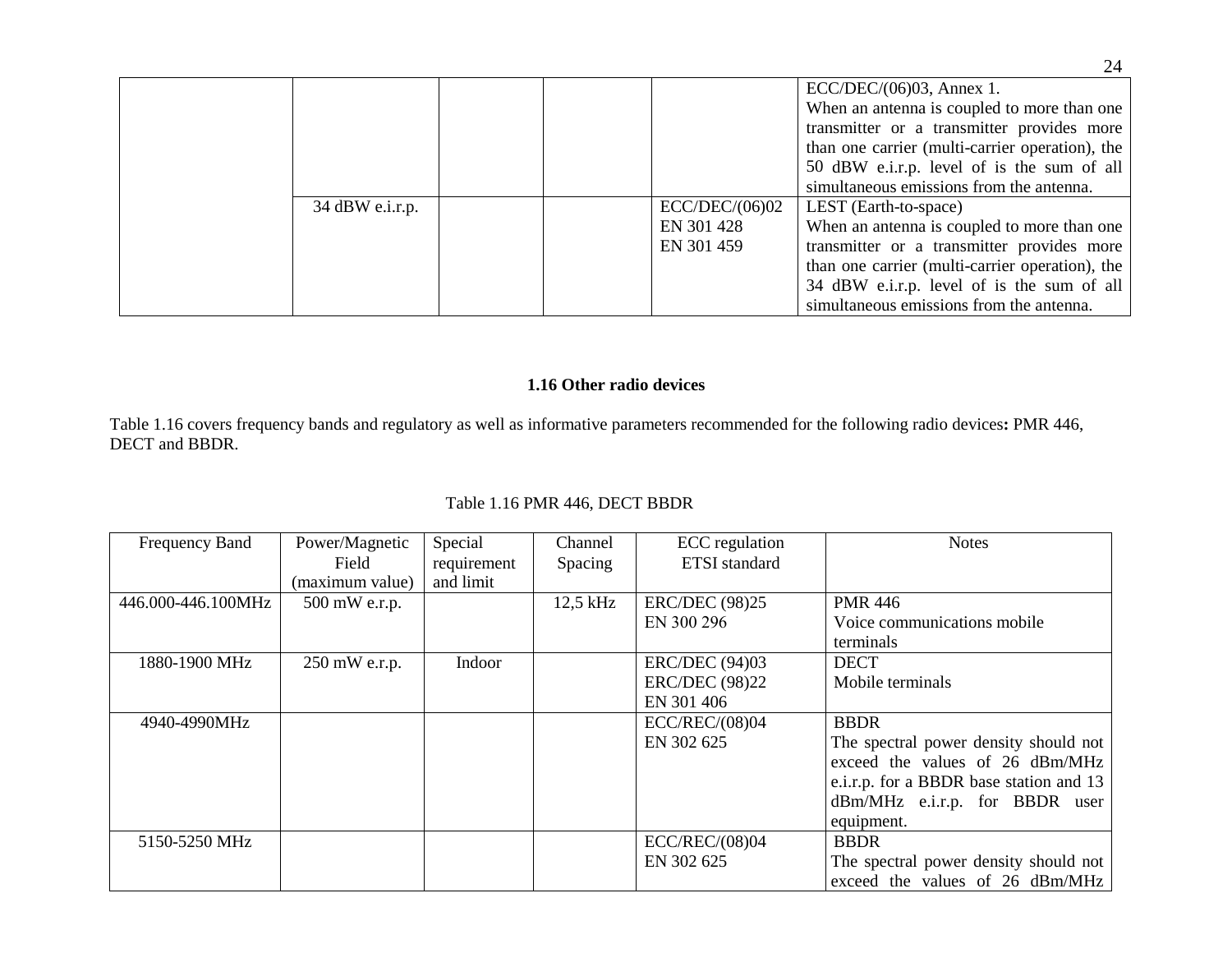|  |  | e.i.r.p. for a BBDR base station and 13 |               |          |      |
|--|--|-----------------------------------------|---------------|----------|------|
|  |  | dBm/MHz                                 | $e.i.r.p.$ 1. | for BBDR | user |
|  |  | equipment.                              |               |          |      |

#### **1.17 Industrial, scientific and medical (ISM) applications**

Table 1.17 covers frequency bands and regulatory as well as informative parameters recommended for devices intended for industrial, scientific and medical (ISM) applications defined under Radiocommunications Regulations.

### Table 1.17 ISM

| <b>Frequency Band</b> | <b>Central Frequency</b> | <b>Note</b>                            |
|-----------------------|--------------------------|----------------------------------------|
| 6765-6795 kHz         | 6780 kHz                 | RR 5.138 applies.                      |
| 13553-13567 kHz       | 13560 kHz                | RR 5.150 and <i>u</i> 15.13 apply.     |
| 26957-27283 kHz       | 27120 kHz                | RR 5.150 and 15.13 apply.              |
| 40.66-40.70 MHz       | 40.68 MHz                | RR 5.150 and 15.13 apply.              |
| 433.05-434.79 MHz     | 433.92 MHz               | RR 5.150 and RR 5.138 and 15.13 apply. |
| 2400-2500 MHz         | 2450 MHz                 | RR 5.150 and 15.13 apply.              |
| 5725-5875 MHz         | 5800 MHz                 | RR 5.150 and 15.13 apply.              |
| 24-24.25 GHz          | 24.125 GHz               | RR 5.150 and 15.13 apply.              |
| 61-61.5 GHz           | 61.25 GHz                | RR 5.138 applies.                      |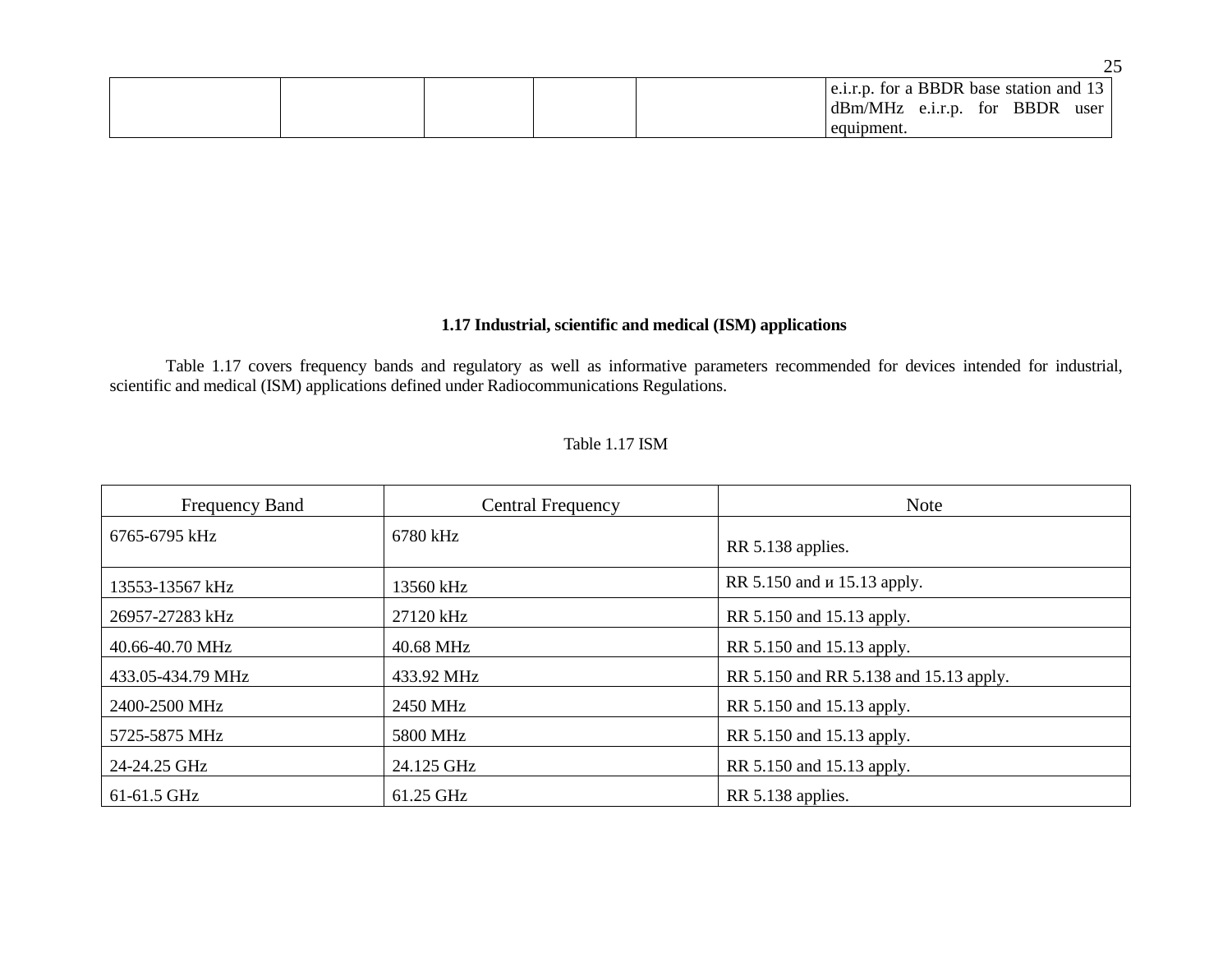#### **ANNEX 2**

Annex 2 shall regulate the registration procedure for entities entitled to use radio frequencies under general authorization regime, as well as the manners and terms and conditions of the usage.

The application for registration procedure referred to in Article 3 of the Rulebook shall be submitted by the applicant intending to use radio frequencies under general authorization regime in the manner regulated herein.

The application shall be submitted to the Agency no later than 30 days prior to commencement of radio frequency usage under general authorization regime, using the appropriate application form, which is printed herewith and is an integral part hereof.

Application-based registration shall be carried out according to the chronological order of submissions. The Agency shall register radio frequency usage under general authorization regime in the appropriate Register (Register of radio frequency usage under general authorization regime) provided that all terms and conditions stipulated herein are fulfilled.

The Agency shall inform the Right Holder on the completed registration procedure.

The Right Holder should commence with the radio frequency usage under general authorization regime no later that 2 months following the day the entry is made in the appropriate Register.

The Right Holder shall inform the Agency if they no longer have the need to use the radio frequencies they have registered for.

The Agency shall erase entry from the appropriate Register if:

- the Right Holder informs the Agency that they are no longer using the radio frequencies they have registered for.

- upon the expiry of the deadline given to commence with the usage, the Agency finds that the frequencies the Right Holder had registered for are not being used;

- the Right Holder is not using the frequencies in the manner and under terms and conditions stipulated herein.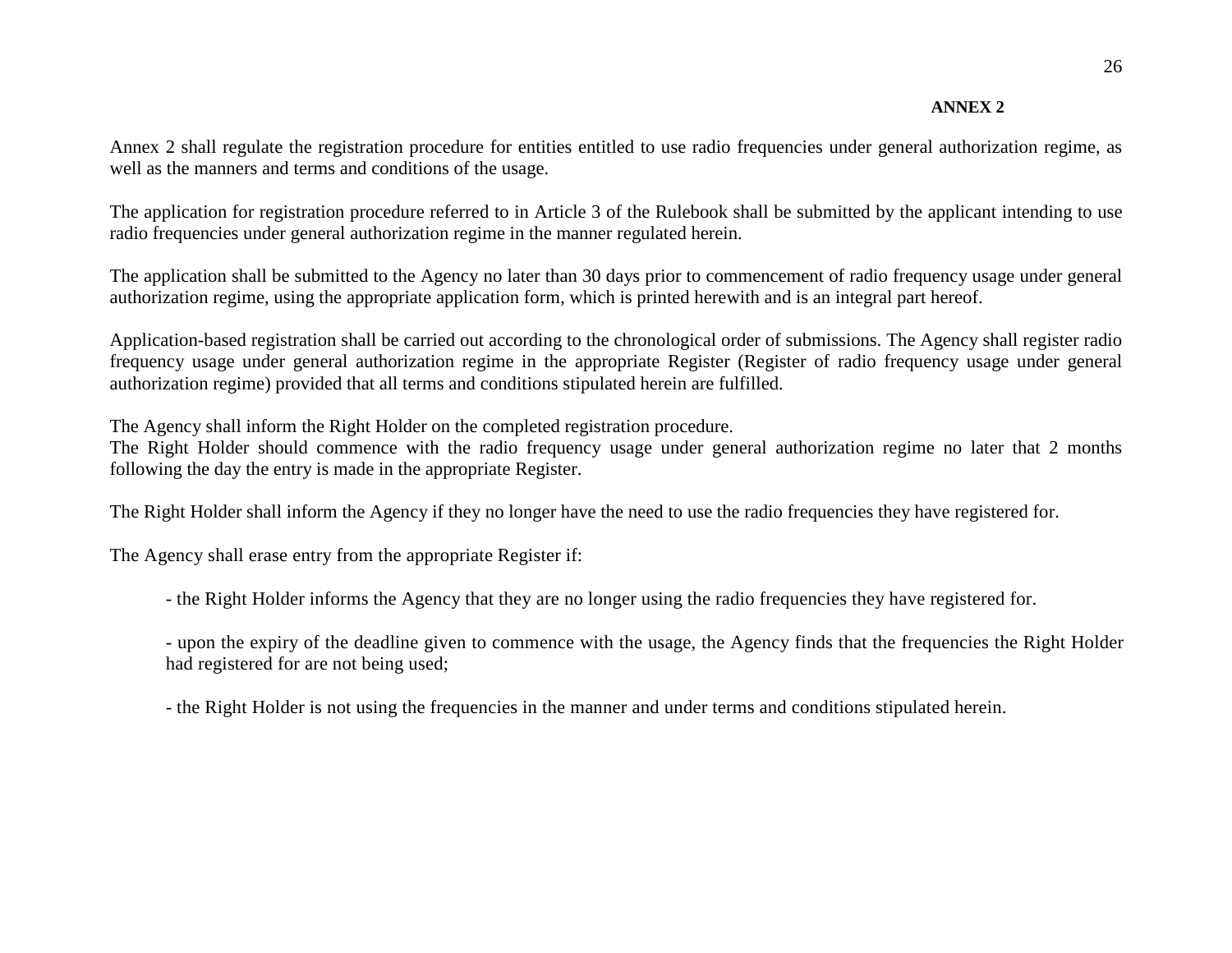#### **2.1 Wideband data transmission systems WAS/RLANs**

Table 2.1 covers frequency bands and regulatory as well as informative parameters recommended for Wideband Data Transmission Systems and Wireless Access Systems including Radio Local Area Networks (WAS/RLANs). Any applicant intending to use radio frequencies for such purposes shall be required to submit a filled-out application form (ЕРФОО1) for each radio station installed outdoors, except for a radio station with integrated antenna held by end-user.

| Frequency Band    |                                                                                                | Power/Spectral   Application and                                                                                                                          | Channel        | ECC regulation                     | <b>Notes</b>                                                                                                                                                                                                                                                                                                                                                           |
|-------------------|------------------------------------------------------------------------------------------------|-----------------------------------------------------------------------------------------------------------------------------------------------------------|----------------|------------------------------------|------------------------------------------------------------------------------------------------------------------------------------------------------------------------------------------------------------------------------------------------------------------------------------------------------------------------------------------------------------------------|
|                   | power density                                                                                  | limit                                                                                                                                                     | Spacing        | <b>ETSI</b> standard               |                                                                                                                                                                                                                                                                                                                                                                        |
| a 2400-2483.5 MHz |                                                                                                | 100 mW e.i.r.p. Adequate spectrum<br>sharing mechanism<br>(e.g. Listen-before-<br>Talk, Detect-And-<br>Avoid) shall be<br>implemented by the<br>equipment | No.<br>spacing | <b>ERC/REC/70-03</b><br>EN 300 328 | For wide band modulations other than FHSS, the<br>maximum e.i.r.p. density is limited to 10<br>mW/MHz                                                                                                                                                                                                                                                                  |
| b 5470-5725 MHz   | 1 W mean<br>e.1.r.p.<br>$50 \text{ mW}$ /MHz<br>mean e.i.r.p.<br>density in any 1<br>MHz band. |                                                                                                                                                           | No spacing     | $EC$ /DEC/ $(04)08$<br>EN 301 893  | Mean power (e.i.r.p.) refers to the e.i.r.p. during<br>the transmission burst.<br>Mandatory use of DFS. For the highest permitted<br>e.i.r.p. level ATPC shall be required, ensuring<br>ATPC operating range of at least 6dB. In case<br>there is no ATPC, maximum permitted mean<br>e.i.r.p. and maximum permitted mean e.i.r.p.<br>density shall be reduced by 3 dB. |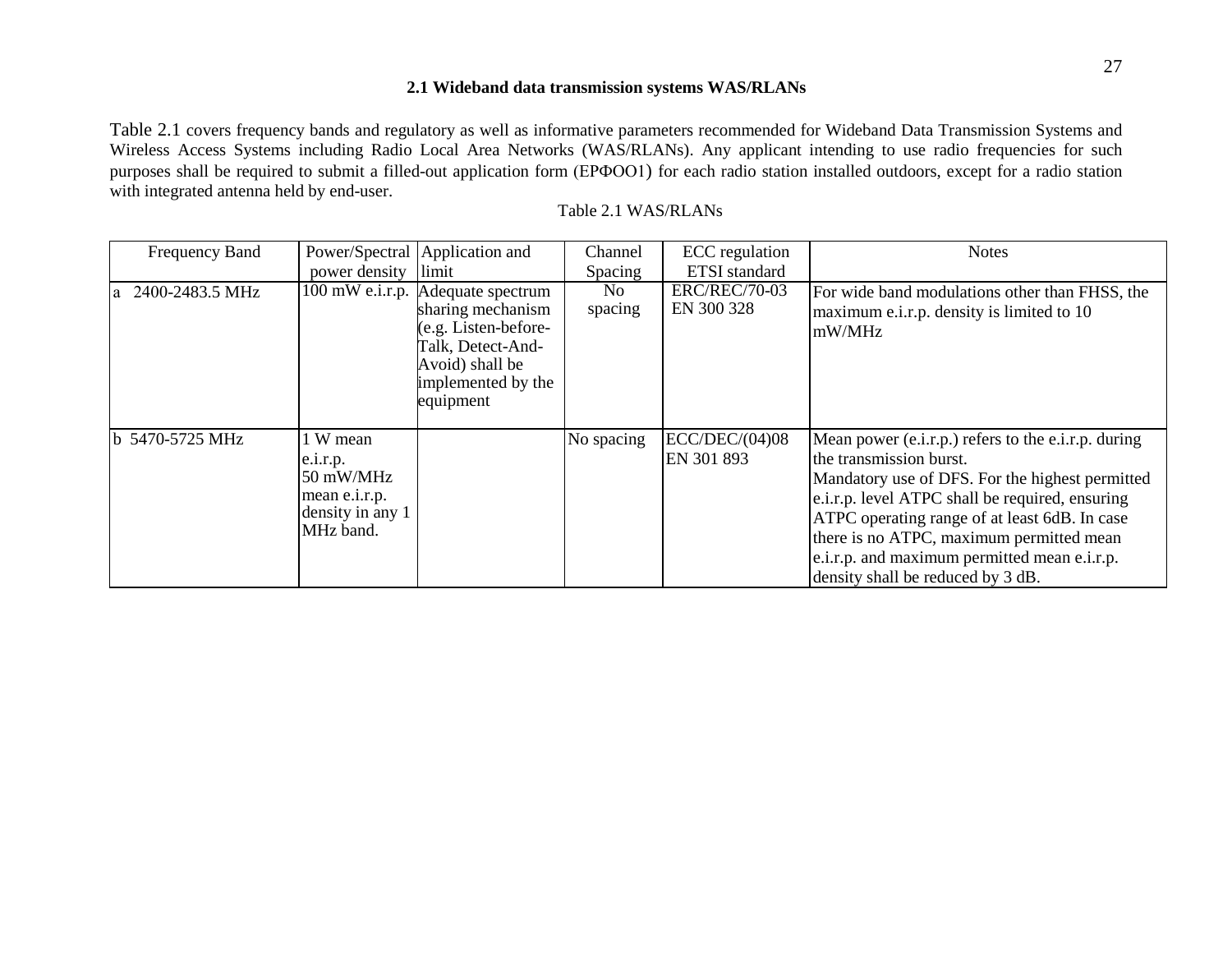#### **2.2 Broadband Fixed Wireless Access BFWA systems**

Table 2.2 covers frequency bands and regulatory as well as informative parameters recommended for Broadband Fixed Wireless Access (BFWA) systems. Any applicant intending to use radio frequencies in the relevant bands shall be required to submit a filled-out application form (EPФOO1) for each radio station installed outdoors, except for a radio station with integrated antenna held by end-user.

| Frequency Band | Power/Spectral | Application | Channel | ECC regulation | <b>Notes</b>                                 |
|----------------|----------------|-------------|---------|----------------|----------------------------------------------|
|                | power density  | and limit   | Spacing | ETSI standard  |                                              |
|                |                |             |         | ECC/REC/(06)04 | DFS is mandatory in 5725-5850 MHz bands.     |
|                |                |             |         | EN 302 502     |                                              |
| 5725-5875 MHz  |                | $\ast$      | *       |                | * Basic limit are given in Table 2.2.1 while |
|                |                |             |         |                | detailed limit are defined in ECC/REC/(06)04 |
|                |                |             |         |                |                                              |

Table 2.2 BFWA

Table 2.2.1 Basic limits for different network configurations

| <b>Network</b>     | P-MP        | $P-P$            | Mesh       | $AP-MP$             | <b>Notes</b>                        |
|--------------------|-------------|------------------|------------|---------------------|-------------------------------------|
| configuration /    | Point-to-   | (Point-to-Point) |            | (Any Point-to-      |                                     |
| parameters         | Multipoint) |                  |            | Multipoint) (Hybrid |                                     |
|                    |             |                  |            | Mesh and Point-to-  |                                     |
|                    |             |                  |            | Point network)      |                                     |
| Maximum mean       | 36 dBm      | $36$ dBm         | 33 dBm     | 33 dBm              | Maximum mean e.i.r.p. requires ATPC |
| e.1.r.p.           |             |                  |            |                     | to be switched-on                   |
| Maximum mean       | 23 dBm/MHz  | 23 dBm/MHz       | 20 dBm/MHz | 20 dBm/MHz          |                                     |
| e.i.r.p. density   |             |                  |            |                     |                                     |
| ATPC band for each | 12dB        | 12dB             | 12dB       | 12dB                |                                     |
| radio station      |             |                  |            |                     |                                     |

## **2.3 Fixed links in 72-76/82-86 GHz frequency bands**

Table 2 covers frequency bands and regulatory as well as informative parameters recommended for fixed or microwave links. Any applicant intending to use radio frequencies in the relevant bands shall be required to submit a filled-out application form (EPΦOO2). When applying for a new microwave link, the applicant shall harmonize the parameters of their own link with the current state of registered links in order to prevent any interference.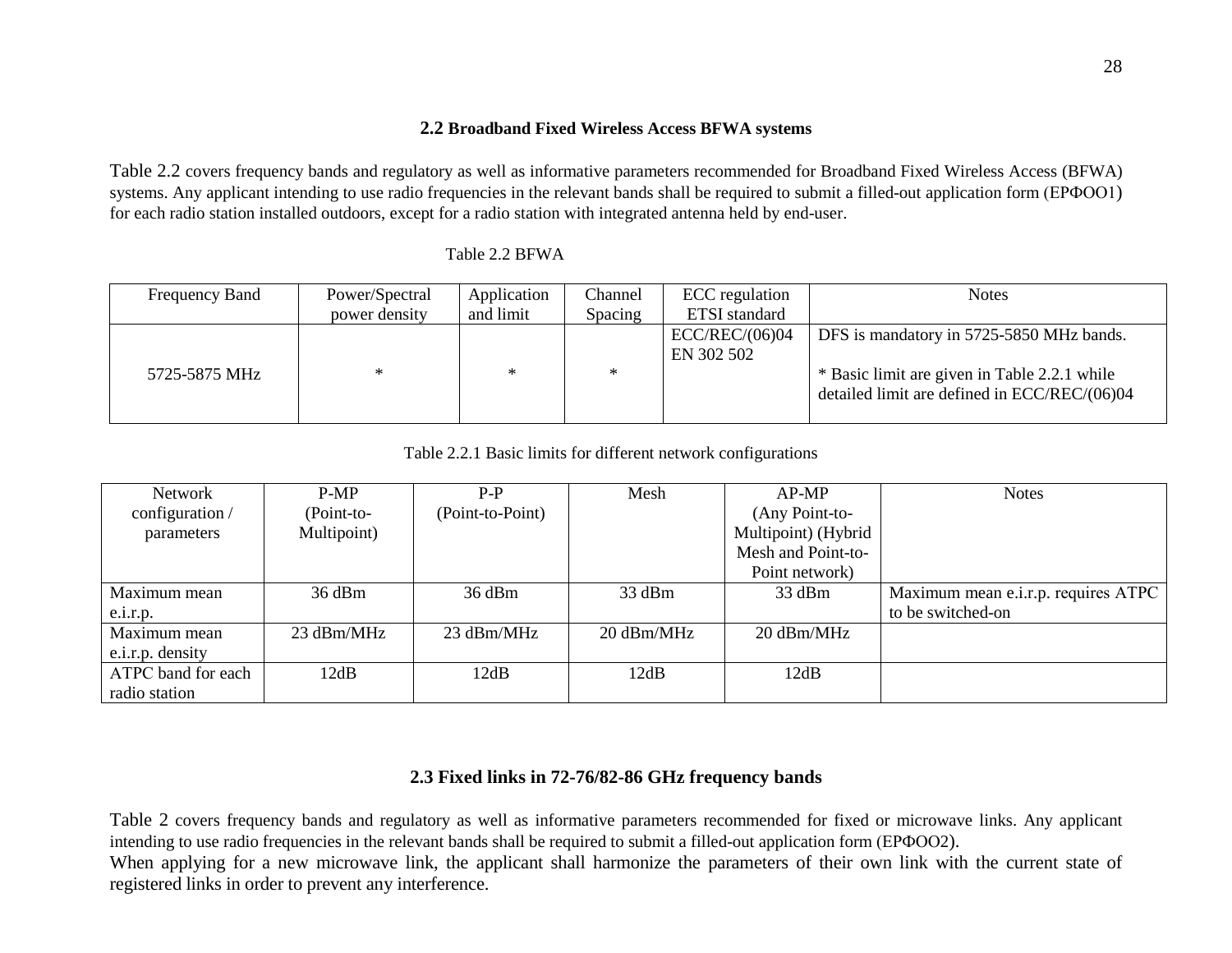| Frequency band                    | Operation mode                                                    | Channel<br>spacing                                          | <b>ECC/REC</b><br>regulation<br><b>ETSI</b> standard      | <b>Notes</b>                                                                                                                                                                                                                       |
|-----------------------------------|-------------------------------------------------------------------|-------------------------------------------------------------|-----------------------------------------------------------|------------------------------------------------------------------------------------------------------------------------------------------------------------------------------------------------------------------------------------|
| 72-76 GHz                         | <b>TDD</b>                                                        | <b>250 MHz</b><br>500 MHz<br>1000MHz                        | $ECC/REC/(05)07$ ,<br>Annex 4<br>EN 302 217<br>TS 102 524 | Basic channel spacing 250MHz.<br>For FDD operation mode, radio channels with 250 MHz<br>channel spacing are divided into 4 sub-channels with 62.5 MHz                                                                              |
| 82-86 GHz                         | <b>TDD</b>                                                        | <b>250 MHz</b><br>500 MHz<br>1000MHz                        |                                                           | channel spacing and 2 sub-channels with 125 MHz channel<br>spacing. When channels with 62.5 MHz or 125 MHz channel<br>spacing are used, as a rule, the final channel is used, e.g. $15th$ ,<br>followed by the $14th$ , and so on. |
| 72-76<br>paired with<br>82-86 GHz | <b>FDD</b><br>(transmission/re<br>ception spacing<br>is $10$ GHz) | 62.5 MHz<br>125 MHz<br><b>250 MHz</b><br>500 MHz<br>1000MHz |                                                           | Central frequencies of the radio channels are used according to<br>the arrangements in Table 2.3.1. and Table 2.3.2.                                                                                                               |

## Table 2.3 72-76/82-86 GHz frequency bands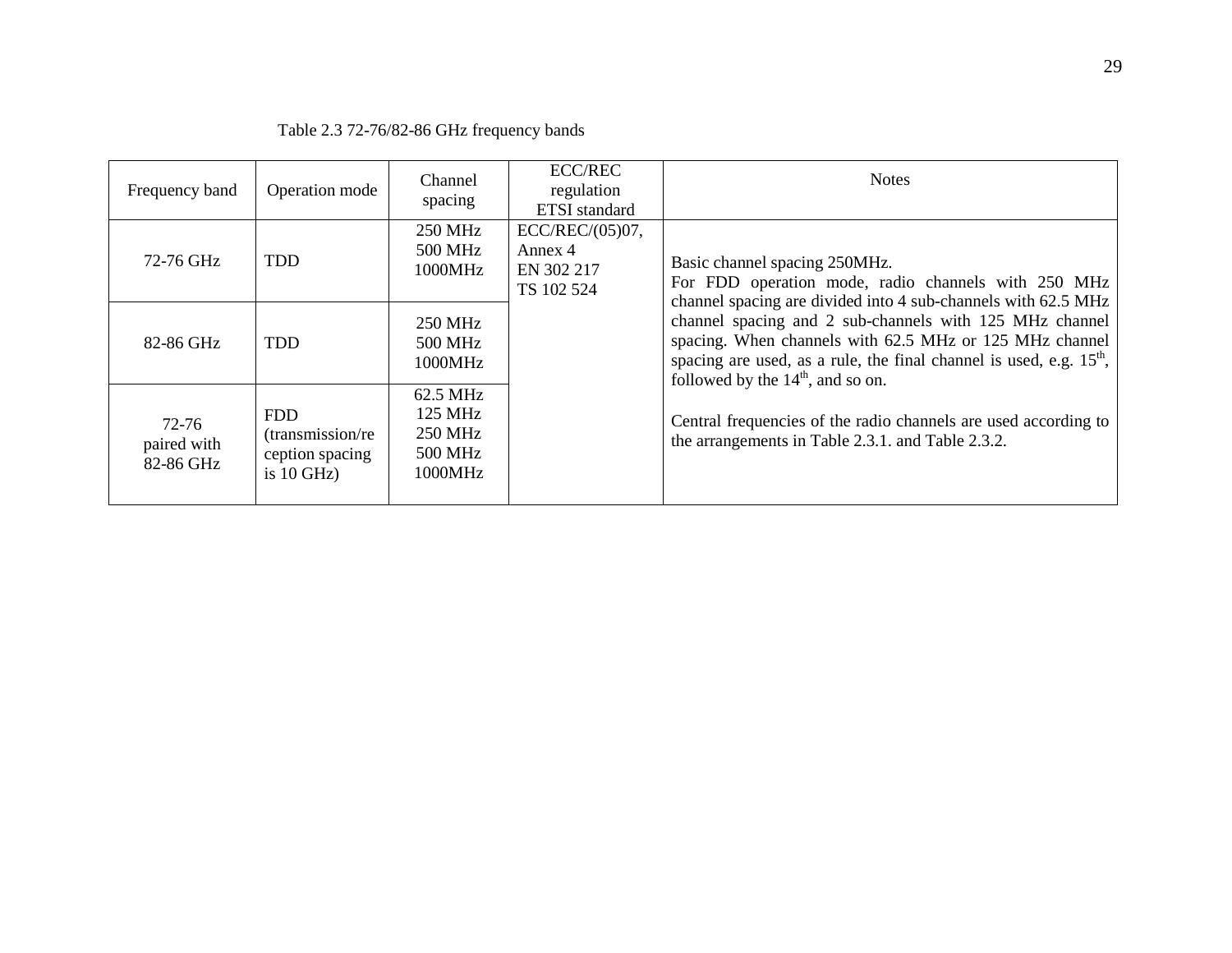| 250 MHz        |       |       |                | 500 MHz |       |   | 1000 MHz |       |  |
|----------------|-------|-------|----------------|---------|-------|---|----------|-------|--|
|                | B     | H     |                | B       | H     |   | B        | H     |  |
|                | 72250 | 82250 |                | 72375   | 82375 |   |          |       |  |
| $\overline{2}$ | 72500 | 82500 |                |         |       |   | 72625    | 82625 |  |
| 3              | 72750 | 82750 | $\overline{2}$ | 72875   | 82875 |   |          |       |  |
| 4              | 73000 | 83000 |                |         |       |   |          |       |  |
| 5              | 73250 | 83250 | 3              | 73375   | 83375 |   |          |       |  |
| 6              | 73500 | 83500 |                |         |       |   |          |       |  |
| $\mathcal{I}$  | 73750 | 83750 | $\overline{4}$ | 73875   | 83875 |   |          |       |  |
| 8              | 74000 | 84000 |                |         |       | 2 | 74125    | 84125 |  |
| 9              | 74250 | 84250 | 5              | 74375   | 84375 |   |          |       |  |
| 10             | 74500 | 84500 |                |         |       |   |          |       |  |
| 11             | 74750 | 84750 |                | 74875   | 84875 |   |          |       |  |
| 12             | 75000 | 85000 | 6              |         |       | 3 | 75125    | 85125 |  |
| 13             | 75250 | 85250 | 7              | 75375   | 85375 |   |          |       |  |
| 14             | 75500 | 85500 |                |         |       |   |          |       |  |
| 15             | 75750 | 85750 |                |         |       |   |          |       |  |

Table 2.3.1 Channel arrangement in 72-76/82-86GHz frequency bands

Table 2.3.2 Channel arrangement for 125 MHz and 62.5 MHz channel spacing (e.g. 14<sup>th</sup> and 15<sup>th</sup> channel)

|                | 250MHz |       |         | 125MHz  | 62.5MHz  |          |
|----------------|--------|-------|---------|---------|----------|----------|
|                | B      | H     | B       | Н       | B        | H        |
|                |        |       | 75437.5 | 85437.5 | 75406.25 | 85406.25 |
| $14th$ channel | 75500  | 85500 |         |         | 75468.75 | 85468.75 |
|                |        |       | 75862.5 | 85862.5 | 75531.25 | 85531.25 |
|                |        |       |         |         | 75593.75 | 85593.75 |
| $15th$ channel | 75750  | 85750 | 75687.5 | 85687.5 | 75656.25 | 85656.25 |
|                |        |       |         |         | 75718.75 | 85718.75 |
|                |        |       | 75812.5 | 85812.5 | 75781.25 | 85781.25 |
|                |        |       |         |         | 75843.75 | 85843.75 |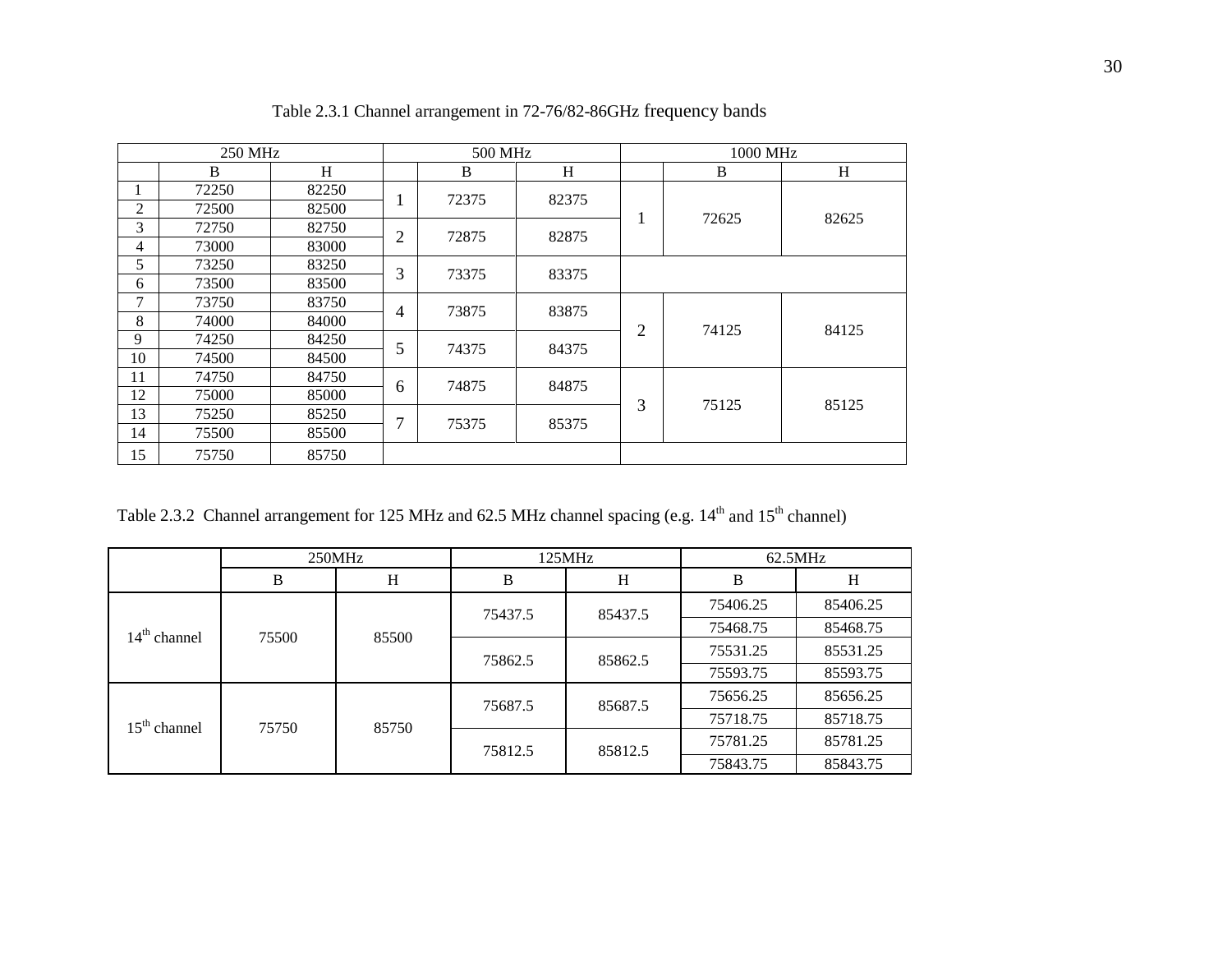### **2.4 Radio station operating in citizens' band (CB)**

Table 2.4 covers frequency bands and regulatory as well as informative parameters recommended for radio stations operating in citizens' band. Any applicant intending to use radio frequencies in the relevant bands shall be required to submit a filled-out application form EPФOO3.

| Frequency band     | Maximum e.r.p.                                   | Modulation                      | Channel  | ECC regulation                             | <b>Notes</b>                                                                                                                                                                                                                                        |
|--------------------|--------------------------------------------------|---------------------------------|----------|--------------------------------------------|-----------------------------------------------------------------------------------------------------------------------------------------------------------------------------------------------------------------------------------------------------|
|                    |                                                  |                                 | spacing  | <b>ETSI</b> standard                       |                                                                                                                                                                                                                                                     |
| 26.960 - 27.410MHz | 4W                                               | Angle-<br>modulation<br>(FM/PM) | $10$ kHz | ERC/DEC/(11)03<br>EN 300 135<br>EN 300 433 | The usage of the following frequencies is<br>not allowed: 26.995 MHz, 27.045 MHz,<br>27.095 MHz, 27.145 MHz and 27.195<br>MHz.<br>CB radio stations are intended for in                                                                             |
|                    | 4W                                               | <b>DSB</b><br>modulation        |          |                                            | simplex operation and are used exclusively<br>for voice communications.<br>It is not allowed to use any additional<br>equipment that may enable the following:<br>transmitter power exceeding the limit,<br>connectivity to<br>public<br>electronic |
|                    | 12W<br>(measured as a<br>peak envelope<br>power) | <b>SSB</b><br>modulation        |          |                                            | communication<br>network,<br>using<br>unauthorized types of emission, operation<br>via repeater or satellite, transmission or<br>retransmission of the communications or<br>programmes of the broadcasters or other<br>legal entities.              |

### Table 2.4 CB radio stations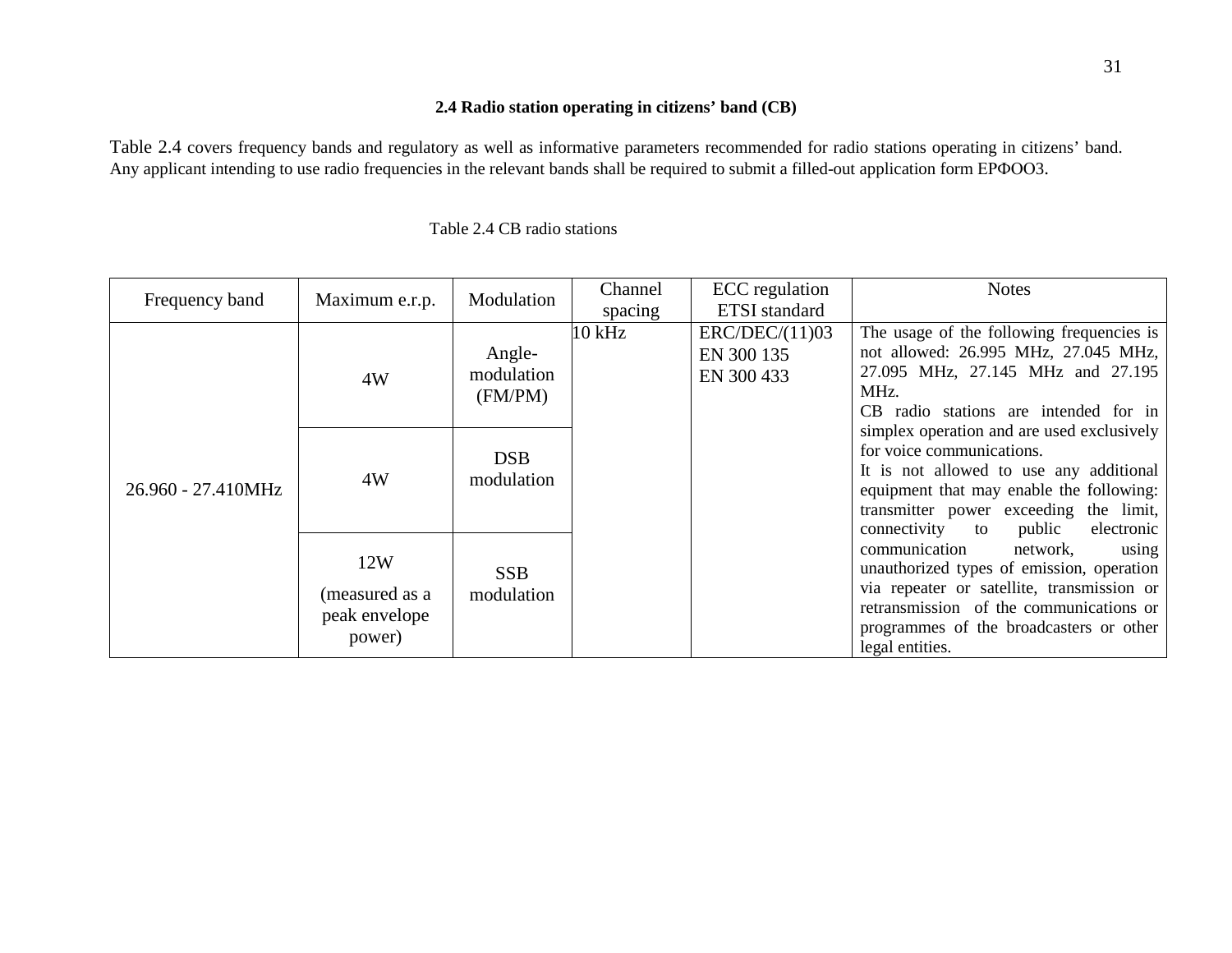ЕРФОО1 Form

## **REGISTRATION FORM FOR RADIO FREQUENCY USAGE IN 2400-2483.5 MHz, 5470-5725 MHz and 5725-5875 MHz FREQUENCY BANDS**

# **Applicant data**

| Name of the legal/natural entity |  |
|----------------------------------|--|
| Address                          |  |
| Personal ID number               |  |
| Telephone/Fax/ E-mail            |  |
| Fiscal ID number                 |  |

## **Radio station data**

| Frequency band                             |  |
|--------------------------------------------|--|
| SSID (Service set identification)          |  |
| MAC address (Access Point)                 |  |
| Location name/address                      |  |
| Location coordinates (WGS84)<br>(dd mm ss) |  |
| Network purpose                            |  |
| Network configuration                      |  |
| Transmitter power (dBm)                    |  |
| ATPC (YES/NO)                              |  |
| DFS (YES/NO)                               |  |
| Emission bandwidth                         |  |
| Manufacturer and type of radio             |  |
| device                                     |  |
| Antenna type                               |  |
| Antenna gain (dBi)                         |  |
| Maximum radiation azimuth                  |  |
| For P-P configuration                      |  |
| (Point-to-point)                           |  |
| Location name/address of the               |  |
| other point in configuration               |  |
| Location coordinates (WGS84)               |  |
| $(dd \, mm\, ss)$                          |  |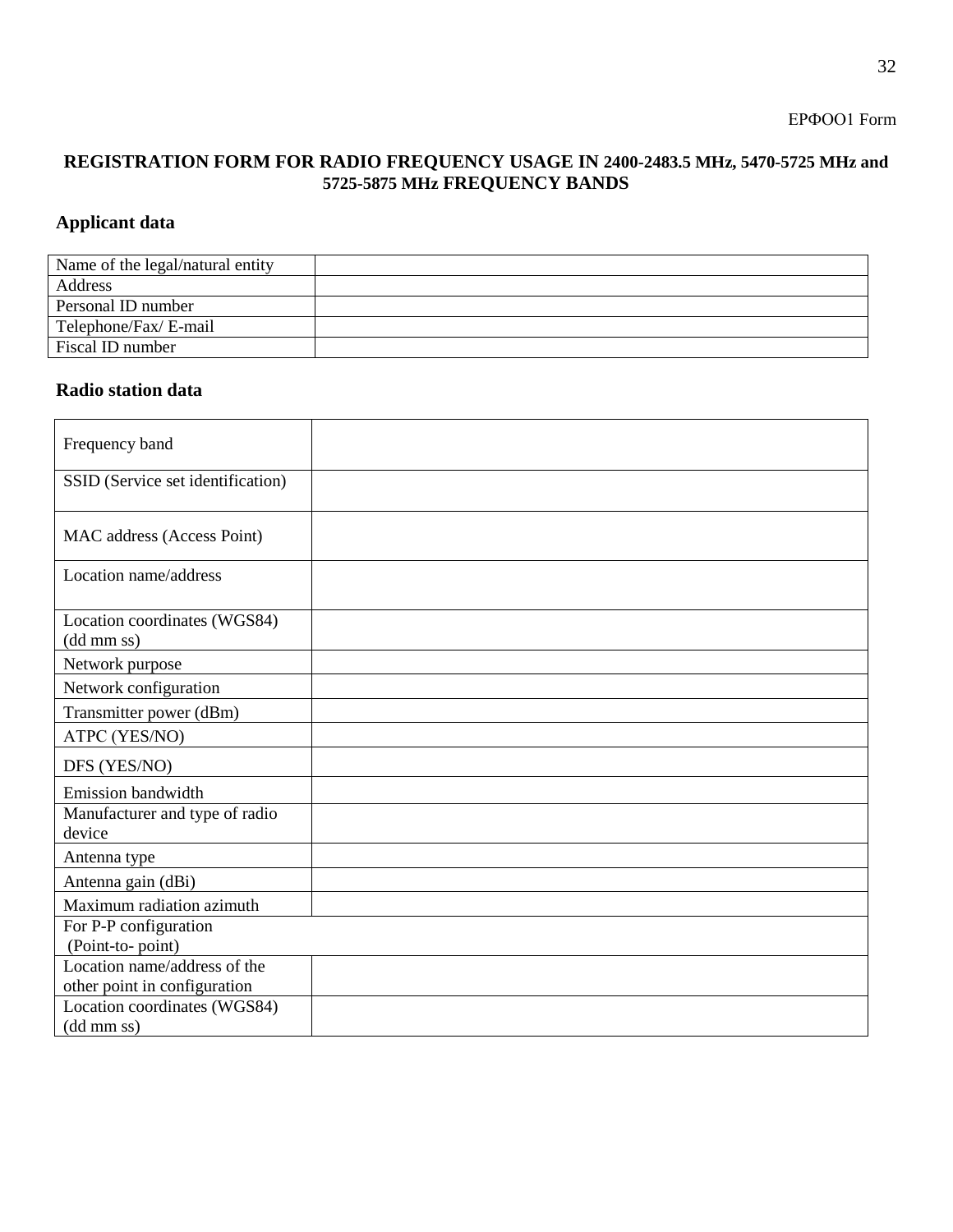# **REGISTRATION FORM FOR RADIO FREQUENCY USAGE IN 72-76/82-86 GHz FREQUENCY BAND**

# **Applicant data**

| Name of the legal/natural entity |  |
|----------------------------------|--|
| Address                          |  |
| Personal ID number               |  |
| Telephone/Fax/ E-mail            |  |
| Fiscal ID number                 |  |

## **Microwave link information**

|                                       | location A | location B |
|---------------------------------------|------------|------------|
| Location name/address                 |            |            |
| Coordinates (WGS84)                   |            |            |
| (dd mm ss)                            |            |            |
| Height above sea level                |            |            |
| Antenna heath above ground            |            |            |
| Microwave link length                 |            |            |
| <b>Device information</b>             |            |            |
| Transmission frequency (MHz)          |            |            |
| Capacity (Mbit/s)                     |            |            |
| Emission bandwidth (MHz)              |            |            |
| Receiver threshold BER $\leq 10^{-6}$ |            |            |
| (dBm)                                 |            |            |
| Transmitter output power (dBm)        |            |            |
| $e.i.r.p$ (dBm)                       |            |            |
| Manufacturer and type of radio        |            |            |
| device                                |            |            |
| <b>Antenna information</b>            |            |            |
| Antenna gain (dBi)                    |            |            |
| Polarization                          |            |            |
| Azimuth                               |            |            |
| Elevation                             |            |            |
| Manufacturer, antenna type,           |            |            |
| antenna diameter                      |            |            |
| Note:                                 |            |            |
|                                       |            |            |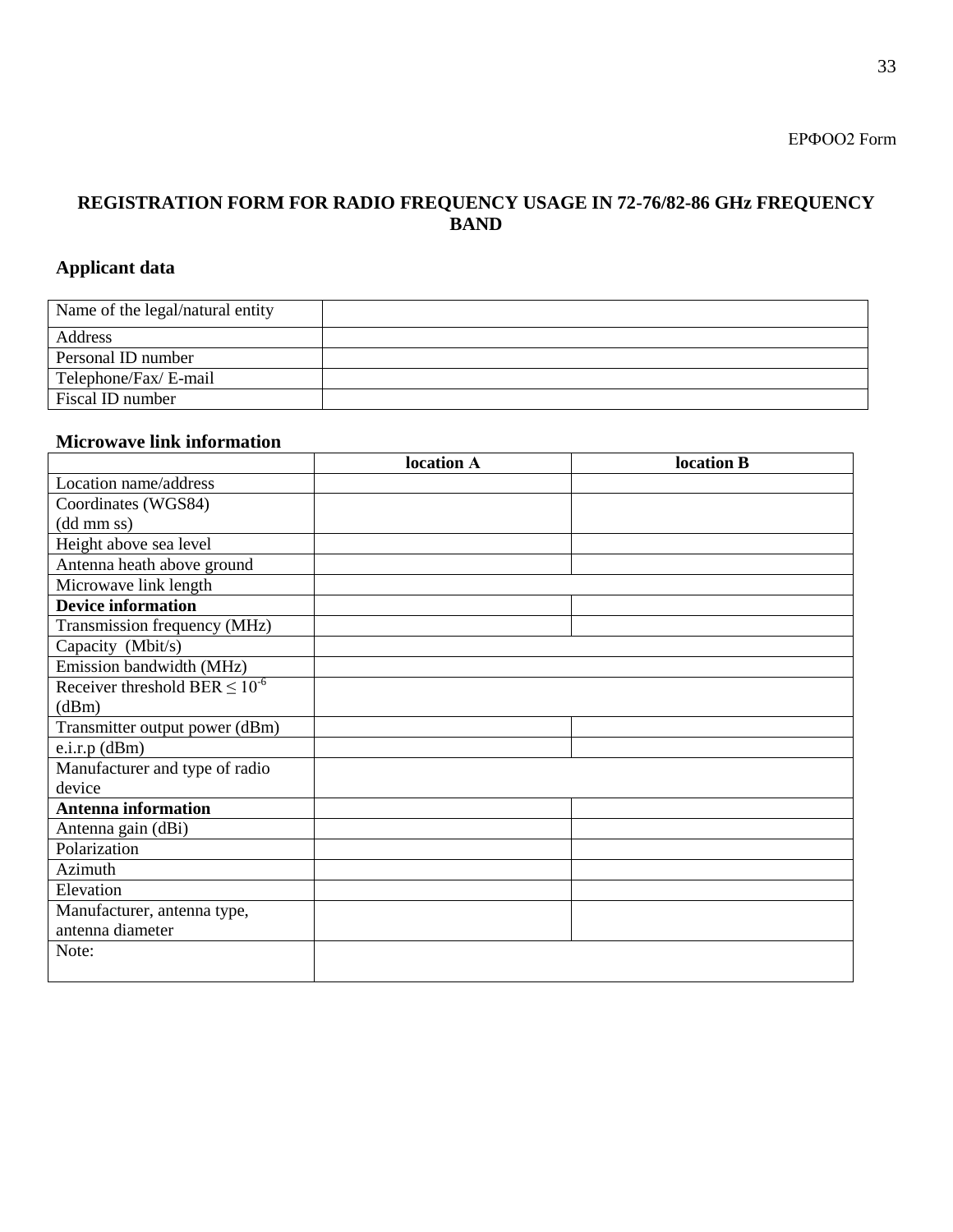## **REGISTRATION FORM FOR RADIO FREQUENCY USAGE IN 27 МHz FREQUENCY BAND FOR ALL CB RADIO STATIONS**

| <b>Applicant data</b>                  |  |               |                          |                    |                                                |
|----------------------------------------|--|---------------|--------------------------|--------------------|------------------------------------------------|
| Name (Father's Name) Surname           |  |               |                          |                    |                                                |
| <b>Address</b>                         |  |               |                          |                    |                                                |
| Personal ID number                     |  |               |                          |                    |                                                |
| Telephone/Fax/ E-mail                  |  |               |                          |                    |                                                |
| Radio station data                     |  |               |                          |                    |                                                |
| <b>Location</b>                        |  |               |                          |                    |                                                |
| Place and Postal Code                  |  |               |                          |                    |                                                |
| <b>Street and Number</b>               |  |               |                          |                    |                                                |
| Municipality                           |  |               |                          |                    |                                                |
| <b>Device information</b>              |  |               |                          |                    |                                                |
| Manufacturer and type of radio station |  | Serial number | Transmitter power<br>[W] |                    | Type of emission<br>(FM/PM, AM DSB,<br>AM SSB) |
|                                        |  |               |                          |                    |                                                |
|                                        |  |               |                          |                    |                                                |
| <b>Antenna information</b>             |  |               |                          |                    |                                                |
| Manufacturer                           |  | Type          |                          | Antenna gain (dBd) |                                                |
|                                        |  |               |                          |                    |                                                |
|                                        |  |               |                          |                    |                                                |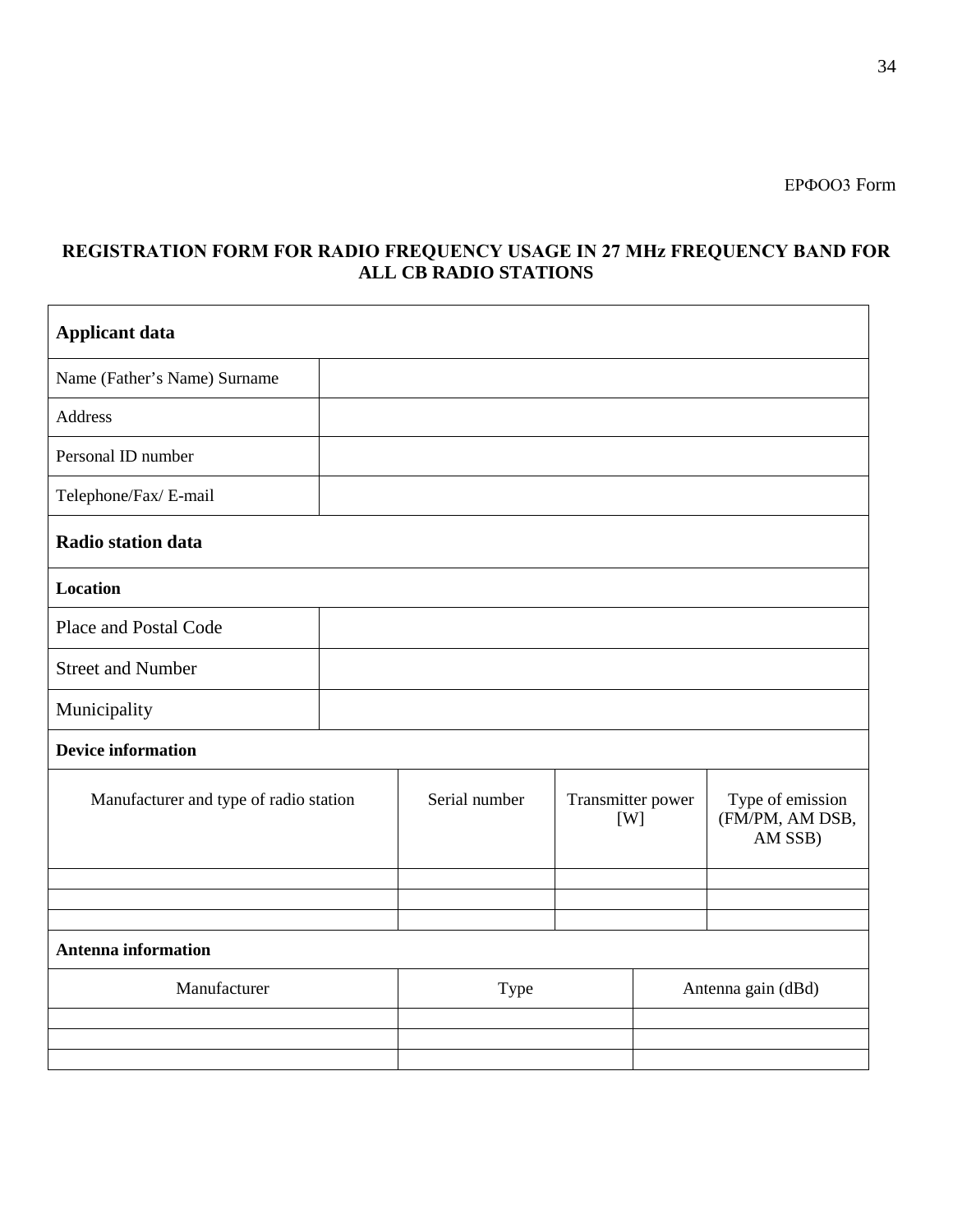### ANNEX **3**

#### List of abbreviations used in the Rulebook

AFA - *Adaptive Frequency Agility* AP-MP- *Any point-to-Multipoint* ATPC- *Automatic Transmit Power Control* BBDR- *Broad Band Disaster Relief* BFWA - *Broadband Fixed Wireless Access* BMA*- Building Material Analysis* CB - *Citizen Band* CEPT - *European Conference of Postal and Telecommunications Administrations* CW- *Continuous Wave* DAA - *Detect And Avoid* DEC - *Decision* DECT - *Digital Enhanced Cordless Telecommunication* DC - *Duty Cycle* DSB- *Double Side Band* DSSS - *Direct Sequence Spread Spectrum* EAS- *Electronic Article Surveillance* ECA - *European Common Allocation* ECC - *Electronic Communications Committee* ERC - *European Radiocommunications Committee* FDD - *Frequency Division Duplex* FHSS- *[Frequency Hopping Spread Spectrum](http://www.google.rs/url?sa=t&rct=j&q=fhss&source=web&cd=1&cad=rja&ved=0CCwQFjAA&url=http%3A%2F%2Fen.wikipedia.org%2Fwiki%2FFrequency-hopping_spread_spectrum&ei=RmW4ULWuGISxtAaZgYHoBA&usg=AFQjCNHv9_SmfwdeRdcugR-HIgp0LSj4MA)* FM - *Frequency Modulation* FMCW- *Frequency Modulation Continuous Wave* FSS - *Fixed Satellite Service* FWA - *Fixed Wireless Access* GPR/WPR - *Ground Probing Radar/Wall Probing Radar* HEST - *High E.i.r.p. Satellite Terminals* HF - *High Frequency* ISM - *Industrial, Scientific and Medical* ITS - *Intelligent Transport Systems* ITU - *International Telecommunication Union* LBT- *Listen Before Talk* LDC - *Low Duty Cycle* LEST - *Low E.i.r.p. Satellite Terminals* LPR - *Level Probing Radar*